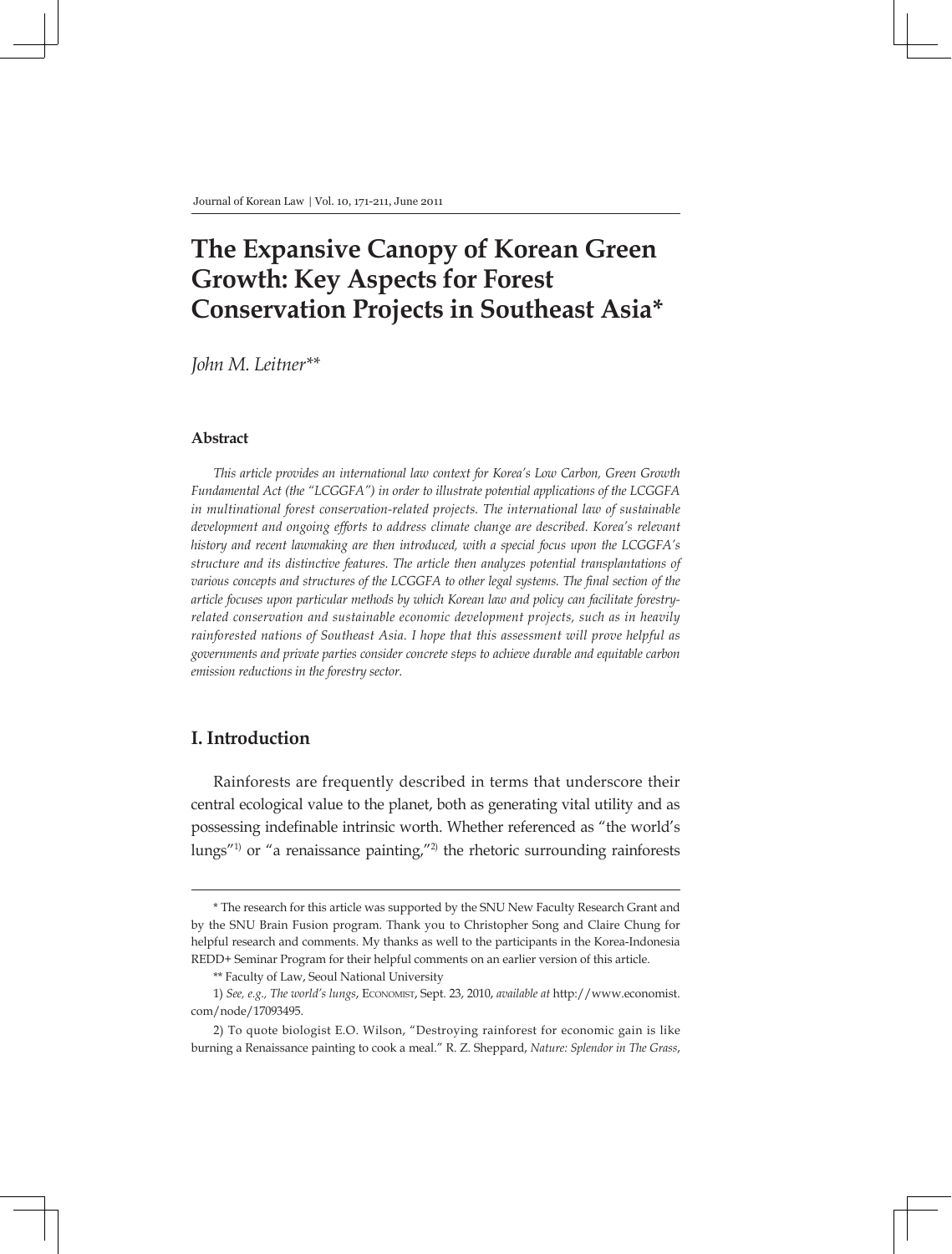resounds with their significance to human prosperity and well-being. However, efforts to develop domestic and international policies that successfully safeguard the preservation of rainforests have proven, at best, insufficient to reverse the global trend of continual elimination of vast tracts of forest.3) While preserving the diversity and richness of forest ecosystems is a significant policy goal, $4$ <sup>)</sup> the carbon emissions-impact of deforestation<sup>5)</sup> and its significant contribution to the accumulation of greenhouses gases in the Earth's atmosphere<sup>6)</sup> has propelled aforestation and reforestation to prominence in international environmental law and policy discourse.<sup>7)</sup> Recent efforts to curb rainforest destruction have sought to recognize the simultaneous need in rainforest-dense nations to achieve economic

4) *See* Institute for Global Environmental Strategies, Climate Change Policies in the Asia-PACIFIC: RE-UNITING CLIMATE CHANGE AND SUSTAINABLE DEVELOPMENT 81-85 (2008).

5) Land use changes (especially in the context of deforestation) account for approximately 15 to 20 percent of carbon dioxide emissions, more than the total worldwide emissions attributable to the transportation sector. See Van der Werf et al., *CO<sub>2</sub> emissions from forest loss*, Nature Geoscience 737–38 (2009); Erin C. Myers Madeira, Policies to Reduce Emissions from Deforestation and Degradation (REDD) in Developing Countries 18–19 (2008); Daniel Zarin et al., *Reducing Emissions from Deforestation and Forest Degradation (REDD): An Options Assessment Report* 1 (2009), *available at* http://www.redd-oar.org/links/REDD-OAR\_en.pdf.

6) Forest destruction and degradation account for the second-largest source of carbon emissions, after fossil fuel combustion. H. H. Rogner et al., *Introduction*, in CLIMATE CHANGE 2007: Mitigation (B. Metz et al., eds. 2007).

7) To reference just one illustration, in comments made after accepting the Nobel Peace Prize in 2009, United States President Barack Obama stated, "[Aforestation is] probably the most cost-effective way for us to address the issue of climate change ― having an effective set of mechanisms in place to avoid further deforestation and hopefully to plant new trees." John Vidal, *Copenhagen: Barack Obama backs Norway-Brazil forest protection plan*, The Guardian (Dec. 10, 2009), *available at* http://www.guardian.co.uk/environment/2009/dec/10/obama-backsnorway-brazil-forest-plan.

Time Sep. 3, 1990.

<sup>3)</sup> Deforestation has been occurring rapidly; between 1990 and 2005, the global rate was approximately 13 million hectares of net deforestation per year. Erin C. Myers Madeira, Policies to Reduce Emissions from Deforestation and Degradation (REDD) in Developing COUNTRIES 18 (2008). The rate of deforestation is relatively higher in the tropical rainforest regions, which are particularly dense carbon sinks. FAO, UNDP and UNEP, UN Collaborative Programme on Reducing Emissions from Deforestation and Forest Degradation in Developing Countries (UN-REDD) 1 (2008), *available at* http://www.un-redd.org/ AboutUNREDDProgramme/tabid/583/Default.aspx. *See also* R. A. Butler, *A World Imperiled: Forces behind Forest Loss*, Tropical Rainforests: Imperiled Riches—Threatened Rainforests (2007), *available at* http://rainforests.mongabay.com.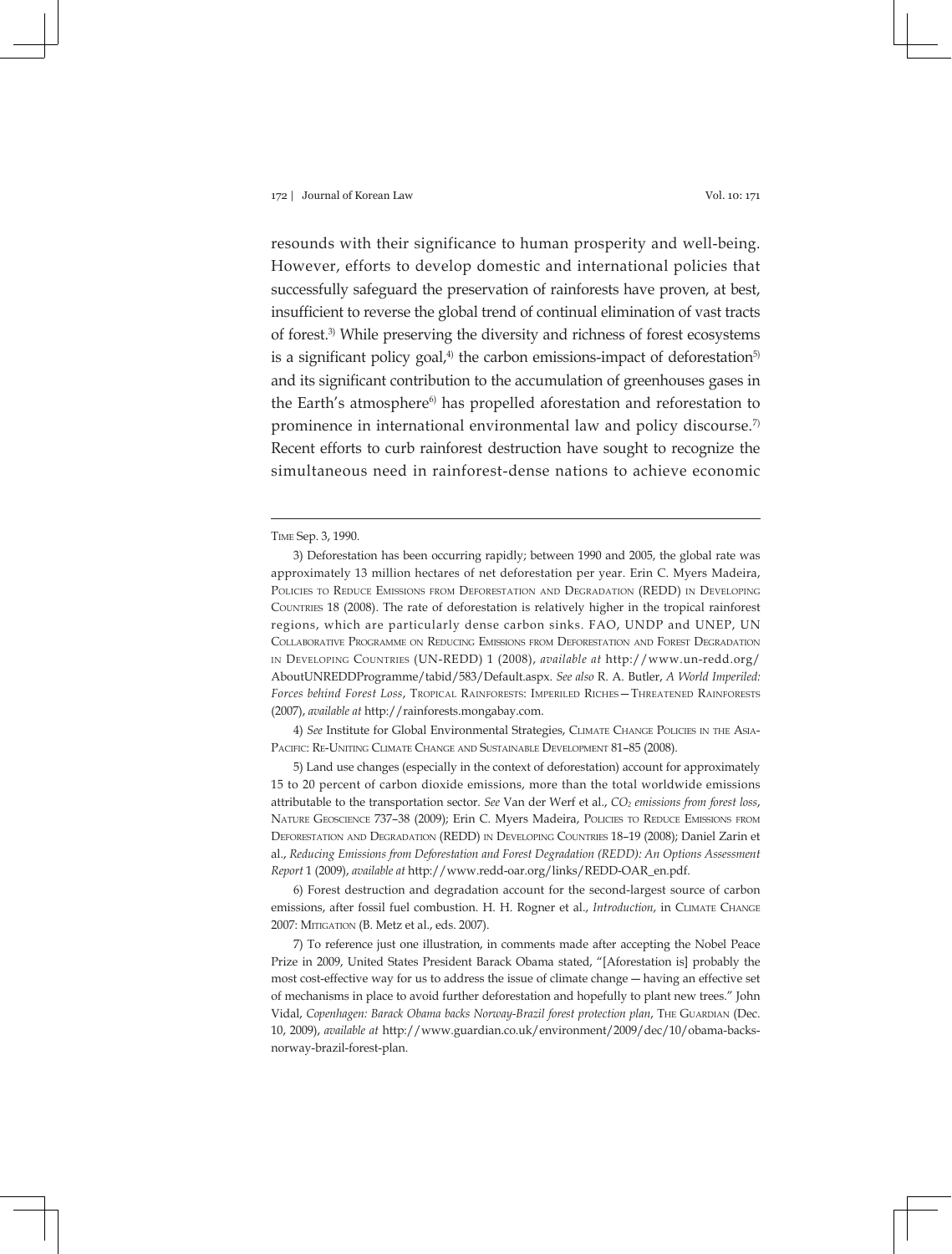development while maintaining the integrity of ecosystems.<sup>8)</sup> It is of critical importance to consider what administrative approaches may be adapted and utilized to harness the dual demands of environmental and economic vitality, and thus to meaningfully progress towards stable and enduring aforestation outcomes.9)

The history of the Republic of Korea ("Korea") since the devastating consequences of the Korean War has been one of continual reinvention.10) In less than 60 years, Korea has experienced numerous political upheavals, most recently and dramatically the ratification of the 1987 Constitution and the subsequent transition to procedurally fair elections and the implementation of democratic institutions.<sup>11)</sup> Its rapid economic growth has been driven, in part, by several economic transformations. These economic reinventions have corresponded to fundamental changes in the legal and social conditions of the nation.<sup>12)</sup> However, until recently, there have been few credible indications of an enforced legal commitment to environmental protection.13)

The simultaneous desire for new sources of economic growth and expanding popular support for serious and internationally accountable environmental responsibility has most recently provided the catalyst for

<sup>8)</sup> *See* Institute for Global Environmental Strategies, *supra* note 4, at 79–100.

<sup>9)</sup> This article considers as part of international forestry-related policy both aforestation (the cessation of deforestation in a particular area during a specified and aspirationally perpetual time horizon) and reforestation (the restoration of forest cover to previously deforested areas).

<sup>10)</sup> This is a national image that Korean state institutions deliberately seek to cultivate and promote, especially in presenting Korea as a model of rapid development and transition from the developing world to the developed one. In fact, the objective of raising Korea's international stature and reputation is an explicitly stated legislative objective of the recently promulgated Low Carbon, Green Growth Fundamental Act. In three separate articles, the LCGGFA states a purpose related to improving or advancing Korea's status in the international community. Jeotanso Noksaekseongjang Gibonbeop [Low Carbon, Green Growth Fundamental Act] No. 9931, Jan. 13, 2010.

<sup>11)</sup> *See generally* Michael J. Seth, A Concise History of Modern Korea: From the Late Nineteenth Century to the Present (2010); Tom Ginsburg, *Introduction: The Politics of Legal Reform in Korea*, *in* Legal Reform in Korea (Tom Ginsburg, ed. 2004).

<sup>12)</sup> *See* e.g., Jisoon Lee, Green Growth, 24–31 (2010).

<sup>13)</sup> Hong Sik Cho, *The Pathology of Korea's Under-Enforcement of Environmental Law: Is*  Public Awareness and Deliberation the Key to Success?, 4. U. Tokyo J. L. AND Pol., 47, 47-64 (2007).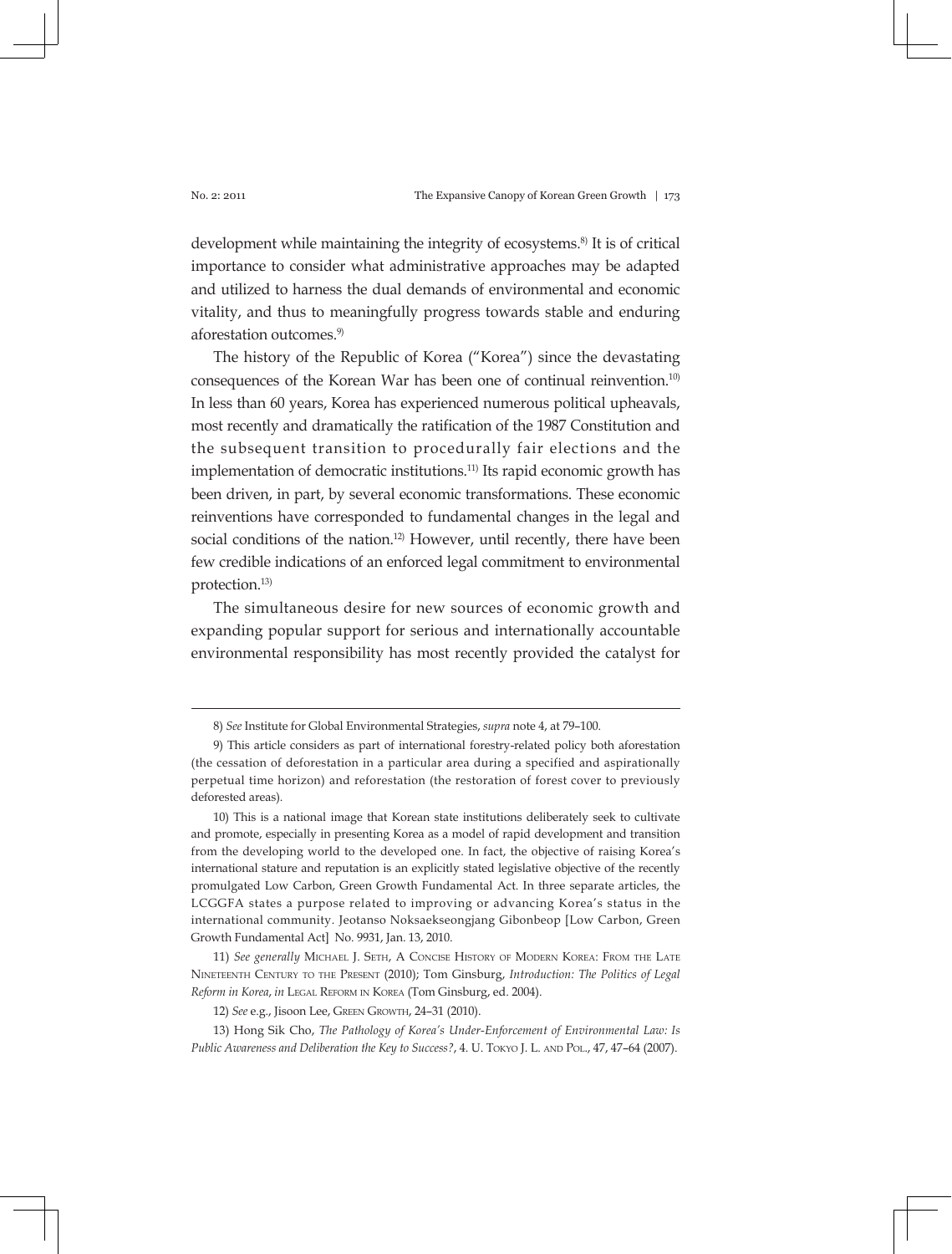Korea's "green growth vision."14) First articulated by current Korean President Lee Myung-Bak in 2008,<sup>15)</sup> and embedded in statutory law by the Low Carbon, Green Growth Fundamental Act (the "LCGGFA" or the "Act")<sup>16)</sup> in 2010, Korean green growth is promoted as a simultaneous revolution in the foundational elements of the Korean economy and a dramatic step in the direction of serious environmental protection.

Korea's recent history of rapid economic development and its modern approach of synthesizing economic and environmental goals provide potentially fertile source material for designing international cooperation on forest preservation. In this article, I consider the LCGGFA as potentially transplantable model legislation and as a partial basis for advancing international cooperation on discrete carbon emissions-mitigation projects, especially as related to the initiative Reducing Emissions from Deforestation and Forest Degradation ("REDD").<sup>17)</sup> The article briefly

<sup>14)</sup> Green growth is often compared and contrasted to sustainable development, an international law concept counseling in favor of balanced economic, environmental, and social equity considerations in policy-making; one common criticism of the LCGGFA is that it captures the economic and environmental prongs of sustainable development, but fails to reflect the social justice orientation embedded within sustainability theory. Mun Sang-Deok, *Noksaekseongjanggibonbeope Gwanhan Hwankyeongbeopjeok Geomto* [*A Study on Green Growth Act from the Point of View of Environmental Law*], 31 Hwangyeongbeopyeongu 1 [envtl. L. stud] 15, 37–38 (2009); Hahm Tae-Seong, *'Noksaekseongjang'gua 'Jisokganeungbaljeon'ui Gwangyejeongripe Gwanhan Beopjeokgochal* [*A Legal Study on the Relationship between 'Green Growth' and 'Sustainable Development'*] 31 Hwangyeongbeopyeongu 1 [envtl. L. stud] 355, 375–76 (2009). I note several key points of comparison between the two concepts, in theory and in practice, *infra* Sec. III.C.

<sup>15)</sup> The green growth vision was outlined in a policy address delivered by President Lee on August 15, 2008, the sixtieth anniversary of the founding of the Korean republic. For a discussion, *see* Lee Maan-ee, *Korea Needs to Change Development Paradigm*, Korea Times, Feb. 12, 2009, *available at* http://www.koreatimes.co.kr/www/news/special/2011/04/270\_39450. html.

<sup>16)</sup> Act No. 9931, Jan. 13, 2010.

<sup>17)</sup> REDD is an international initiative that promotes the reduction of deforestation in nations throughout the world, with a particular emphasis on the tropical rainforest regions that contain high concentrations of sequestered carbon in the organic matter of the forest. *See generally* http://www.un-redd.org/; Zarin, *supra* note 6. In this article, I discuss the relationship of Korean green growth policy to aforestation and reforestation programs generally, while recognizing that multinational implementation of forest conservation projects would likely utilize existing REDD and REDD+ institutional channels.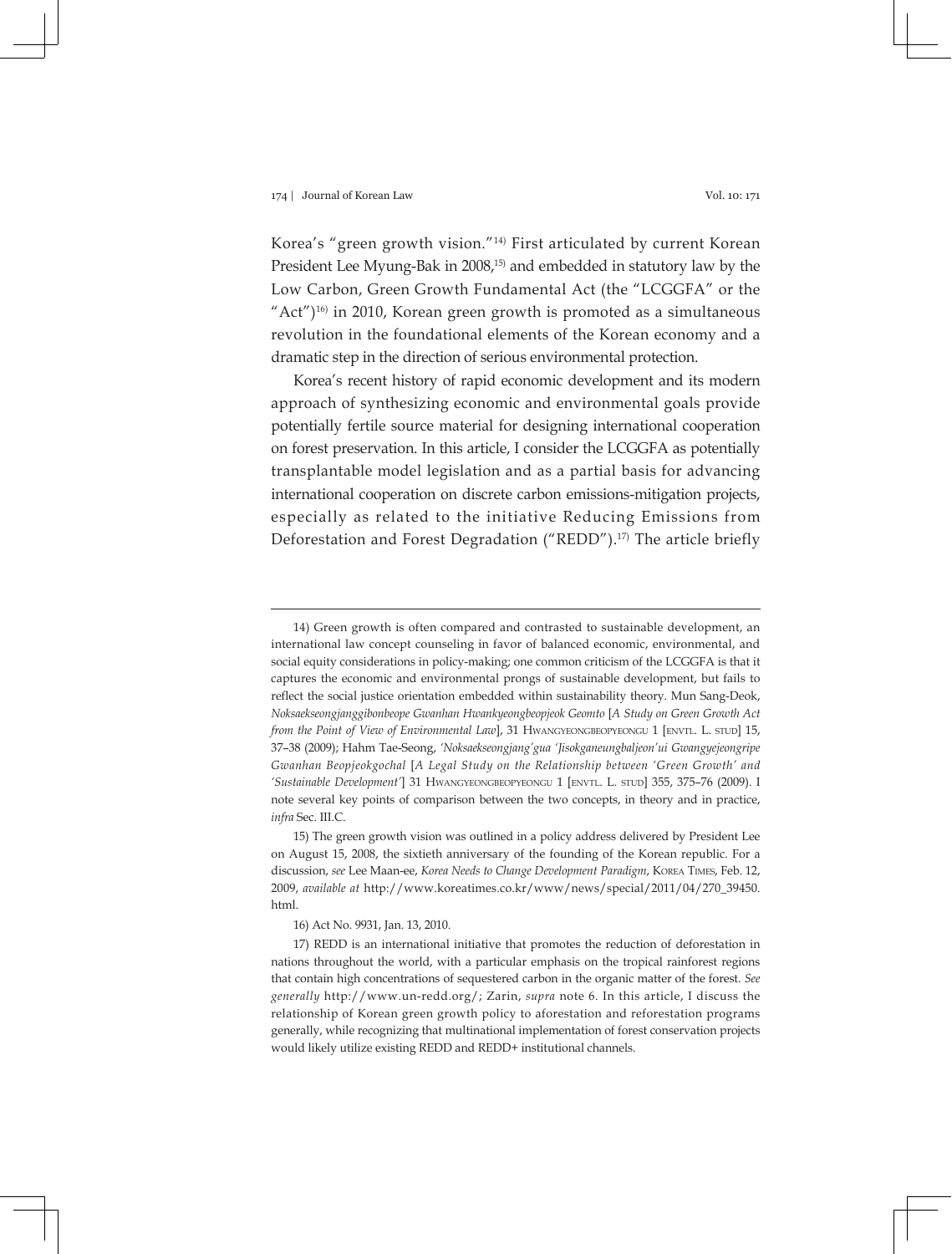sketches the general parameters of the greenhouse gas ("GHG") emission<sup>18)</sup> and climate change issue, as well as an overview of major international forums and promulgations related to climate change mitigation efforts. I then provide background on Korea's engagement with this issue, with a focus on the LCGGFA. The article then describes key international applications of this legislation and its potential role in advancing REDD and REDD+19) legal and political infrastructure in Southeast Asia. I hope that this article can usefully contribute to discussion of the international context and relevance of the green growth paradigm and its potential impact on forest conservation.

# **II. International Law Context**

Environmental challenges are global in character and present distinct problems of incentivizing separate and collective actions by public and private parties. In this section, I briefly describe the nature of these challenges before focusing on existing international efforts to harmonize and implement environmental law standards. These efforts face considerable practical and administrative burdens, but are catalyzed by the potential enormity of environmental risks and an arguably weighty obligation to account for the future costs of present environmental policyrelated actions.<sup>20)</sup> International forums for negotiation have been

<sup>18)</sup> GHG emission analyses often focus upon carbon dioxide as the predominant GHG emission; however, other gases also incrementally contribute to the atmospheric chemistry that acts to trap more heat within the biosphere; such gases include methane, nitrous oxide, hydrofluorocarbons, perfluorocarbons, and sulphur hexafluoride. These gases, along with CO2, are defined as GHG emissions in the Kyoto Protocol. *See* Kyoto Protocol to the United Nations Framework Convention on Climate Change (the "Kyoto Protocol"), UN Doc FCCC/ CP/1997/7/Add.1, Annex A (1997), *available at* http://unfccc.int/resource/docs/convkp/ kpeng.html. In this article, I often focus upon carbon dioxide in particular, while seeking to recognize the collective importance of all GHG emissions in assessing and managing the anthropogenic contribution to climate patterns.

<sup>19)</sup> For a discussion of some of the complex implications of international REDD efforts, *see* Jacob Phelps et al., *Does REDD+ Threaten to Recentralize Forest Governance?*, 328 Sci. 312, 312–313 (2010), *available at* http://www.sciencemag.org/content/328/5976/312.full.

<sup>20)</sup> *Compare* Nicholas Stern, The Economics of Climate Change: The Stern Review (2007), *with* William Nordhaus, A Question of Balance: Weighing the Options on Global Warming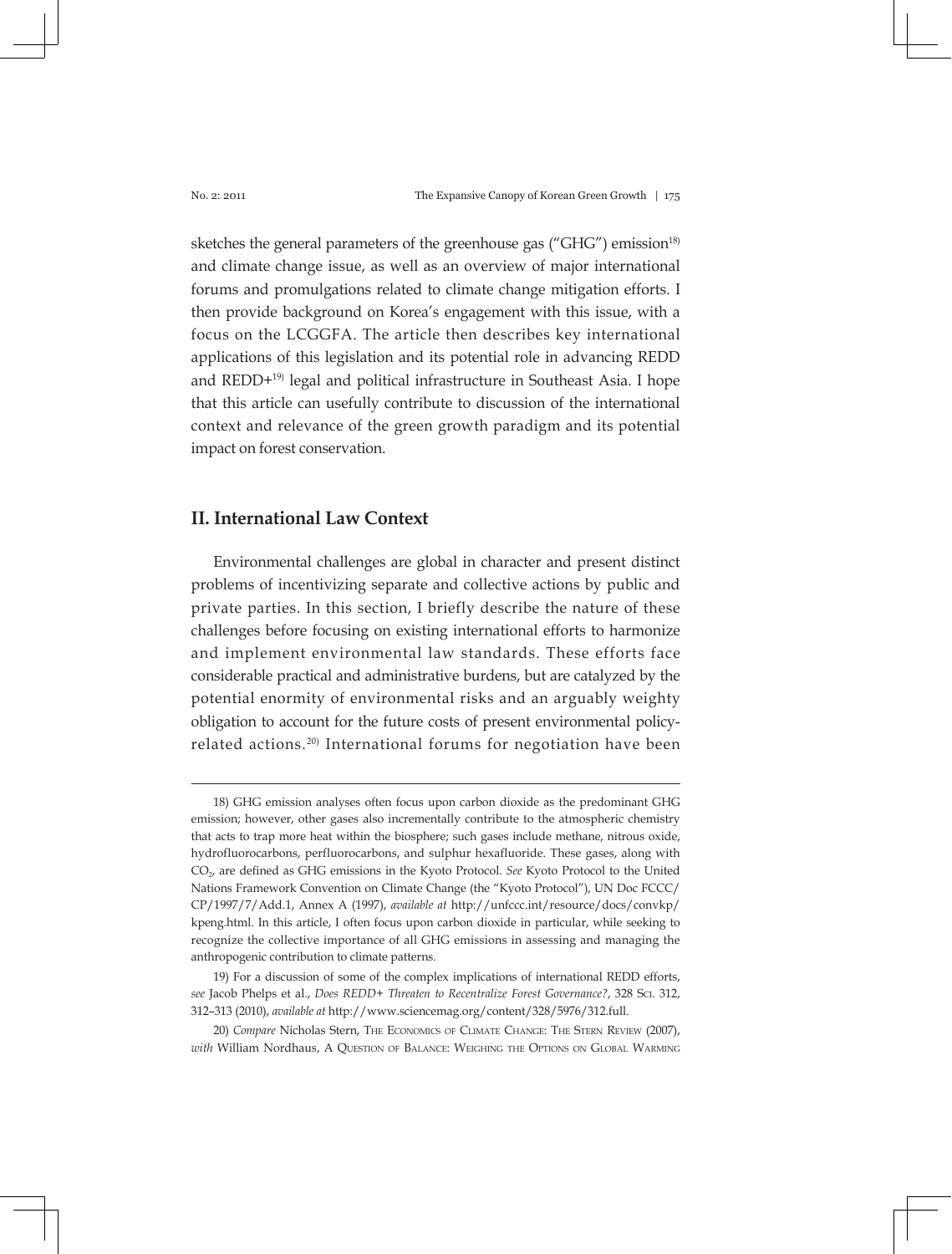consistently and widely engaged by almost all nations and many nongovernmental organizations, even though outcomes have thus far been limited and uneven.21) I focus upon the general emergence of "sustainable development" and specific efforts related to climate change mitigation as two of the dominant features of contemporary international environmental law. Both are also central to understanding the purpose and nature of Korea's green growth strategy.

# *1. Global Environmental Challenges*

Amongst the environmental challenges facing the societies of the world, climate change, destruction of habitat and reduction of biodiversity, $22$ ) ozone depletion, and natural resource management all have significant global impacts.23) Loss of environmental resources, including biodiversity and depletion of finite resource deposits, may affect proximately located societies most immediately, but the consequences are not constrained by political borders. The climate-related impacts of GHG emissions and the depletion of ozone have a directly global impact. Although GHG emissions and emissions of ozone-destroying substances originate in a particular geographic location, once released they alter the chemistry of the entire planet's atmosphere. The accumulation of all the relevant emissions in the world collectively affects the atmospheric concentrations of each GHG.<sup>24)</sup>

Policies (2008). *See also* Dave Wright, The Clean Development Mechanism 4–5 (2007).

<sup>21)</sup> Wide participation in climate change mitigation negotiations may, in fact, be a source of bargaining inefficiency. *See* Robert Stavins, *Opportunities and Ironies: Climate Policy in Tokyo, Seoul, Brussels, and Washington*, Belfer center, Mar. 21, 2010, *available at* http://belfercenter. ksg.harvard.edu/analysis/stavins/?p=568.

<sup>22)</sup> While the impacts of biodiversity loss may be less obviously of a shared and global character, the elimination of a feature or component of the natural world and the resultant qualitative injury to ecological richness is not a harm necessarily limited by geopolitical boundaries. *See, e.g.,* Richard L. Revesz, *Federalism and Environmental Regulation: Lessons for the European Union and the International Community*, 83 Va. L. Rev. 1331, 1344 (1997).

<sup>23)</sup> *See* Jonathan B. Wiener, *Global Environmental Regulation: Instrument Choice in Legal Context*, Yale L. J. 677, 690–91 (1999) (discussing the "global public good" of minimizing externalities with an uncontainably international character).

<sup>24)</sup> Such consequences themselves are different and distinct in particular locations at particular points in time, but not in a manner systematically related to the location of GHG emission activities. The most dramatic illustration may be Antarctica, where almost no GHG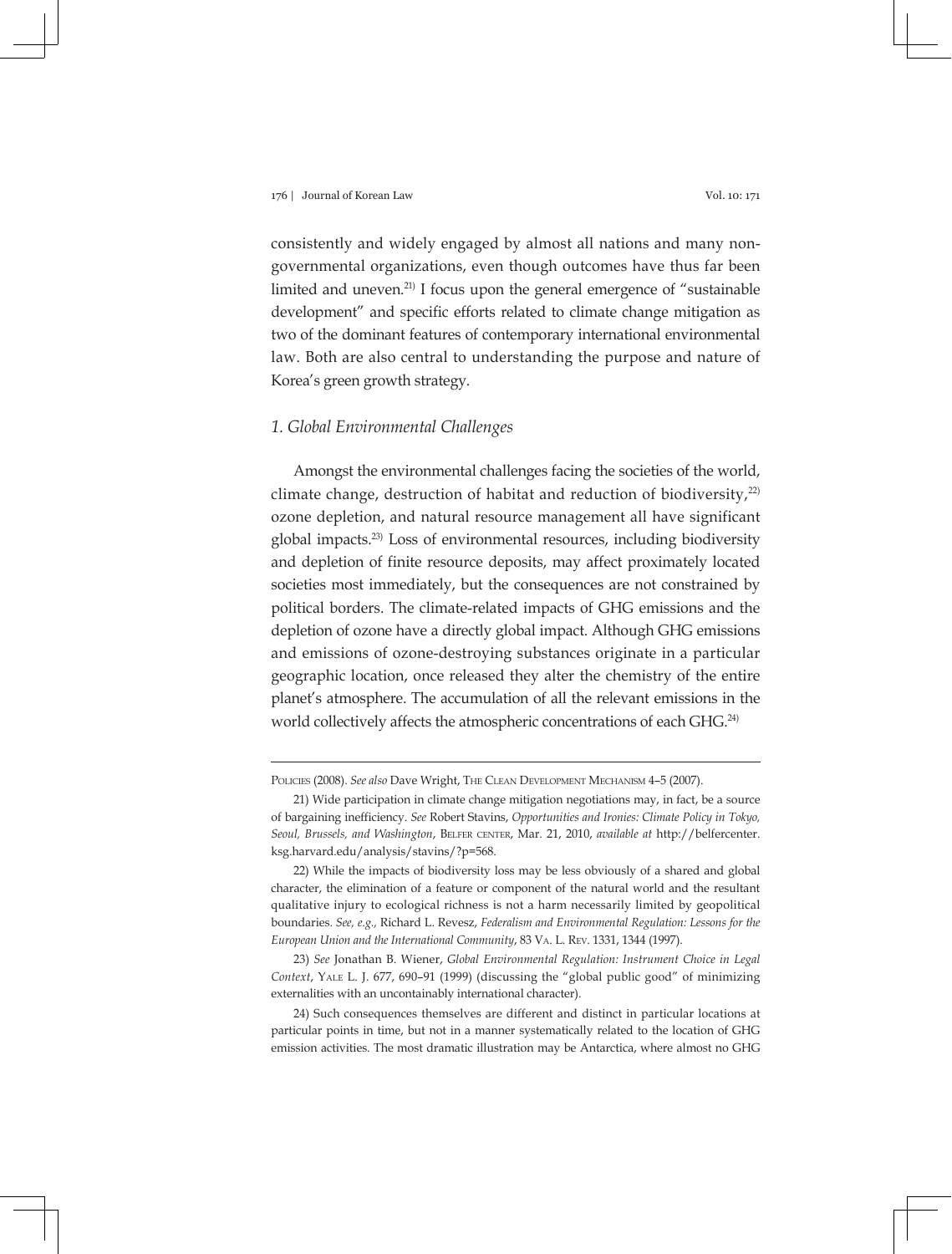The difficulty of comprehensively containing environmentally detrimental activities is great, especially where impacts have no boundaries, but socially orchestrated responses are impacted and often constrained by jurisdiction-specific considerations.25) In the face of inaction and even obstruction by various sovereign participants in climate change negotiations, explanations range from skepticism of climate change science by citizen populations<sup>26)</sup> to notions that some nations expect to be, at least from a comparative standpoint, "climate change winners."<sup>27)</sup>

A particular concern that frustrates specific action on climate change is "leakage," the potential problem that prevention or mitigation of harm in

25) To utilize concepts for understanding the general nature of the problem, harm reduction as a global public good (where the interests of a particular sovereign state within which harmful externalities are reduced receives only a fraction of the benefit, which is roughly shared by all parties in the world) gives rise to a collective action problem, where the benefits of free-riding or other "defection" from mutual commitments creates a perverse incentive for all individual parties to engage in as little sacrifice as possible, or even none at all.

26) In nations where a significant proportion of the citizenry do not accept the idea that human behavior impacts climate patterns, and where others do not support the modification or development of policy to address or counteract such effects, supporters of mitigation strategies are compelled to craft justifications that can account for popular opposition and can manage to resist majoritarian-inspired reversal of such policies through time. In one example quite relevant for international climate change negotiations, popular concern about the risk of climate change has been volatile in the United States and, as of late, appears to be waning. *See Americans cooling on climate change, survey says*, CNN, Jan. 27, 2010, *available at* http://articles. cnn.com/2010-01-27/world/climate.report.america.trust\_1\_climate-change-climate-skepticsclimate-leaders?\_s=PM:WORLD (citing a Yale University and George Mason University survey that found "[f]ifty-seven percent of Americans polled at the end of 2009 and early 2010 believe climate change is happening compared with a figure of 71 percent in October 2008").

27) Some nations may believe that they stand to gain from the implications of climate change, or at least to suffer a lesser detriment than other countries. That some nations are particularly vulnerable and would suffer incomparably greater short-term consequences is evident. The Maldives, for instance, faces the risk that much of the island nation will be submerged due to rising sea levels. John H. Knox, *Linking Human Rights and Climate Change at the United Nations,* 33 HARV. ENVT'L. L. REV. 477, 479-484 (2009).

emissions originate, yet where dramatic changes in average temperature and climate patterns have occurred across the continent. For instance, in the Western Antarctic Peninsula, the average temperature has increased 10.8 degrees Fahrenheit (6 degrees Celsius) in the last 50 years. Andy Isaacson, *In Changing Antarctica, Some Penguins Thrive as Others Suffer*, N.Y. Times (May 9, 2011), *available at* http://www.nytimes.com/2011/05/10/science/10penguins.html?\_ r=1&scp=2&sq=antarctica&st=cse.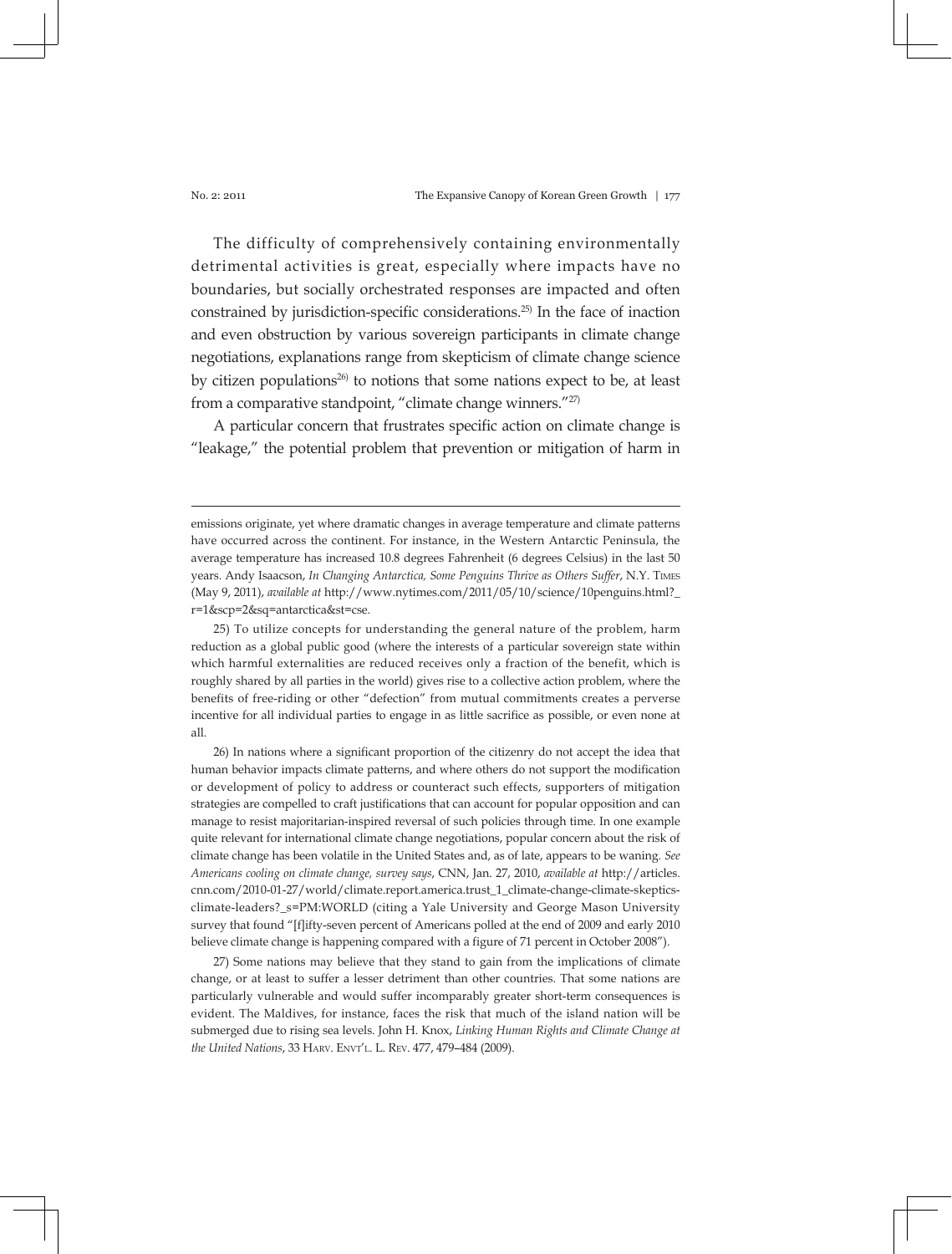one location may simply give rise to a collateral and equivalent harm in another location.28) In the context of carbon emissions from deforestation, the prevention of forest destruction in one locale might result in deforestation activities elsewhere, counteracting part or all of the perceived ecological and net emissions-reduction benefit. Protection of a particular area of forest may simply cause parties engaged in deforestation to relocate to an area where forest preservation policies are not enforced or are not subject to attentive monitoring and meaningful law enforcement. In such a case, net deforestation activities have not been reduced (or have been reduced to a lesser extent than first appearances suggest); the site of the deforestation has merely shifted.

While international efforts to negotiate a binding and comprehensive structure for mitigation of GHG emissions and adaptation to climate change impacts continue, the challenges of formulating international agreement and cooperating on meaningful implementation are multifaceted and complex. Currently, the only purportedly binding treaty obligations in place arise under the Kyoto Protocol (which only defines binding carbon emission levels for the European Union, the United States and Japan, and the United States refused to ratify the document).29) Under the circumstances, there is both need and opportunity for creativity in the domestic policies of individual nations and multilateral cooperation between nations. Innovative policymaking on these levels would ideally provide incremental contributions to the process of climate change mitigation, construct actuated mechanisms for collaboration and policy implementation which could be adapted or generalized for broader utilization in future international efforts, and establish for the nations involved an advantageous "first mover" position in emerging "green

<sup>28)</sup> One inexorable fact of environmental protection and climate change mitigation policies is that they require mutual support and adherence through time; international agreements are difficult to reach and easily broken. For a discussion of the frailty of the Kyoto Protocol, *see, e.g.,* Heike Schroeder, *The History of International Climate Change Politics: Three Decades of Progress, Process and Procrastination*, The Politics of Climate Change (Maxwell Boykoff, ed.) 26, 30–38 (2010).

<sup>29)</sup> Kyoto Protocol, *supra* note 19, at Annex B; United Nations Framework Convention on Climate Change, *Status of Ratification of the Kyoto Protocol*, *available at* http://unfccc.int/kyoto\_ protocol/status\_of\_ratification/items/2613.php.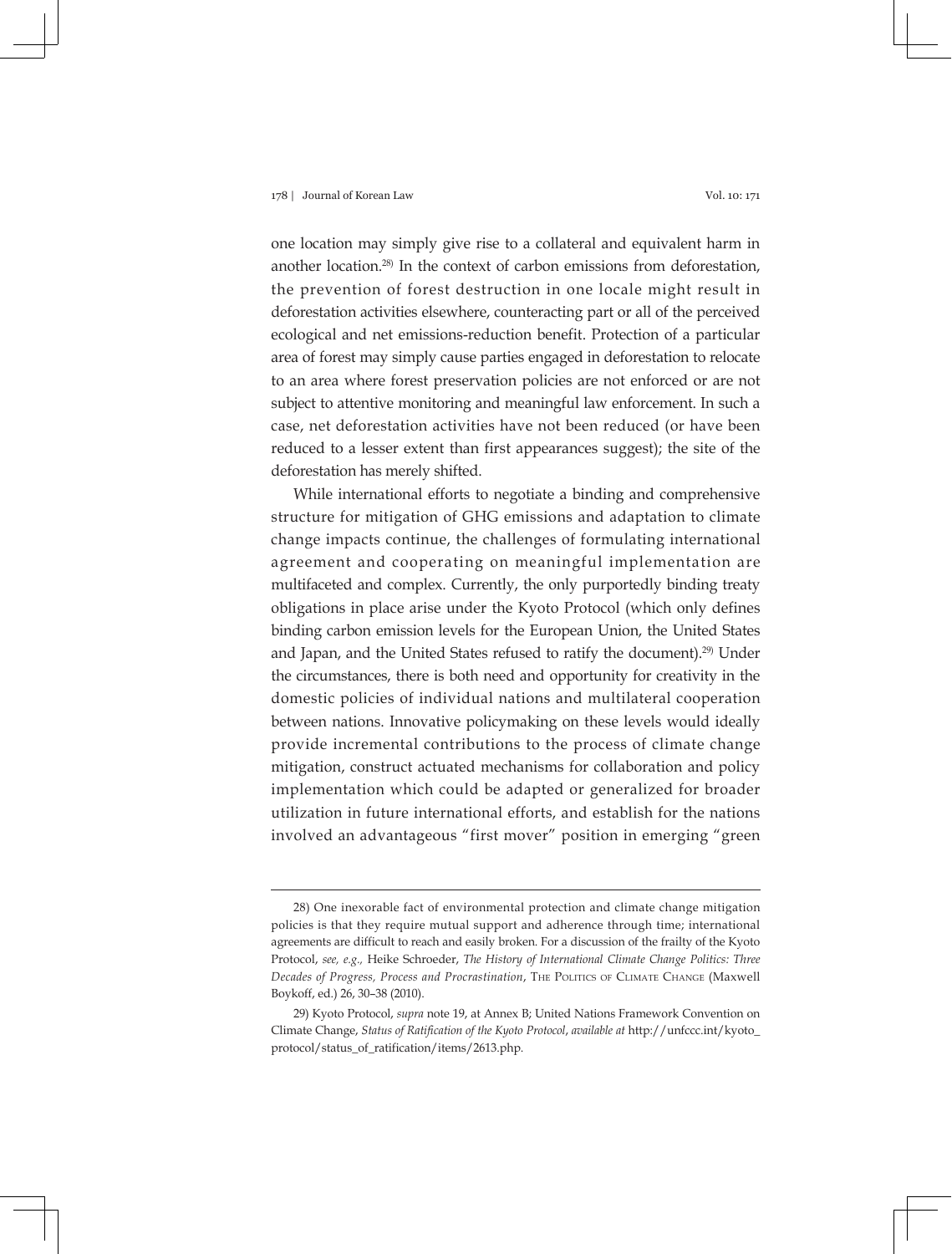industries" and markets.<sup>30)</sup> Before elaborating upon Korea's primary legislative effort to craft a domestic green economy policy to pursue these objectives, we first consider the two main areas of international law that have emerged in response to environmental and economic challenges: the ubiquitous theme of "sustainable development" in international law and policy, and international efforts to date to mitigate anthropogenic contributions to climate change.

# *2. International Legal Response*

### *1) Developing Sustainable Development*

Sustainable development has long been a touchstone concept $31$  of international economics, environmental policy, and political science.<sup>32)</sup> It guides policymakers to account for the "3E" elements (economy, environment, and social equity) and advances a vision of implementing this balance of objectives at jurisdictional levels ranging from local governments to global organizations.33) In the 2005 United Nations World Summit Outcome Document, it was stated that "sustainable development in its economic, social and environmental aspects constitutes a key element of the overarching framework of United Nations activities."34)

Sustainable development emerged through time as distinguishable from, and generally preferred by policymakers over, other environment-

<sup>30)</sup> For a discussion of competitive issues surrounding "green industries," *see* Elisabeth Rosenthal, *U.S. Is Falling Behind in the Business of 'Green'*, N.Y. Times, June 8, 2011.

<sup>31)</sup> The introduction of the sustainable development concept arguably dates back to several United Nations-related conferences and declarations of the early 1970s, such as the 1972 United Nations Conference on the Human Environment and the Stockholm Declaration on the Human Environment, UN Doc. A/C.48/14 (1972). *See* G. D. Meyers and S. C. Muller, *The Ethical Implications, Political Ramifications, and Practical Limitations of Adopting Sustainable Development as National and International Policy, 4 BuFF. ENVT'L L.J. 1, 2–3 (1996).* 

<sup>32)</sup> Sustainable development was explicitly stated in United Nations promulgations as a foundational principle of ecological and economic policy in 1980. *See World Conservation Strategy of the International Union for the Conservation of Nature*, UNGA Res. 7, UN GAOR 36<sup>th</sup> Sess., Supp. No. 51, UN Doc. A/51 (1982).

<sup>33)</sup> See Johannesburg Declaration on Sustainable Development, in REPORT OF THE WORLD SUMMIT on Sustainable Development, Johannesburg, South Africa, A/CONF.199/20, United Nations (2002).

<sup>34)</sup> United Nations, 2005 WORLD SUMMIT OUTCOME, A/Res/60/1, p. 2.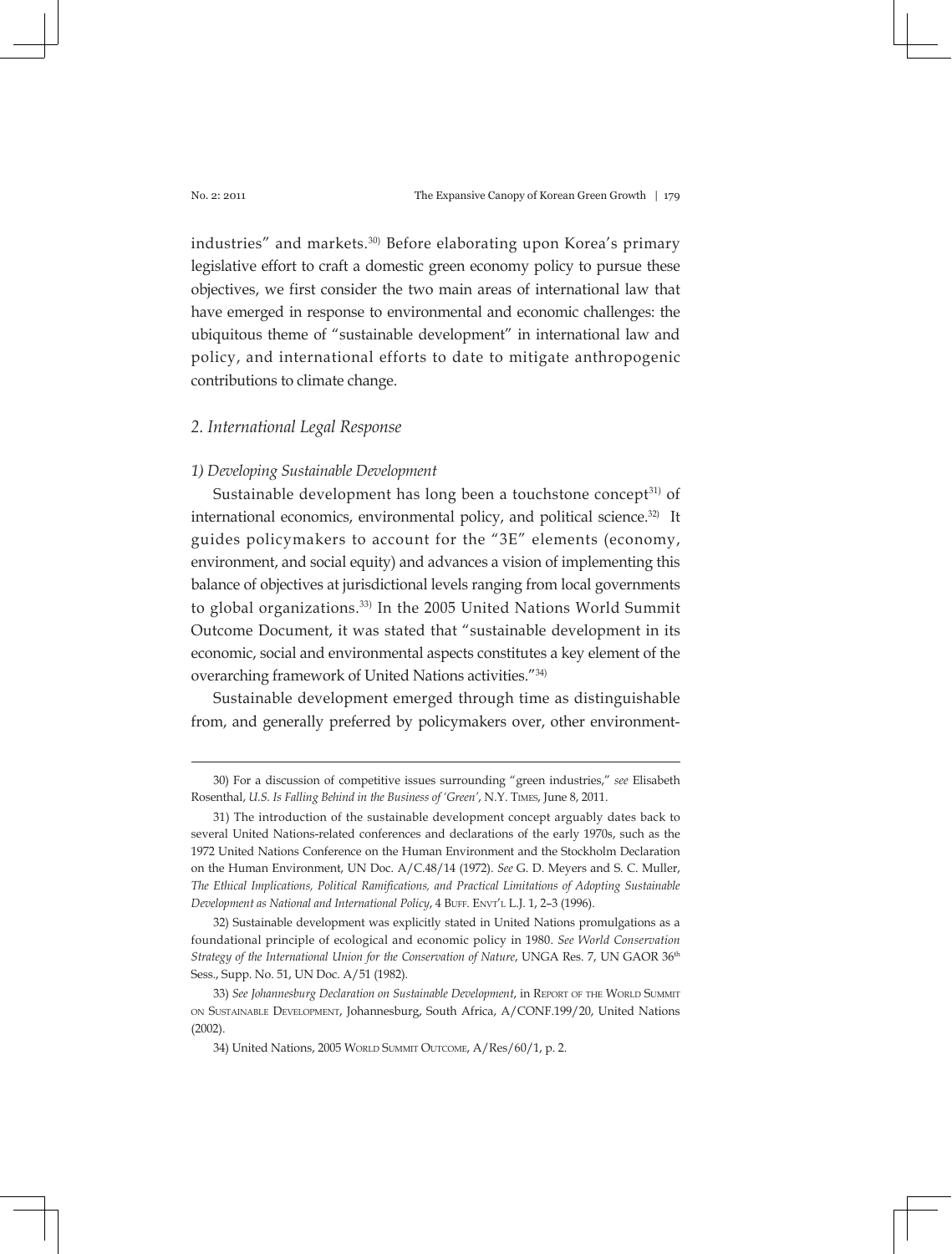related principles, such as the pre-existing "deep ecology" and "environmental justice" concepts.35) However, significant questions exist over whether a more precise definition of sustainable development can gain international consensus.36) Experts also disagree over whether such a definition is necessary to promote the underlying objectives of sustainable development.37) In practice, sustainable development continues to be deployed as a foundational concept. Some proponents favor the concept's broadness, believing that definitional agreement is only possible at this level of generality.<sup>38)</sup>

Attempts to provide a more precise meaning of sustainable development, in theory and in practice, have also been fraught with disagreement. Experts debate whether applications of the sustainable development concept place too much emphasis on foreseeable enhancements in the economic development of each society, and whether the concept can be utilized to broadly delineate the manner by which economic and environmental objectives are to be balanced. Varying explications of sustainable development, for instance, have been modified as "*ecological* sustainable development" and as "*economic* sustainable

<sup>35)</sup> *See* J.B. Ruhl, *The Co-Evolution of Sustainable Development and Environmental Justice: Cooperation, then Competition, then Conflict, 9 DUKE ENVTL. L. & POL'Y F. 161 (1999).* 

<sup>36)</sup> *See, e.g.,* P.R. Berke and M. Conroy, *Are We Planning for Sustainable Development?*, 66 J. Amer. Planning Assoc. 21 (2000).

<sup>37)</sup> *See* Meyers and Muller, *supra* note 31, at 3–15. Meyers and Muller argue for a more "concrete" definition of sustainable development and propose the following: "development which either improves, maintains, or does not materially interfere with the ecological structure and functions of the [geographic] area in which such development takes place." *Id.* at 15. As a first critical observation, I would assert that in a world with fewer economic and social barriers and no effective boundaries for containing environmental impacts, this definition should not limit its scope to interfering impacts only within the immediate geographic area of particular development. Further, from the standpoint of the diplomatic and other geopolitical implications of activities with observable and known ecological consequences, "sustainability" as a matter of international relations assumes an interjurisdictional dimension.

<sup>38)</sup> Such a view holds that sustainable development should be promoted as a universal principle, even if consensus is currently only possible for a broad understanding of the concept. On the other hand, it can be argued that consensus is not legally or socio-politically meaningful without agreement about substantive meaning and at least some policy implications of sustainable development.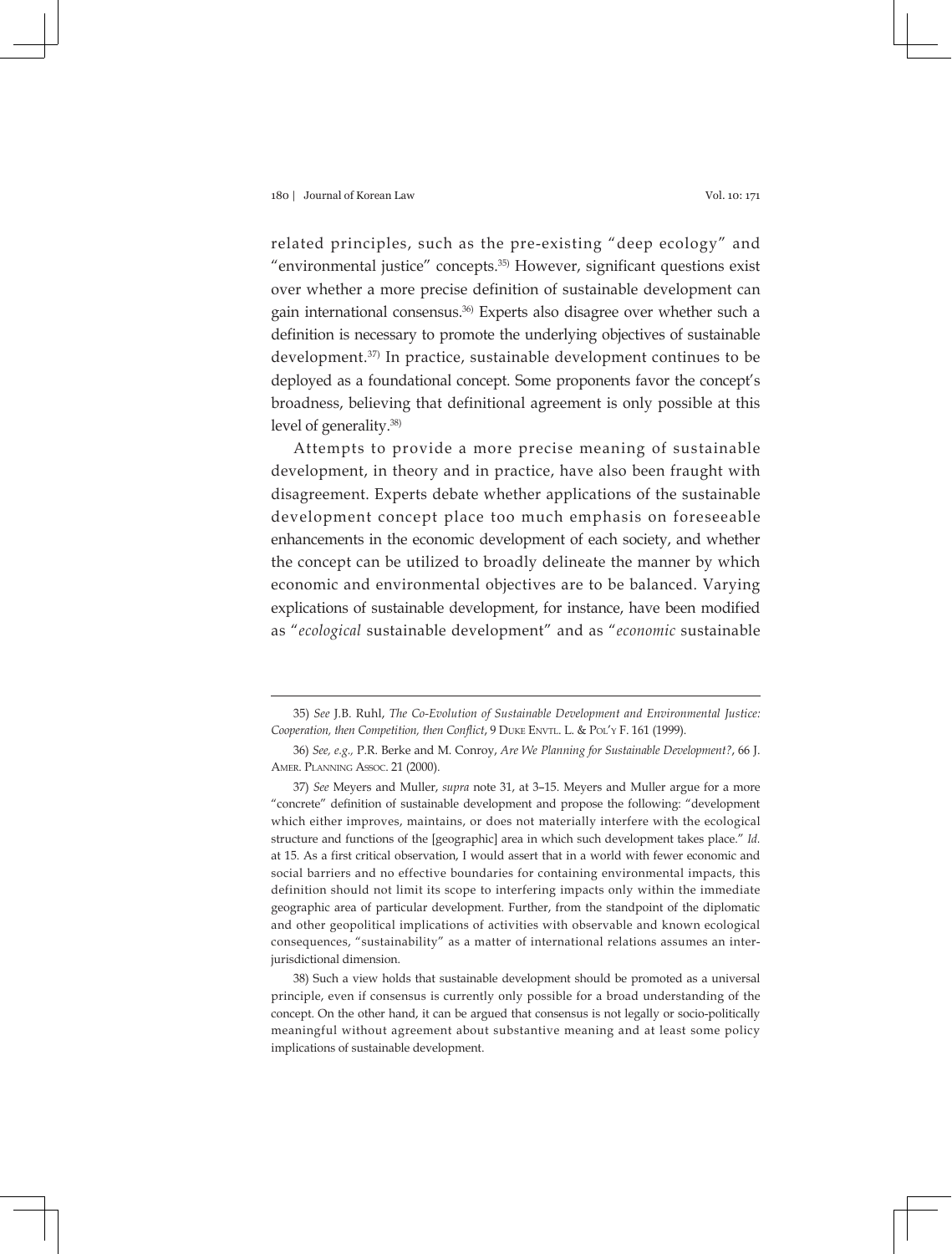development."39) The former indicates that ecosystems are to be sustained, or at least that the human impact upon the dynamic state of ecosystems should as a first matter be minimized. The latter reaches environmental protection (and minimization of human impact upon the environment) derivatively, because environment is an instrumentality of continuous economic growth.

### *2) Climate Change Law*

Climate change and GHG mitigation policies illustrate the relationship between environmental and economic objectives as applied to law. Under an explicitly economic orientation, GHG emissions are mitigated because the estimated costs that climate change will inflict upon societies outweigh the present costs of mitigation. 40) Even if degradation or other transformation of ecosystems due to climate change were not counted as a relevant cost, mitigation of carbon emissions may nonetheless reduce the anthropogenic impact upon natural ecosystems. The inclusion of these impacts in the cost-benefit analysis, however, may in some actual cases have an important effect on analytical outcomes and the policies that are enacted based upon them.41) Key choices, such as what impacts to include as costs and at what rate to discount future costs, are essential considerations.42) The following briefly summarizes major international events and agreements related to climate change mitigation strategies and

<sup>39)</sup> *Compare* World Commission on Environment and Development, Our Common Future 308 (1987) (asserting that "human survival…could depend on success in elevating sustainable development to a global ethics"), *with* Margaret Thatcher, Speech to the Royal Society (Sept. 27, 1988) (stating that "[s]table prosperity can be achieved throughout the world provided the environment is nurtured and safe guarded").

<sup>40)</sup> The analysis of costs is vitally impacted by the choice of discount rate for future benefits and harms. Two competing visions of climate change mitigation policies, for instance, have been advanced and distinguished on the basis of differing views of discount rate. *See*  Stern, *supra* note 20 (advocating for a low discount rate as consistent with the "precautionary principle); Nordhaus, *supra* note 20 (defending a higher discount rate). *See generally* David Weibach and Cass Sunstein, *Climate Change and Discounting the Future: A Guide for the Perplexed*, 27 Yale L. & Pol'y Rev. 433 (2009).

<sup>41)</sup> On the level of underlying principles and values, these decisions also weigh heavily upon the extent to which inter-generational justice and social sustainability are emphasized, although these concepts may not be interpreted to support any single outcome.

<sup>42)</sup> *See* Weibach & Sunstein, *supra* note 40.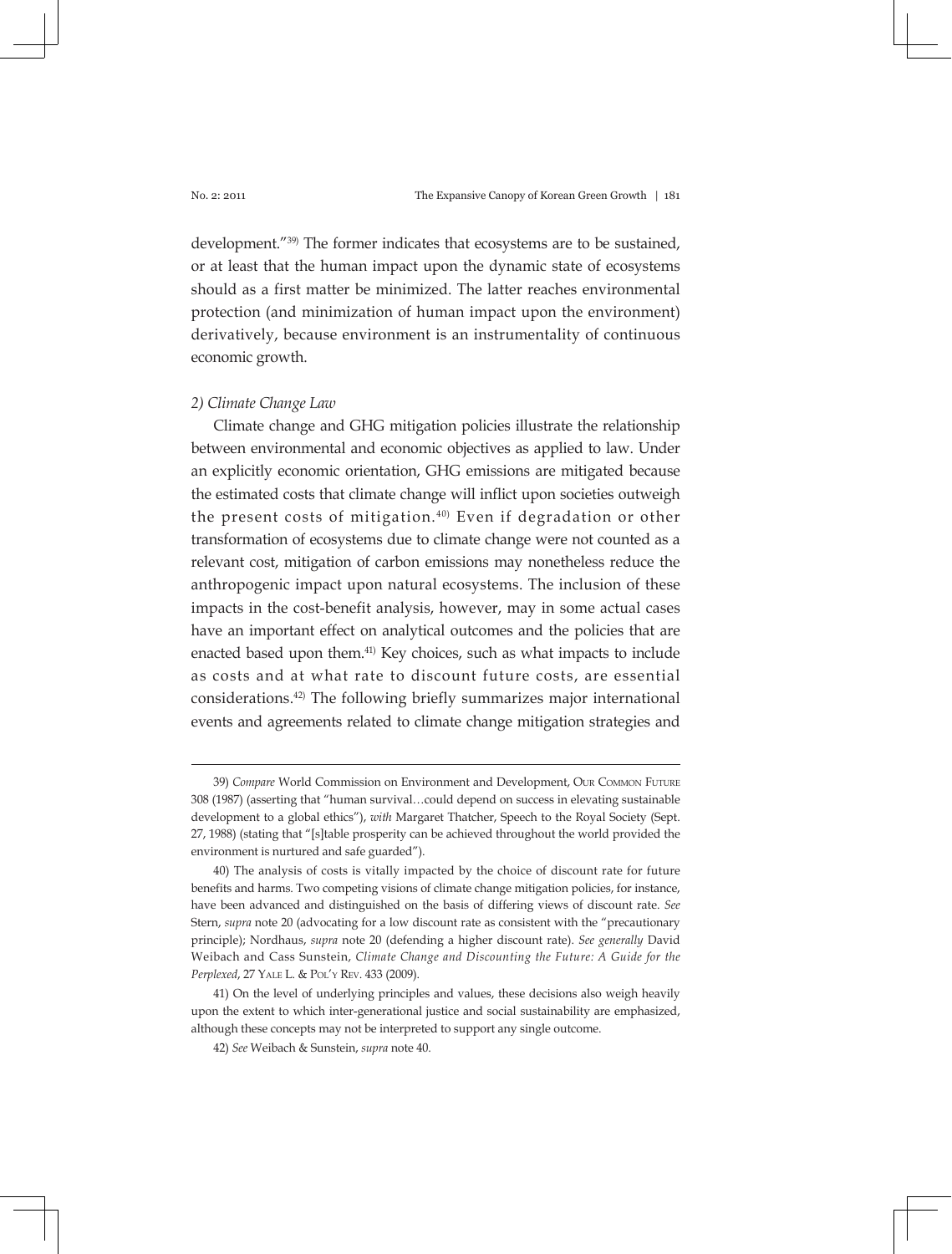commitments, with an emphasis on those aspects of the international process most essential to understanding Korea's present situation and the role of forest-related projects in the broader framework of managing GHG emissions.

Evidence of the rising concentrations of carbon dioxide in the atmosphere has been collected continuously since the 1950s as part of a United States research initiative in Hawaii.43) Prior to the drafting and ratification of the United Nations Framework Convention on Climate Change (the "UNFCCC") in 1992, several conferences raised international awareness of climatological change and concern that anthropogenic factors were contributing to potentially harmful alterations of climate patterns around the world.<sup>44)</sup> The UNFCCC entered into force in 1994,<sup>45)</sup> and it has to date been signed by 192 nations and the European Economic Community, amounting to almost universal membership in the treaty.<sup>46)</sup> The stated goal of the UNFCCC is to achieve "stabilization of GHG concentrations in the atmosphere at a level that would prevent dangerous anthropogenic interference with the climate system."47)

The UNFCCC did not establish binding obligations for signatory nations, but stated the general aspiration that developed nations would

<sup>43)</sup> Schroeder, *supra* note 28, at 26–27.

<sup>44)</sup> Such conferences included two World Climate Conferences, in 1979 and 1990. M. Patterson, Global Warming and Global Politics 26-34 (1996). The Intergovernmental Panel on Climate Change ("IPCC") was established in 1988 under the auspices of the United Nations Environmental Programme in conjunction with the World Meteorological Organization. *See Intergovernmental Panel on Climate Change*, http://www.ipcc.ch/. The creation of the IPCC was, at least in part, an effort to structure scientific efforts and to channel applications of science to policy within the ambit of a state-directed (and arguably a political) process; however, conflicts have frequently surfaced as the implications of the IPCC's function of presenting "scientific, technical and socio-economic information relevant for the understanding of human induced climate change, potential impacts of climate change and options for mitigation and adaptation" (http://www.ipcc.ch/publications\_and\_data/ publications\_and\_data.shtml#1) have diverged from policy preferences of many nations. *See* Chukwumerije Okereke, *The Politics of Interstate Climate Negotiations*, in The Politics of Climate Change (Maxwell Boykoff, ed.) 42, 43–44 (2010).

<sup>45)</sup> Under the terms of the UNFCCC, it entered into force following ratification, acceptance, approval or accession by 50 nations. Art. 23(1).

<sup>46)</sup> *United Nations Framework Convention on Climate Change, Status of Ratification*, http:// unfccc.int/files/na/application/pdf/unfccc\_ratification\_20090826.pdf.

<sup>47)</sup> UNFCCC, art. 2.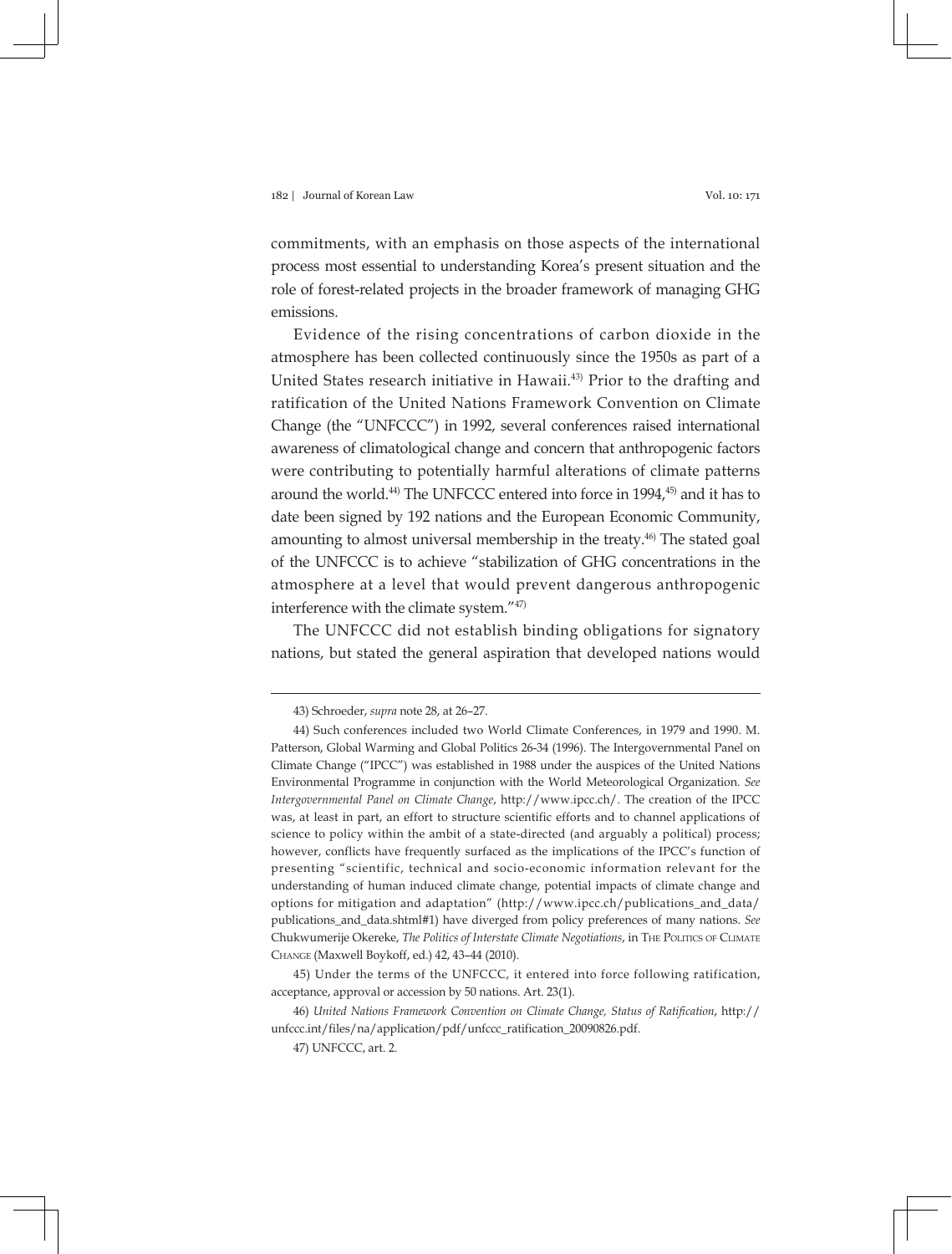reduce their GHG emissions to 1990 levels.<sup>48)</sup> Without specifying the substantive content of policies designed to achieve emissions reductions and stabilization or other benchmarked goals, the text established processes and mechanisms by which future agreement could be advanced. Under the UNFCCC, a Conference of the Parties ("COP") is held periodically to review existing measures taken in response to the UNFCCC and to provide a forum for expanding and concretizing international climate change commitments.49) Since 1995, a COP has been convened at least once annually (and with the exception of two conferences in 2001, exactly once annually). Of particular note are COP 3, which gave rise to the Kyoto Protocol; COP 13 in Bali; and the most recent conferences, COP 15 in Copenhagen and COP 16 in Cancun.

COP 3 in Kyoto developed the Kyoto Protocol, which articulated an overall objective of reducing GHG emissions by 5% relative to 1990 emissions in the commitment period of 2008 through 2012.50) The Kyoto Protocol established specific national targets relative to the benchmark of 1990 emissions, with binding reductions for the European Union (8%), the United States  $(7%)$ , and Japan  $(6%)$ .<sup>51)</sup> The Kyoto Protocol identified three special mechanisms for advancing climate change mitigation efforts: emissions trading, the clean development mechanism (the "CDM"), and joint implementation. Joint implementation embraced the existing notion in international environmental law that developed countries undertaking affirmative obligations can coordinate efforts to seek the most cost-effective means of inter-jurisdictionally mitigating emissions.52) The CDM extended this approach to collaborative efforts between developed and developing nations, a highly meaningful step because it empowered nations to pursue the particular cost effectiveness possible through the efficient transfer of technologies to, and investment in, nations that have significant potential for mitigation but lack the pre-existing infrastructure or economic incentives to realize such mitigations without external assistance and

51) *Id.* at Annex B.

<sup>48)</sup> *Id.* art. 4.

<sup>49)</sup> *Id.* art. 7.

<sup>50)</sup> Kyoto Protocol, *supra* note 18, art. 25(1).

<sup>52)</sup> Schroeder, *supra* note 28, at 33.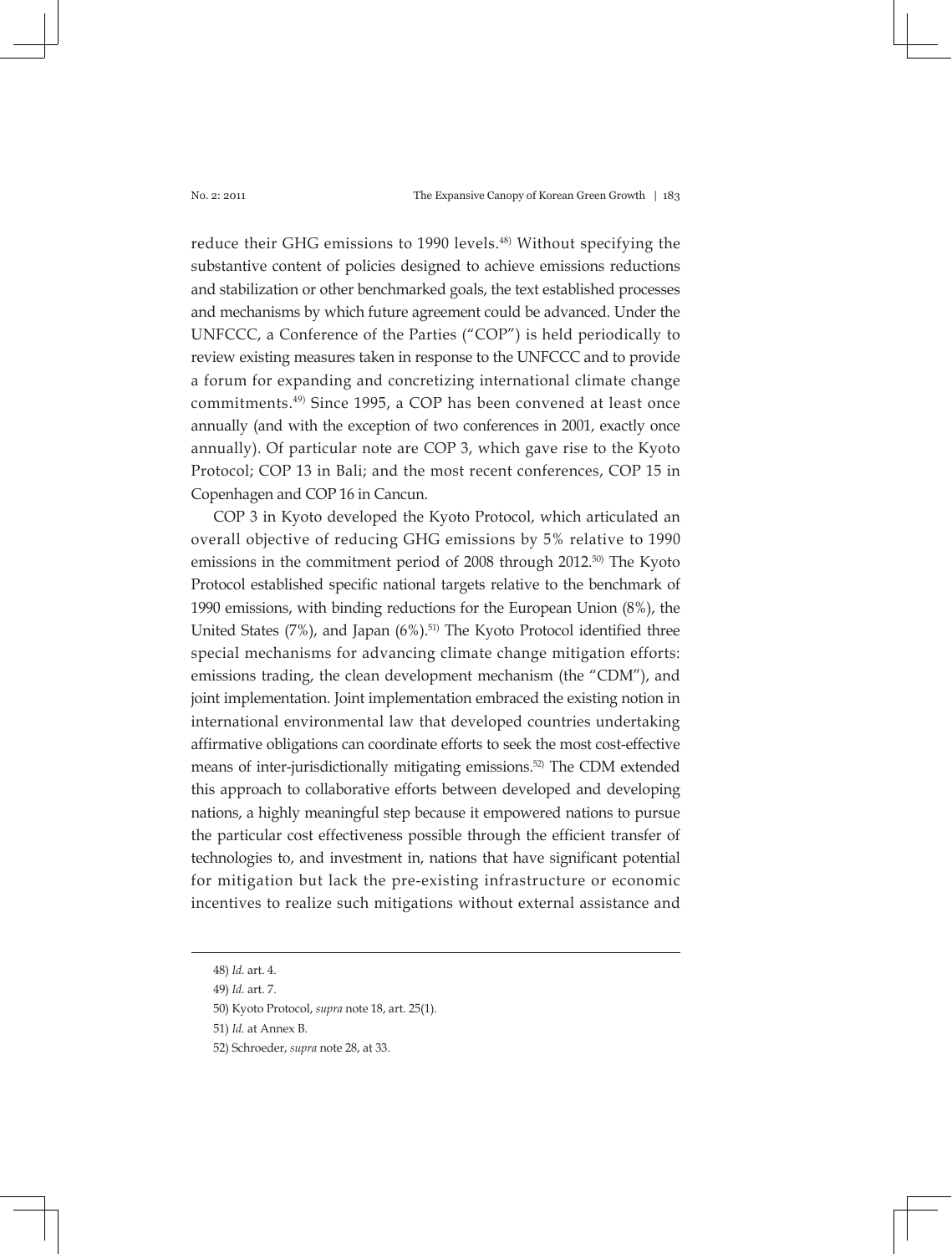# inducement.

For its numerous innovations, the Kyoto Protocol sought to impose reduction obligations on only three political entities. One of them, the U.S., declined to ratify the document, citing its lack of affirmative obligations for other nations.53) Furthermore, serious questions exist about whether the EU has seriously advanced a carbon mitigation agenda, even in light of its existing emissions trading system.<sup>54)</sup> Kyoto's frailty has many contributing factors. In general, one arguable source of the lack of robustness of the Kyoto Protocol was perceived procedural inadequacies throughout negotiation and drafting, such as lack of participation and consent from all stakeholders, absence of agreed criteria for assigning obligations, and the ultimate exclusion of many nations, including emerging developed nations such as Korea and many of the largest carbon emitters, conspicuously China, from affirmative obligations to mitigate emissions.

By the time of COP 13 in Bali, Indonesia,<sup>55)</sup> attention had shifted to devising a "post-Kyoto" international regime that could secure broader participation and compliance and yield deeper emission reductions. The conference produced the "Bali Road Map."56) The Bali Road Map delineated a two-year plan which was to culminate in the creation of a binding international climate change program by COP 15 in 2009, $57$  to take effect by 2012, the end of the Kyoto Protocol commitment period. COP 13 is also remarkable for its explicit discussion, in Decision 2,58) of the benefits of

<sup>53)</sup> Stated rationales included the assertion that the Kyoto Protocols goals were "arbitrary and ineffective in nature," that "many countries of the world are completely exempted from the Protocol, such as China and India," and that "the Protocol could have potentially significant repercussions for the global economy." United States Embassy Public Affairs Section, *Fact Sheet: United States Policy on the Kyoto Protocol*, http://www.usembassy.at/en/ download/pdf/kyoto.pdf.

<sup>54)</sup> *See, e.g.,* Malcolm Dowden, Climate Change & Sustainable Development 49–53 (2008).

<sup>55)</sup> *See The United Nations Climate Change Conference in Bali*, http://unfccc.int/meetings/ cop\_13/items/4049.php.

<sup>56)</sup> The decisions and resolutions collectively constituting the Bali Road Map are available at http://unfccc.int/documentation/decisions/items/3597.php?such=j&volltext=/ CP.13#beg.

<sup>57)</sup> *See* Report of the Conference of the Parties on its thirteenth session, Bali Action Plan, Decision 1, art. 2, FCCC/CP/2007/6/Add.1 (2008), *available at* http://unfccc.int/resource/ docs/2007/cop13/eng/06a01.pdf#page=3.

<sup>58)</sup> Decision 2, FCCC/CP/2007/6/Add.1 (2008), *available at* http://unfccc.int/resource/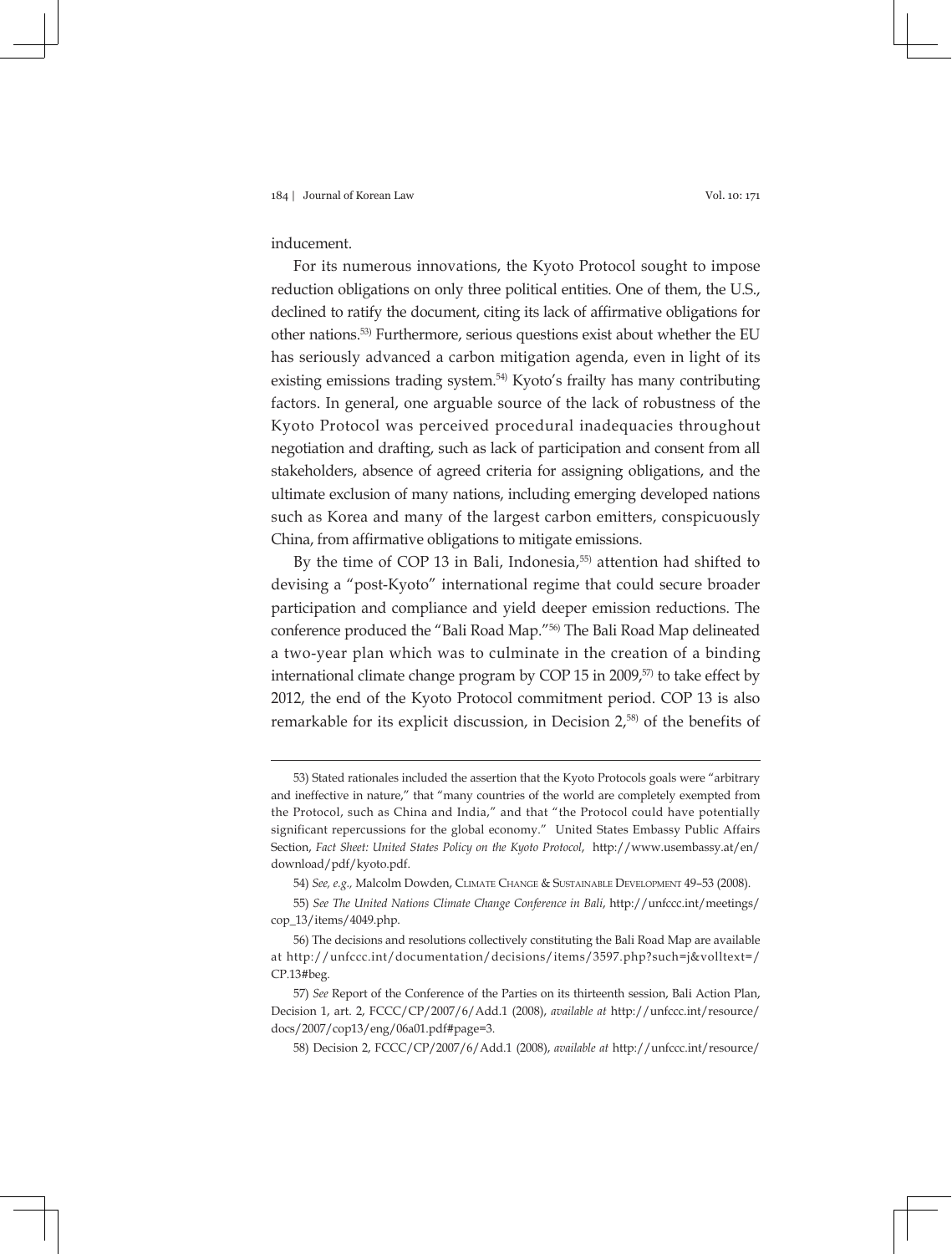forest-related emission mitigation efforts. The Bali meetings marked an initial success for heavily forested countries in gaining open recognition of the ecological and economic value of forest conservation efforts. The language of Decision 2 focused upon the objectives of securing voluntary support for forest conservation by developed nations, including through technology transfer,59) as well as raising recognition of the benefit to forested nations of utilizing rainforest conservation as part of their sustainable development strategies.<sup>60)</sup> The Decision also referenced "positive incentives"<sup>61)</sup> without elaborating upon their exact form or the means of institutional implementation (such as through a CDM process of approval, assessment, and generation of carbon emission reduction credits, or "CERs").

COP 15, hosted in Copenhagen, Denmark, did not produce the binding international agreement anticipated by the Bali Road Map. The contentious conference concluded with the negotiation of a political statement, the Copenhagen Accord, which was "noted" rather than "adopted" due to a lack of consensus.<sup>62)</sup> The Copenhagen Accord acknowledged the basic elements of concern about climate change, namely that continually rising GHG emissions will likely have a growing impact upon the world climate with detrimental consequences for human welfare.<sup>63</sup> It called upon nations, particularly developed nations, to make voluntary pledges to reduce their carbon emissions by 2020.<sup>64)</sup> Korea, though not an "Annex I" nation under the Kyoto Protocol, has an existing pledge to reduce emissions by 30%

64) Updated information about national participation in the Copenhagen Accord and pledges to date are available at *Who's On Board With The Copenhagen Accord?*, Climate Action Network, http://www.usclimatenetwork.org/policy/copenhagen-accord-commitments.

docs/2007/cop13/eng/06a01.pdf#page=8.

<sup>59)</sup> *Id*. art. 2.

<sup>60)</sup> *Id*. art. 3–4.

<sup>61)</sup> *See id.* art. 11–12.

<sup>62)</sup> Opposition by a small number of nations prevented the Copenhagen Accord from being adopted under the UN consensus requirement. These nations included Bolivia, Cuba, Ecuador, Kuwait, and Venezuela.

<sup>63)</sup> Report of the Conference of the Parties on its fifteenth session, held in Copenhagen from 7 to 19 December 2009 (the "Copenhagen Accord"), FCCC/CP/2009/11/Add.1 (2010), art. 1-3, *available at* http://unfccc.int/resource/docs/2009/cop15/eng/11a01.pdf.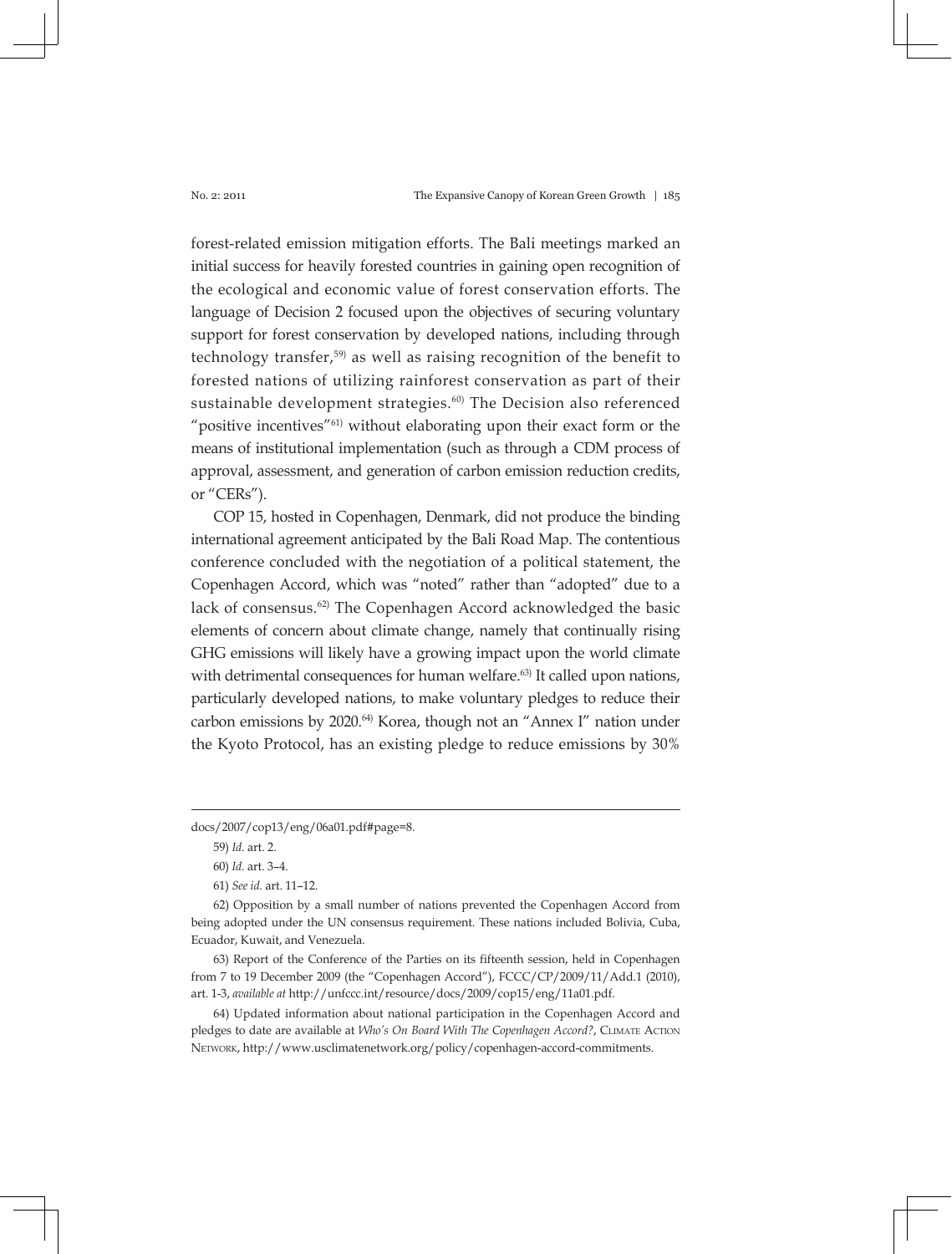below "business-as-usual" rates by 2020,<sup>65)</sup> indicating that Korea accepts that it has a more prominent international role in mitigation efforts, though not of a nature that would involve absolute stabilization or reduction of carbon emissions at this time.<sup>66)</sup>

The most recent Conference of the Parties was held in 2010 in Cancun, Mexico. COP 16 resulted in an adopted agreement.<sup>67</sup> The principle terms of the agreement recommended that developed nations pledge to reduce emissions under the Copenhagen Accord; encouraged developing nations to plan to mitigate emissions in the future; proposed the creation of a \$100 billion "Green Climate Fund" to assist developing nations with implementation of environmentally friendly policies; and supported a second commitment phase for the Kyoto Protocol to succeed the end of the original commitment period in 2012.68) Some praised the outcome for containing constructive steps, such as the institution of a large fund to subsidize environmentally sound practices in the developing world.<sup>69)</sup> The agreement also signaled that, for the present time at least, efforts to construct a binding climate change agreement would focus upon modification and extension of the Kyoto Protocol, rather than a novel legal regime. Amongst the limitations of COP 16 was the lack of commitment by any parties to undertake binding emissions reductions, to finance the Green Climate Fund, or to clarify the continuing dispute over whether any or all developing nations should be included in the affirmative obligations in a post-2012 carbon mitigation agreement.

<sup>65)</sup> Randall S. Jones and Byungseo Yoo, *Korea's Green Growth Strategy: Mitigating Climate Change and Developing New Growth Engines*, *OECD Economics Department Working Papers*, No. 798 (2010), *available at* http://dx.doi.org/10.1787/5kmbhk4gh1ns-en.

<sup>66)</sup> Korea's commitment amounts to a pledge to reduce the rate of increase of carbon emissions during the next decade.

<sup>67)</sup> Report of the Conference of the Parties on its sixteenth session, held in Cancun from 29 November to 10 December 2010 (the "Cancun Agreements"), FCCC/CP/2010/7/Add.1 (2011), *available at* http://unfccc.int/resource/docs/2010/cop16/eng/07a01.pdf#page=2.

<sup>68)</sup> *Id.* Sec. III.

<sup>69)</sup> *See, e.g.,* Robert Stavins, *Why Cancun trumped Copenhagen: Warmer relations on rising temperatures*, The Christian Sci. Monitor, Dec. 20, 2010.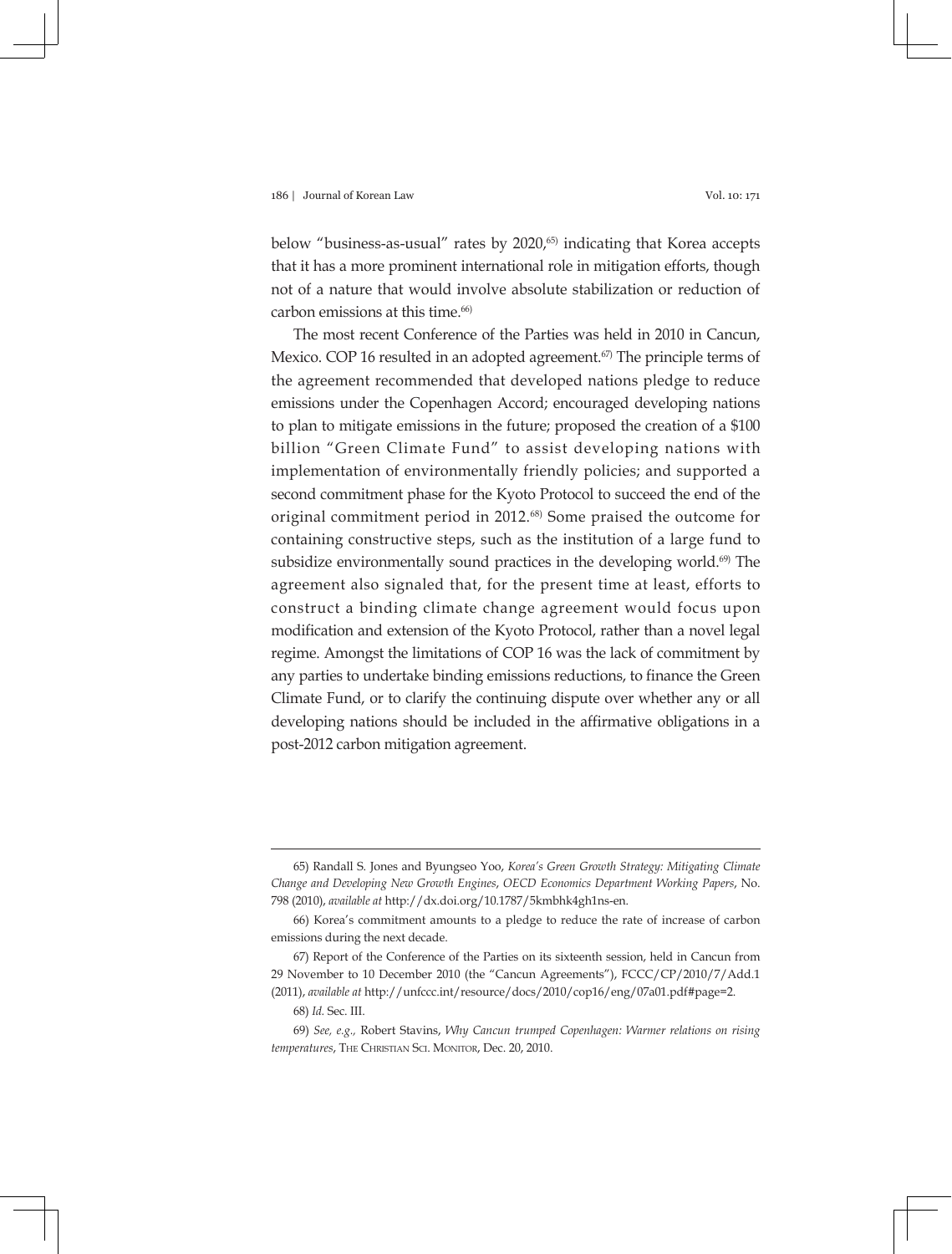# **III. Korean Green Growth**

To provide background and context for the LCGGFA, I first describe Korea's economic status and pre-existing role in international environmental law action plans. I then identify central features of the Act and analyze them in the context of Korean law and in the broader scope of international law. Of special note is the highly debated relationship between green growth and sustainable development. This section concludes with a discussion of opportunities arising from the LCGGFA, as well as related obstacles that may frustrate and obfuscate the Act's stated purposes.

# *1. Korean Situation*

At the time of COP 3 in 1997, Korea was an ascendant economy but it argued that it lacked the stable and advanced state of economic development to commit to emission reductions. Ultimately, Korea was not included as an Annex I nation, so it did not undertake any firm commitments related to the mitigation of GHG emissions.70) The Kyoto Protocol's limited success in effectuating policy changes has been attributed to many factors, including the lack of ultimate participation by the United States, $71$  as well as the failure to constrain heavy carbon-emitting

<sup>70)</sup> As discussed *supra*, only emissions reductions for the EU, the United States, and Japan were stated as binding commitments under the terms of the Kyoto Protocol, and only Annex I nations had stated reduction targets.

<sup>71)</sup> Due to significant decreases in American  $CO<sub>2</sub>$  emissions from 2008 to 2009, total U.S. emissions in the calendar year 2009 were the lowest since 1995. U.S. Environmental Protection Agency, *2011 U.S. GHG Inventory Report*, USEPA #430-R-11-005, *available at* http://epa.gov/ climatechange/emissions/usinventoryreport.html. Decreases in 2009 were due in significant part due to decreased energy demand and consumption as a consequence of economic recession, raising the question of whether reductions have continued and will continue, and whether current U.S. policy contains insight into constraining GHG emissions independent of patterns of economic production and consumption. *Id.*; *see also* U.S. Energy Information Administration, *U.S. Carbon Dioxide emissions in 2009: A Retrospective Review*, May 5, 2010, http://www.eia.doe.gov/oiaf/environment/emissions/carbon/. It is the stated philosophy of Korean green growth that economic growth and improved environmental protection measures (including the reduction of carbon emissions) are potentially synergistic objectives.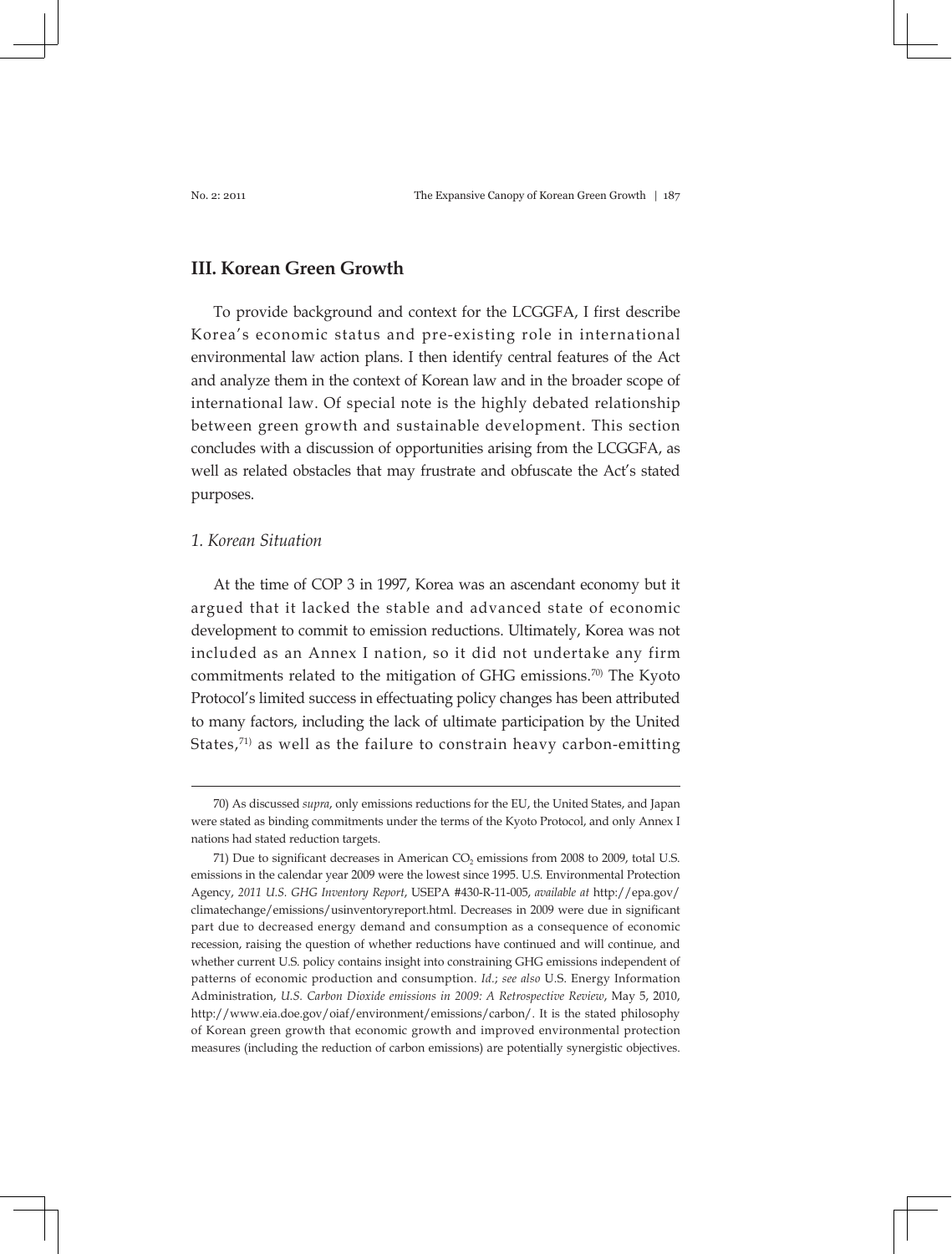developing economies. For instance, China, a party with no obligations under the Kyoto Protocol, is now the largest carbon dioxide-emitting nation in the world.72) Korea's economic prosperity has continued since the 1990s, and the nation is currently approximately the fifteenth-largest economy by GDP<sup>73)</sup> and the ninth-largest<sup>74)</sup> carbon emitter.<sup>75)</sup> Due to the lack of revision to the Kyoto Protocol or the creation of a new legal regime, Korea retains its formal status as a non-Annex I nation. However, in any new binding framework, Korea would presumably undertake obligations, even if such a framework continued to exclude at least some developing economies from defined limitations on their emissions.<sup>76)</sup> Taking as possible bases (separately or collectively) for climate obligations historic responsibility for emissions, current total emissions, future projected emissions, or per capita emissions,<sup>77)</sup> Korea's significant present emissions, continuing rate of emissions, and high carbon intensity all counsel in favor of a greater position of responsibility for Korea in international climate change

73) *World Economic Outlook Database*, International Monetary Fund, http://www.imf. org/external/pubs/ft/weo/2011/01/weodata/index.aspx.

74) See Millennium Development Goals Indicators, *Carbon dioxide emissions* (CO<sub>2</sub>), thousand *metric tons of CO2 (CDIAC)*, http://mdgs.un.org/unsd/mdg/SeriesDetail.aspx?srid=749& crid=.

75) Korea is a relatively "carbon-intense" economy, meaning that its carbon emissions per unit of GDP are relatively large.

76) The rationale for such exclusion is that certain nations are not yet economically stable enough or able to generate enough prosperity for the members of the society to achieve a humane standard of living. Such logic no longer seems appropriate as a basis for excluding Korea from the scope of nations assuming restrictive obligations.

77) See Xueman Wang, Sustainable International Climate Change Law, in SUSTAINABLE Development Law, 350, 353–55 (Marie-Claire Cordonier Segger and Ashfaq Khalfan, eds. 2004).

*See* Jisoon Lee, *supra* note 12, at 34–36 (defining green growth as "economic growth and economic progress at the same time" and raising the possibility of building "environmental capital" as part of green growth policy).

<sup>72)</sup> China has been the single largest carbon-emitting nation since 2006, surpassing the emission level of the United States more than a decade earlier than projections had previously anticipated. Mark Levine and Nathaniel Aden, *Global Carbon Emissions in the Coming Decades: The Case of China*, 33 Annual Rev. of Envir. & Res. 19, 20 (2008), *available at* http://www. annualreviews.org/doi/abs/10.1146/annurev.environ.33.012507.172124; *see also China now no. 1 in CO<sub>2</sub> emissions; USA in second position, PBL NETHERLANDS ENVIRONMENTAL ASSESSMENT* Agency, http://www.pbl.nl/en/dossiers/Climatechange/moreinfo/Chinanowno1inCO2 emissionsUSAinsecondposition.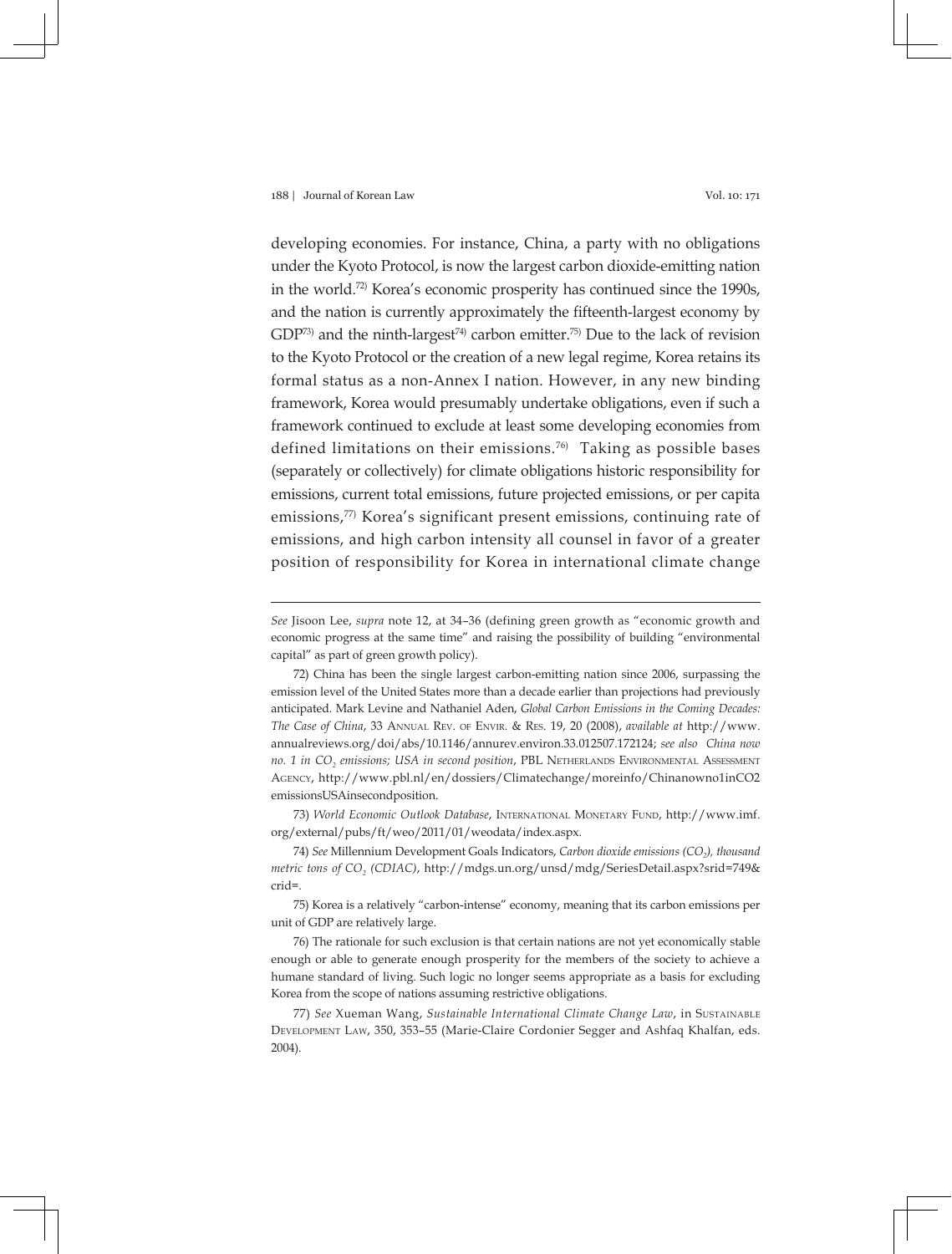mitigation efforts.

Furthermore, Korea's potential significance in international negotiations and plans of action may be greater than just as a stakeholder and domestic obligation-enforcer. Korea is uniquely situated in a "bridge" position between developing and developed nations. One of only two nations to transition from charter membership in the G77 to membership in the OECD, Korea is a G20 nation and has realized a sustained and dramatic growth trajectory that has catapulted the nation from total lack of development to wealth and global prominence in approximately 50 years.<sup>78)</sup> In many respects, Korea occupies the status of a developed nation: an aidprovider, capable security ally to the United States, and responsible stakeholder in a variety of international and intergovernmental institutions. Korea possesses considerable material and infrastructural resources, but also an awareness of the essential nature of sustained economic growth for developing nations. Given Korea's impressive developmental trajectory and awareness of the challenges of balancing economic gains with other social goals and international responsibilities, Korea may serve as a relevant and useful model for the conceptualization of "green growth" related policies in developing nations.

Building upon the original work regarding green growth at a United Nations event in Seoul in 2005,<sup>79)</sup> the green growth policy direction was proclaimed by President Lee in 2008, a vision that was generally outlined in a speech in August of 2008.80) Under the terms of the specified five-year plan (2008-2013), Korea will devote at least two percent of its annual GDP to environment-friendly economic development and progress towards the longer-term objective of reducing its nationwide carbon emissions by 30%

<sup>78)</sup> *See* Jisoon Lee, *supra* note 12, at 23–26.

<sup>79)</sup> The conference was jointly hosted by Korea's Ministry of Environment and the United Nations. *See* United Nations Environment Programme, Overview of the Republic of Korea's National Strategy for Green Growth, note 2 (2010).

<sup>80)</sup> President Lee stated, "Green growth refers to sustainable growth, which helps reduce GHG emissions and environmental pollution. It is also a new national development paradigm that creates new growth engines and jobs with green technology and clean energy." Lee Maan-ee, *supra* note 15.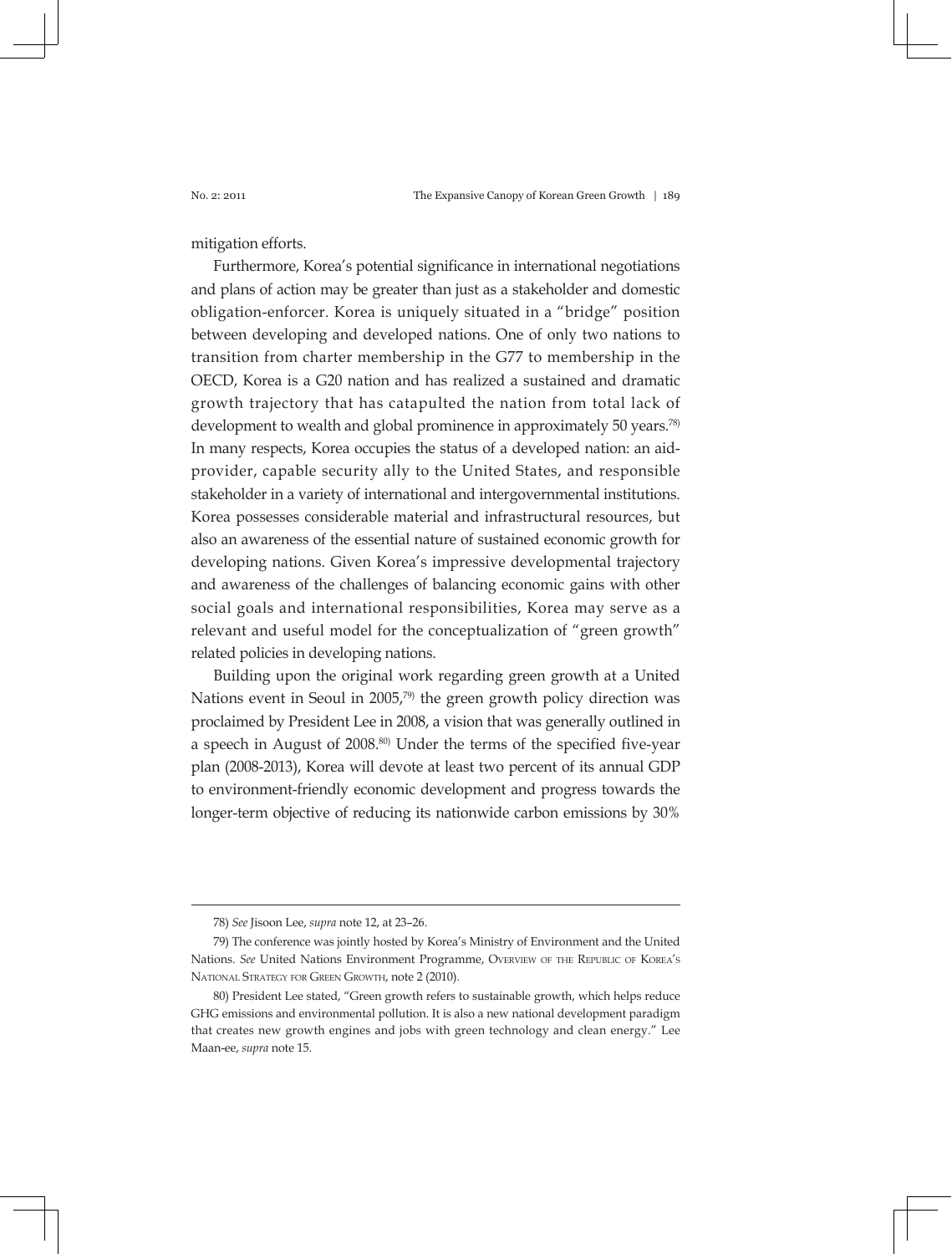below business-as-usual levels<sup>81)</sup> by 2020.<sup>82)</sup> When many nations appropriated funds for economic stimulus during the global economic downturn in 2008, Korea's publicly financed spending and investment targeted sectors consistent with the green growth vision.83) Korea's similar stimulus package allocated 84% for "green" investment; by comparison, 36% of China's stimulus spending was devoted to these areas, and the United States, 12%.<sup>84)</sup> Of particular note was the funding allocated for river "restoration," accounting for nearly half of the stimulus funds. $85$ ) More comprehensive legal guidance, and a basic template for the future implications of green growth in Korean society, was provided through the drafting and promulgation of Korea's fundamental law on green growth, the LCGGFA.

# *2. Key Features of the LCGGFA*

A central tenet of the Kyoto Protocol, and international environmental law generally, is policy design and implementation flexibility for individual nations. One perspective on the LCGGFA is that it represents Korea's most concrete and aggressive step thus far in advancing its domestic vision of how to fulfill its own and international aspirations of improved environ-

<sup>81)</sup> Business-as-usual ("BAU") indicates the rate of carbon emissions that would be produced at a particular point in time, under the most accurate economic projections, in the absence of any deliberate policy mechanisms in place to reduce those emissions. *See* Hoffert et al., *Energy implications of future stabilization of atmospheric CO<sub>2</sub> content, 395 NATURE 881, 882* (1998) (defining BAU as the "baseline scenario" for future carbon emissions based upon consensus estimates of population change, economic development, and energy technology in the absence of new government policy related to climate change).

<sup>82)</sup> *See* Randall S. Jones and Byungseo Yoo, *Korea's Green Growth Strategy: Mitigating Climate Change and Developing New Growth Engines*, *OECD Economics Department Working Papers*, No. 798 (2010), *available at* http://www.oecd-ilibrary.org/economics/kore-a-greengrowth-strategy\_5kmbhk4gh1ns-en.

<sup>83)</sup> Korea's stimulus spending was presented as a "green new deal," in reference to the notion of a "new deal" as a set of public investments and activities meant to invigorate the economy and transform the relationship between citizens and the state (in the case of Korea, with a more urgent emphasis on the former). *See* Lee Maan-ee, *supra* note 15.

<sup>84)</sup> World Bank, World Development Report 2010 (2010).

<sup>85)</sup> *See* Dennis Normille, *Restoration or Devastation?*, 327 Sci. 1568, 1568–70 (2010). This particular green growth-connected investment is analyzed in detail, *infra* Section III.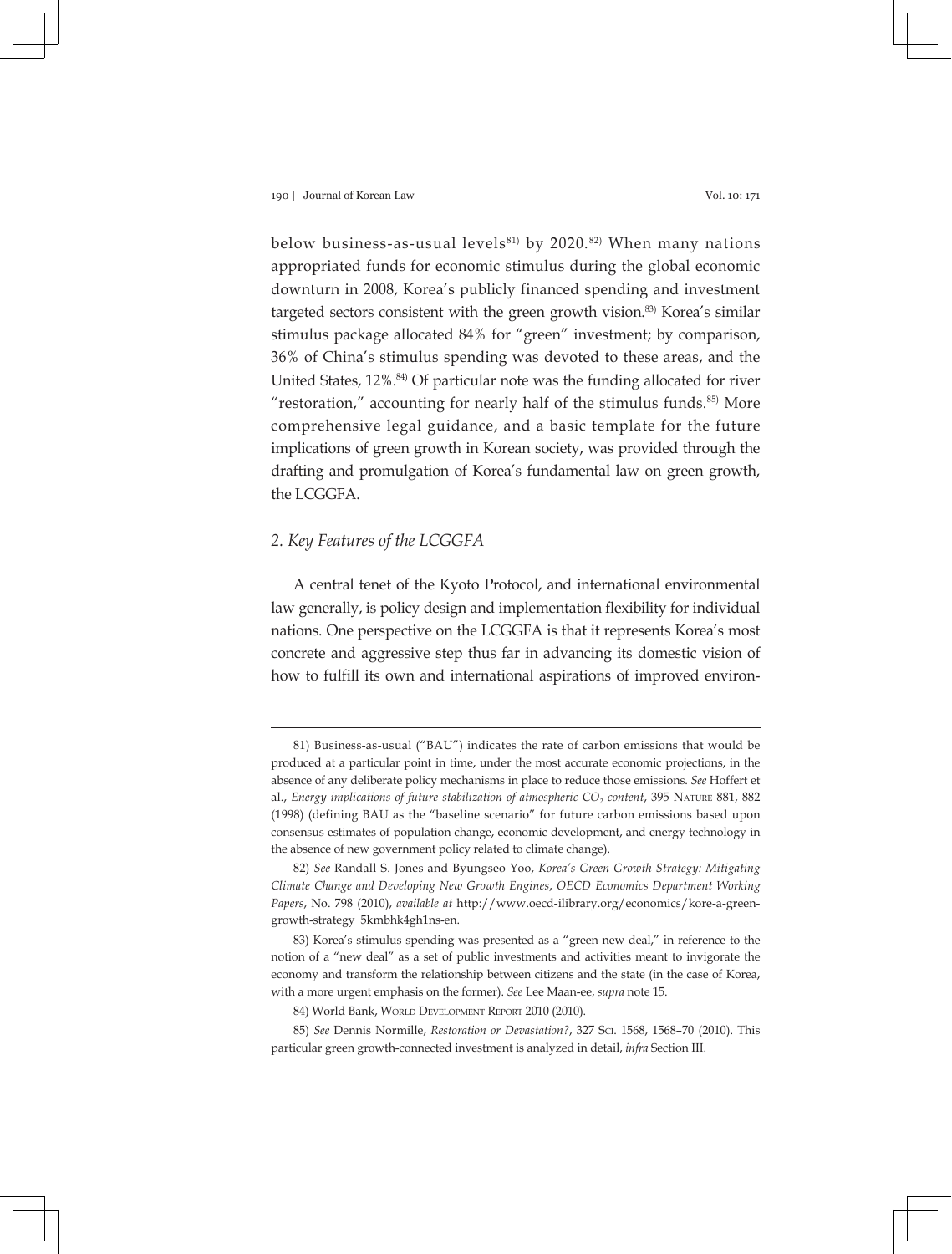mental policy. As Korea's defining legislation for its interpretation of international burdens and objectives, certain features are particularly notable and will directly influence the ultimate form and consequences of Korean environmental law.

### *1) Themes and Principles*

The Act provides explicit guidance in the areas of economic growth $86$ ) and conceptions of environmental responsibility<sup>87)</sup> to be promoted through the Act. Several characteristics of the LCGGFA are important in understanding the role of this legislation in Korean law and its present phase of implementation. The LCGGFA should be noted, firstly, for the characteristic of generality. It sets a broad agenda and indicates certain potential features of future laws and policies,<sup>88)</sup> but does not fully define or specifically enact substantive policies. The Act creates new executive bodies,89) imposes general "obligations,"90) and delegates power to the administrative state.<sup>91)</sup> In that sense, its positive enactments are largely procedural and administrative in nature, establishing a framework of interrelated actors with delegated powers to imbue substance into the green growth concept. However, although the Act is general in terms of legal duties and powers, it specifically identifies topics that are to be addressed.92)

The Act seeks to establish a framework of duties, including regulatory obligations and incentivized voluntary behavior, for public and private institutions and individuals. Beyond the general emphasis on responsi-

<sup>86)</sup> *See, e.g.,* LCGGFA, art. 22–35 (stating provisions relating to "green economy," "green industries," and "green technology").

<sup>87)</sup> *See, e.g., id.* art. 38 ("Basic Principles for Coping with Climate Change"); art. 51 ("Management of Green Homeland"); art. 55 ("Promotion of Environment-Friendly Agriculture and Fisheries and Expansion of Carbon Sinks").

<sup>88)</sup> One prominent example is the Act's discussion of the possibility of a cap-and-trade carbon emissions market. *Id.* art. 46.

<sup>89)</sup> *See id.* art. 14.

<sup>90)</sup> *See, e.g., id.* art. 7.

<sup>91)</sup> *See, e.g., id.* art. 3–4, 9.

<sup>92)</sup> The illustrations of such specific directions are numerous; one example is the article describing improvement of agricultural and fishery practices and the cultivation of carbon sinks. *See id.* art. 55.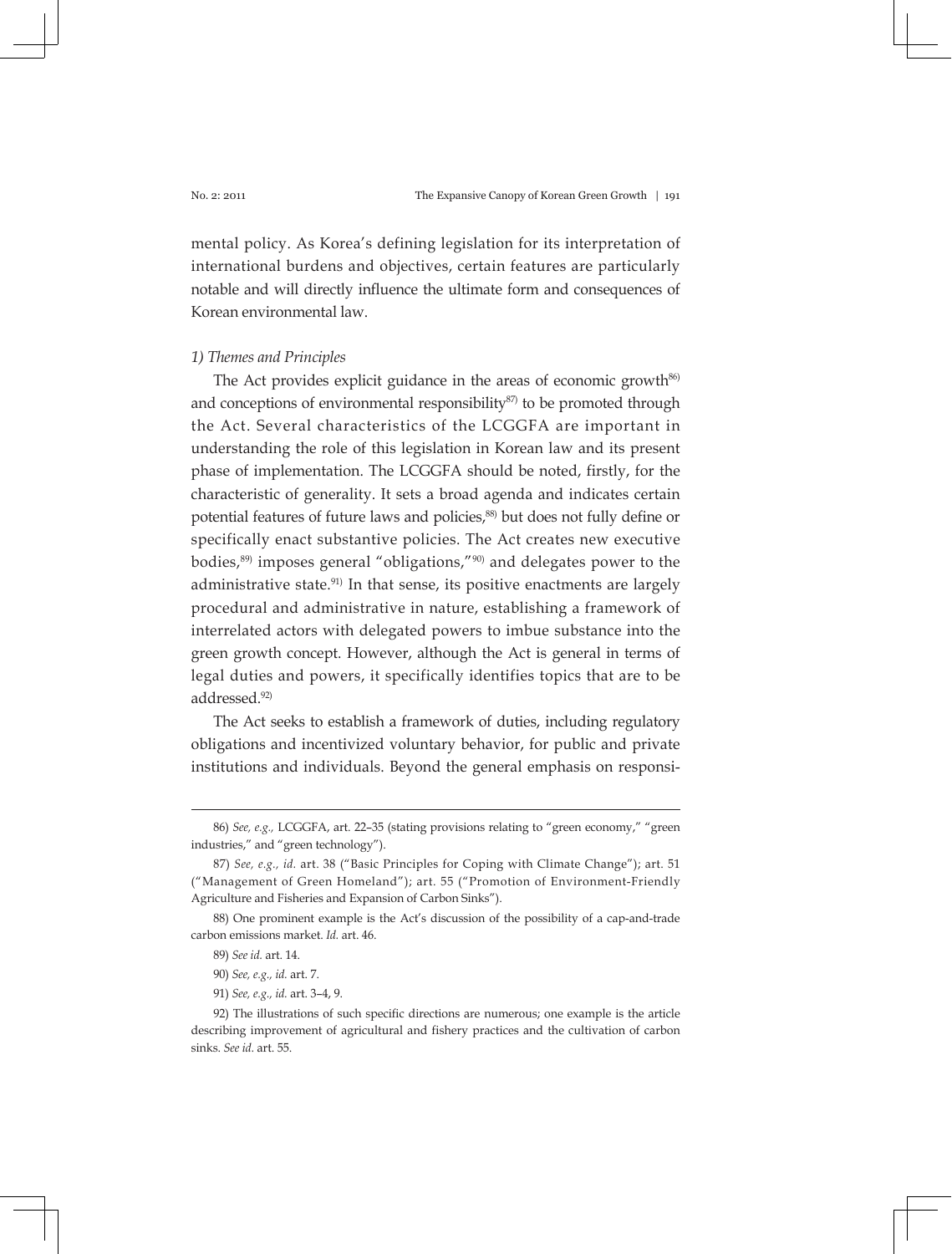bilities for the national government,<sup>93)</sup> the Act includes local government responsibilities, $94$ ) business entity responsibilities, $95$ ) and responsibilities for citizens.96) In the Korean context, one might ask whether the force of popular will and desire for environmentally sound social transformation has created the basis for meaningful "citizen responsibilities" for each individual.<sup>97)</sup> The test of whether popular support for these measures exists will arise in the context of future lawmaking to create specific and binding obligations for the general public.

### *2) Major Provisions*

(1) Implementation/Enforcement Measures and Related Government Bodies

The Act establishes a centralized structure of actors oriented around the key decision-maker, the Korean president (the "President"). The Presidential Committee, the executive power-wielding body for the Act, is "instituted under the control of the President."98) The Presidential Committee's functions are vast and include making key determinations of the basic direction of policies under the Act, the development and execution of the national green growth and climate change strategies, and supervision and support for administrative agencies as they participate in green growth implementation.<sup>99)</sup> The national strategy for green growth, as received and deliberated upon by the Presidential Committee, is effectively developed at the discretion and under the control of the President and includes broad and comprehensive plans relating to the multifaceted concerns of the LCGGFA.100) The head of each central administrative agency is responsible for establishing and implementing an "action plan"

<sup>93)</sup> *See, e.g., id.* art. 3–4.

<sup>94)</sup> *Id.* art. 5.

<sup>95)</sup> *Id.* art. 6.

<sup>96)</sup> *Id.* art. 7.

<sup>97)</sup> For a detailed and comprehensive analysis of the relationship between popular will and the enforcement of environmental law in Korea in general, *see* Hong Sik Cho, *supra* note 13, at 47-64.

<sup>98)</sup> LCGGFA, art. 14(1).

<sup>99)</sup> *Id.* art. 15.

<sup>100)</sup> *Id.* art. 9.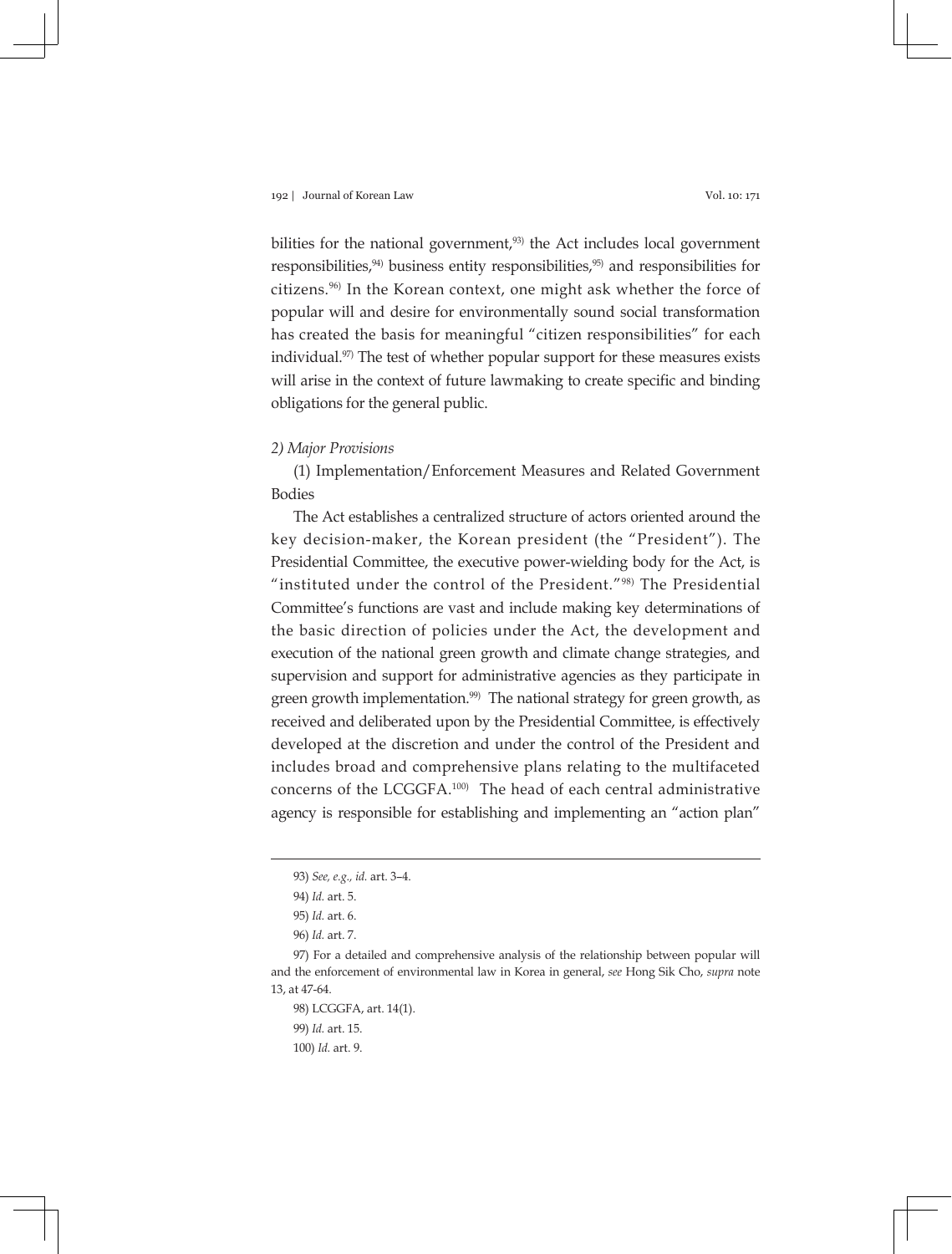for that agency, pursuant and responsive to Presidential Decrees.<sup>101)</sup> Similarly, local government leaders can be instructed by Presidential Decree to advance and implement action plans for the local area in question.<sup>102)</sup> In these matters, the President is situated at the focal point of policymaking and, through the influence he or she exerts on the composition and conduct of the Presidential Committee, the President possesses considerable power for managing green growth-related measures and initiatives.

(2) Measures Bearing on the "National Economy"103)

Consistent with the many connections between green growth policy and national economic policy, the Act contains many provisions that articulate general principles for the relationship between "green" and "growth," and provides specific initiatives and policy directions. The executive is instructed to undertake a central role in "materializing green economy," including by identifying and fostering what he or she considers to be promising industries, $104$  and by supervising entity management policy.105) Further provisions instruct the government to manage and facilitate improvements in resource recycling.106) Numerous provisions relate to support for research and development and subsequent commercialization of green technology.<sup>107)</sup> The Act prescribes the government-facilitated establishment of "green finance" (measures to promote investment in key industries, development of useful financial instruments, and the establishment of a "liquid" carbon market).108) Tax

<sup>101)</sup> *Id.* art. 10.

<sup>102)</sup> *Id.* art. 11.

<sup>103)</sup> Such measures are manifold. *Id.* art. 26 (Facilitation of Research, Development, and Commercialization of Green Technology), 28 (Support for and Boosting of Finance), 29 (Establishment of and Support for Companies for Investment in Green Industries), 31 (Support and Special Privileges for Green Technology and Green Industries), 32 (Standardization and Certification of Green Technology and Green Industries), and 33 (Support for Medium and Small Enterprises).

<sup>104)</sup> *Id.* art. 23.

<sup>105)</sup> *Id.* art. 25.

<sup>106)</sup> *Id.* art. 24.

<sup>107)</sup> *Id.* art. 26; art. 31–35.

<sup>108)</sup> *Id.* art. 28.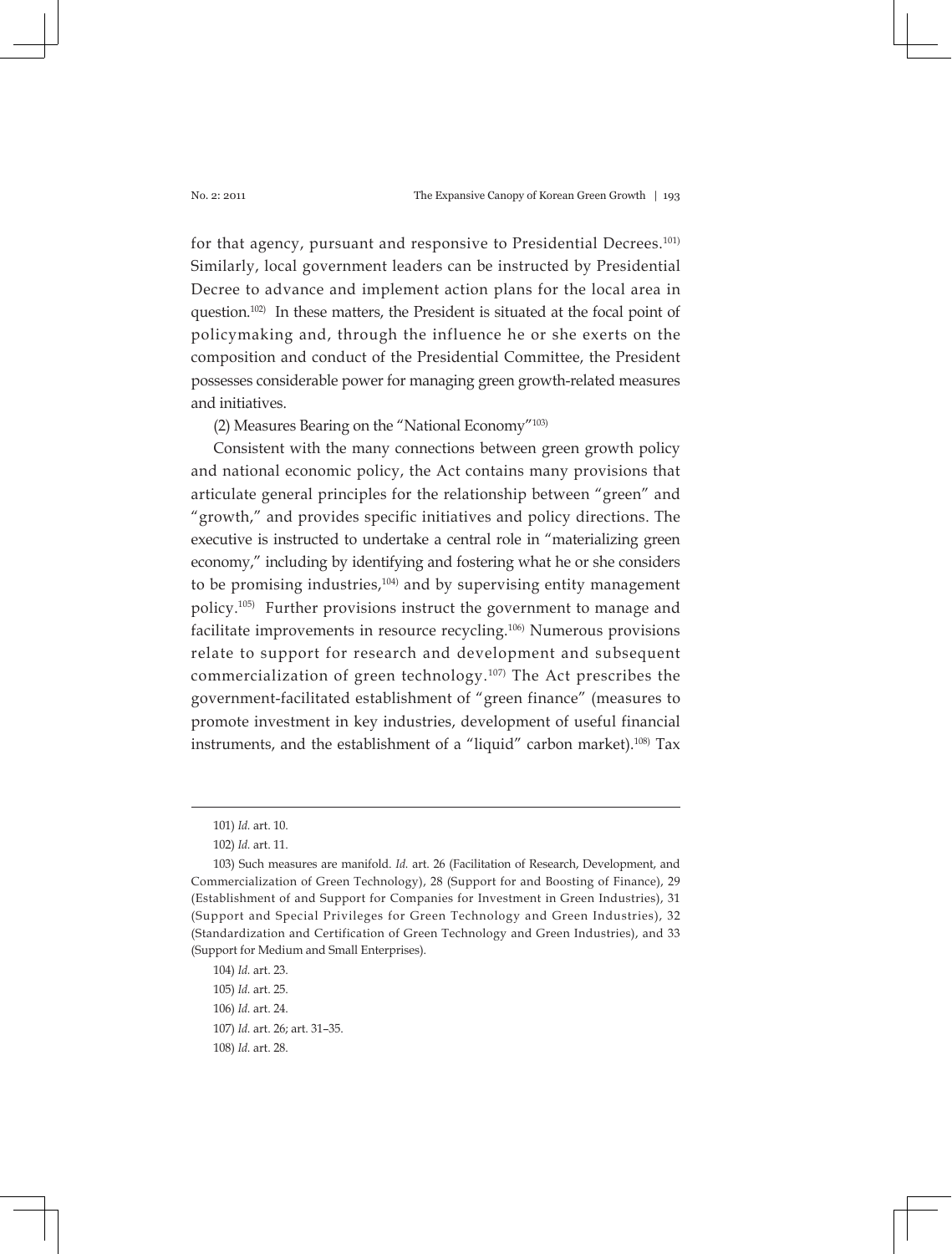policy is to be reformed in the direction of "green" objectives.<sup>109)</sup> In general, the character of these provisions is to provide the executive with broad discretion, theoretically limited by an abstract theme of cultivating efficient incentives, but with latitude to exercise regulatory power to stimulate the progress of "green industry."

(3) Measures Bearing on "Climate Change"

Climate change lies at the heart of international environmental law negotiations and presents in sharp relief the challenge of achieving mutually reinforcing economic growth and environmental protection. The issue of climate change exists as part of the underlying purposive fabric of the Act, and is explicitly discussed in certain key provisions. The government is instructed to compose and implement successive five-year plans for coping with climate change, with the deliberation of the Presidential Committee and the State Council.110) Emission targets shall be set by sector and by individual "controlled entity" (enterprises that emit a certain amount of GHG).111) The government is to establish reporting and information management standards for emissions.112) Of considerable domestic and international interest is the language concerning a GHG emission cap-and-trade system (as the Act describes it, using "market functions").113) The Act gives the government the discretion to create a carbon market, with the caveat that international developments will be considered in any move towards cap-and-trade.114) Finally, the research component of developing and refining climate change-related policies is addressed with the command to deepen and enhance the useful output of existing and future research.<sup>115)</sup> While this chapter of the Act is most commonly discussed in the context of a prospective "carbon market," it advances a more immediate and relevant set of regulatory parameters related to the limitations that may be imposed upon "controlled entities."

109) *Id.* art. 30.

- 114) *Id.* art. 46(3).
- 115) *Id.* art. 48.

<sup>110)</sup> *Id.* art. 40.

<sup>111)</sup> *Id.* art. 42.

<sup>112)</sup> *Id.* art. 44–45.

<sup>113)</sup> *Id.* art. 46; *see also* art. 28.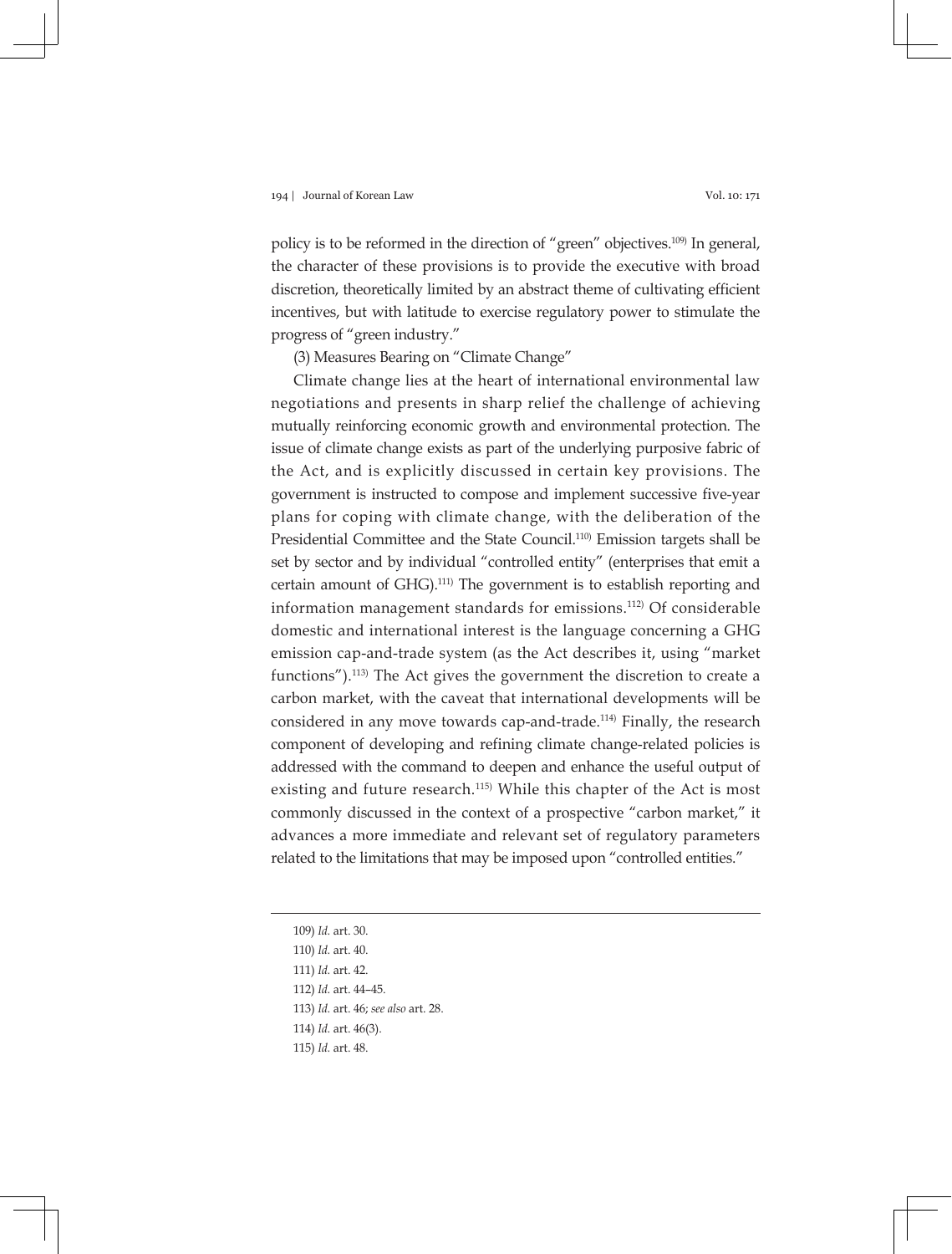### *3. Relationship Between Green Growth and Sustainable Development*

The LCGGFA seeks to give putative meaning to the concept of "sustainable development." The Act incorporates the definition of "sustainable development" from the Sustainable Development  $Act^{116}$ : "development based on sustainability<sup>117)</sup> that is implemented simultaneously in the pursuit of economic growth, social stability and integration, and the preservation of the environment."118)

As the law which succeeded and directly amended the Sustainable Development Act, the LCGGFA contains numerous provisions related to sustainable development. The LCGGFA states that sustainable development is heavily related to altering patterns of resource consumption and mitigating carbon emissions. The President is charged with preparing measures to address land management and efficient development, such as "carbon-neutral" and resource self-sufficient cities and "environmentfriendly" development.<sup>119)</sup> The executive branch is further charged with overseeing water management<sup>120)</sup> and the transportation network<sup>121)</sup> in a manner that both mitigates and adapts<sup>122)</sup> to climate change consequences. The President lies at the center of policy-making for design and efficiency standards to promote "green buildings"<sup>123)</sup> and is given the broad instruction to promote environment and energy-sustainable production and consumption choices by ensuring that the energy and emissions consequences of the provision of goods and services are "reasonably linked

123) *Id.* art. 54.

<sup>116)</sup> Act No. 8612, Aug. 3, 2007.

<sup>117)</sup> This definition is facially tautological, so I try to identify below the substantive content of sustainable development as it is applied in Korean law.

<sup>118)</sup> *Id.* art. 2(2).

<sup>119)</sup> LCCGFA, art. 51(2).

<sup>120)</sup> *Id.* art. 52.

<sup>121)</sup> *Id.* art. 53.

<sup>122)</sup> Considering the social dimension of sustainable development theory, adaptation takes on special significance, especially if one assumes that the most economically and socially vulnerable individuals would generally bear the heaviest burden of climate change impacts in the absence of effective anticipation and adaptation.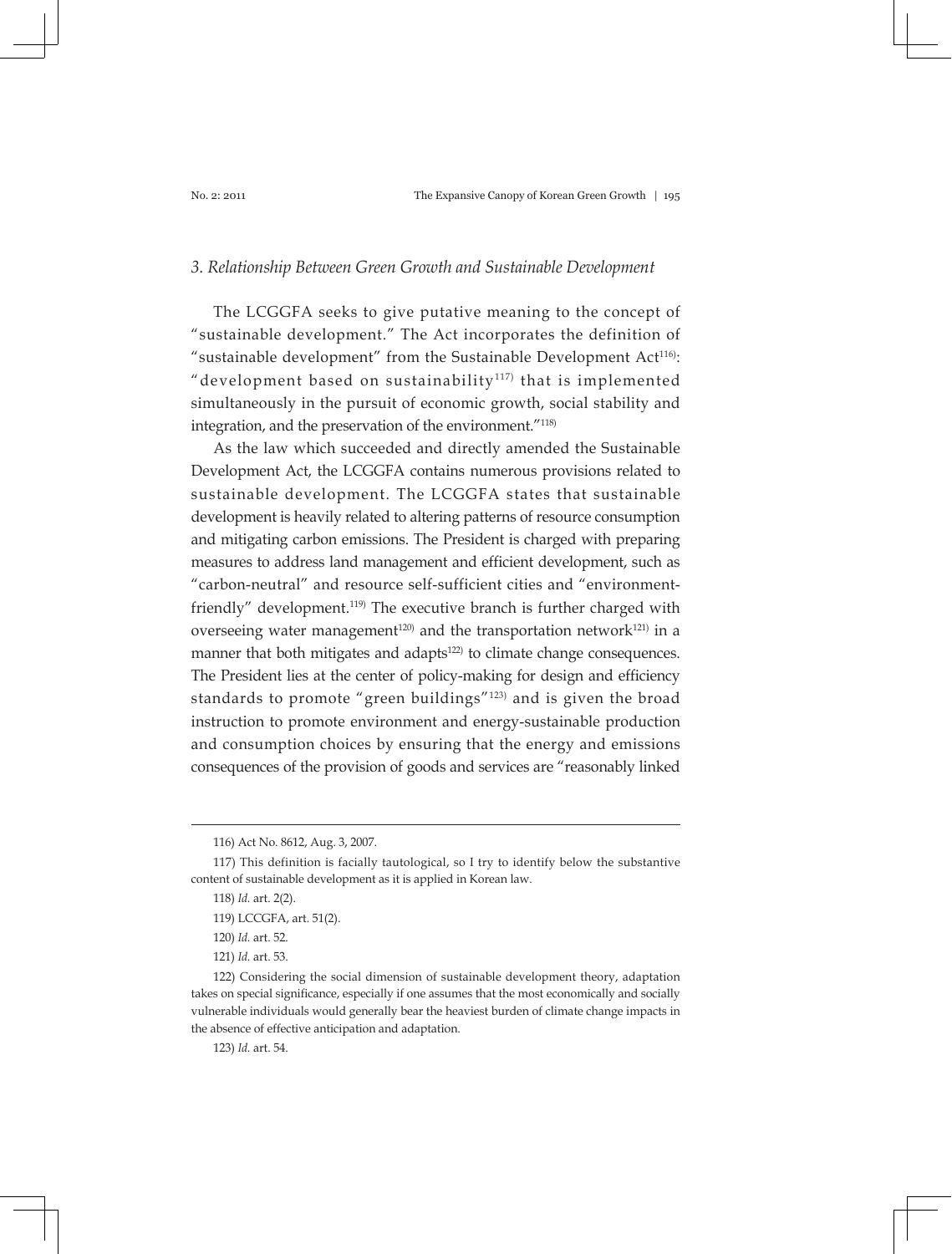to and reflected in the price of goods and services."124) The executive is charged with promotion of carbon sinks domestically through a variety of channels, including regulation of land use (forests, farmland), agriculture, and territorial sea waters.125) The discretion to provide developing countries with climate change-related "financial support"<sup>126)</sup> may have considerable application in the area of carbon sinks, such as aforestation and reforestation projects in the tropical regions of Southeast Asia.

At the most aspirational level, the LCGGFA asserts to fulfill the basic premise of sustainable development: building a foundation for policymaking that reflects a full consideration and accommodation of environmental, economic, and social justice considerations. The provisions of the Act purport to enact a version of sustainable development by framing the context in which Korean development occurs and, ultimately, the physical and social environment in which individual Koreans live.127) These provisions have an evident balance of environmental and economic policy: they capture the intersections of environmental conservation<sup>128)</sup> and harm reduction<sup>129</sup> with intermediate- and long-term economic planning.

As Korean economists argue, sustaining and broadening the current base of Korean prosperity requires the utilization of emerging technology markets and a new transformation of the Korean economy.130) These provisions provide a template for the balancing and mutual satisfaction of environmental and economic objectives.131) Sustainable development

<sup>124)</sup> *Id.* art. 57(2).

<sup>125)</sup> *Id.* art. 55.

<sup>126)</sup> *Id.* art. 61.

<sup>127)</sup> *See generally id.* art. 36 (stating that the government "shall endeavor to reduce social and economic expenses by inducing persons who cause the generation of GHG emissions or pollutants to voluntarily reduce the generation of GHG emissions and pollutants"); art. 7 (stating individual duties to "practice green life" and "increase consumption and use of green products").

<sup>128)</sup> The Act contains, for instance, provisions on the promotion of "eco-tourism" through preservation and restoration of ecosystems. *Id.* art. 56.

<sup>129)</sup> In example, consider provisions related to reduced energy consumption and lowered carbon emissions, ranging from design standards to a prospective cap-and-trade system for carbon emissions. *Id.* art. 42–47.

<sup>130)</sup> *See* Jisoon Lee, *supra* note 12, at 24–31.

<sup>131)</sup> As discussed *supra*, sustainability has been an embedded component of international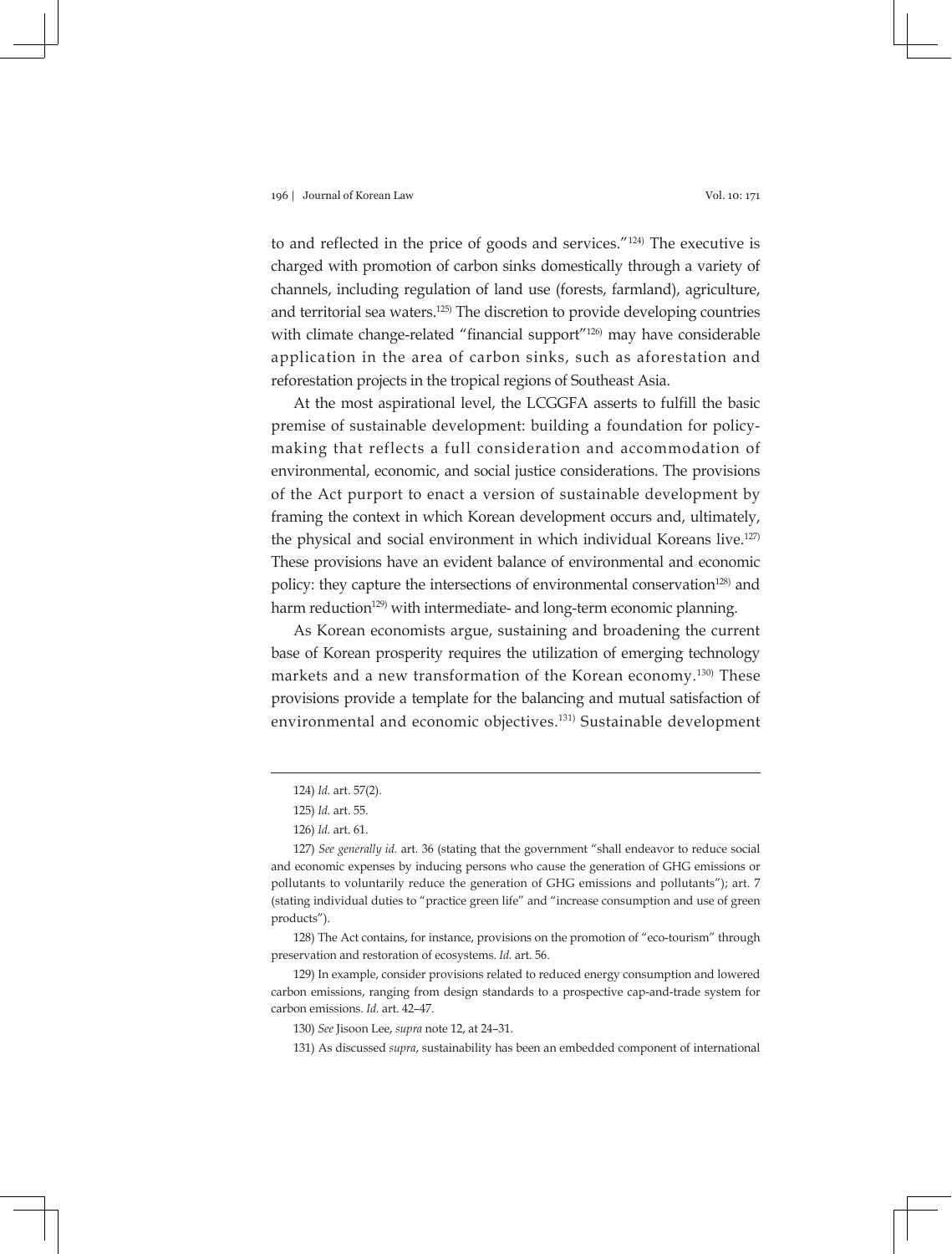implies not just a dimension of conservation and custodianship, but also modification and adaptation. While sustainability contains a principle of maintaining certain conditions, minimum quantities or "critical masses" of natural resources,<sup>132)</sup> development is predicated upon change and conversion.133) Green growth seeks to give specific content and meaning to the general parameters of sustainable development, including through adaptation to changing environmental conditions.

# *4. Opportunities and Obstacles*

The very features of the LCGGFA that define its potential for significant reform and legal, political, social and economic impact also underpin serious objections to the legislation itself. These features include its comprehensive scope, specific identification of policy goals and the areas of administrative and regulatory law that should be engaged to achieve them, and the central role of the Korean President, and by extension the executive power in general, in not just executing the legislation, but interpreting it. That its policy ramifications remain to be defined is arguably the central strength and also the greatest concern uncertainty surrounding the Act. I first elaborate upon the potentials for socially meaningful impact created by these features, before discussing the related objections that these features raise.

The LCGGFA presents a comprehensive framework that connects administratively disparate dimensions of bureaucratic function in the service of the unified policy objectives of the Act. The LCGGFA identifies a

environmental law rhetoric for more than two decades. The ubiquity and generality of sustainable development reinforce the reality that it must be supplemented or, as the Act purports to do, integrated into an elaborated vision for policy implementations. Therefore, the objection that Korean green growth is inadequate on an international stage due to the established position of sustainable development is unavailing.

<sup>132)</sup> For discussions of maintenance of natural capital, *see* M. Roseland, *Sustainable Community Development: Integrating Environmental, Economic, and Social Objectives*, 54 Progress in Planning 73, 78 (2000); D. Pearce and R. K. Turner, Economics of Natural Resources And the Environment. 44 (1990).

<sup>133)</sup> *See* Kohn et al., Sustainability in Action: Sectoral And Regional Case Studies, 3 (2001) (considering the theoretical and practical challenges of maintaining particular features or quantities of elements within dynamic environmental systems through time).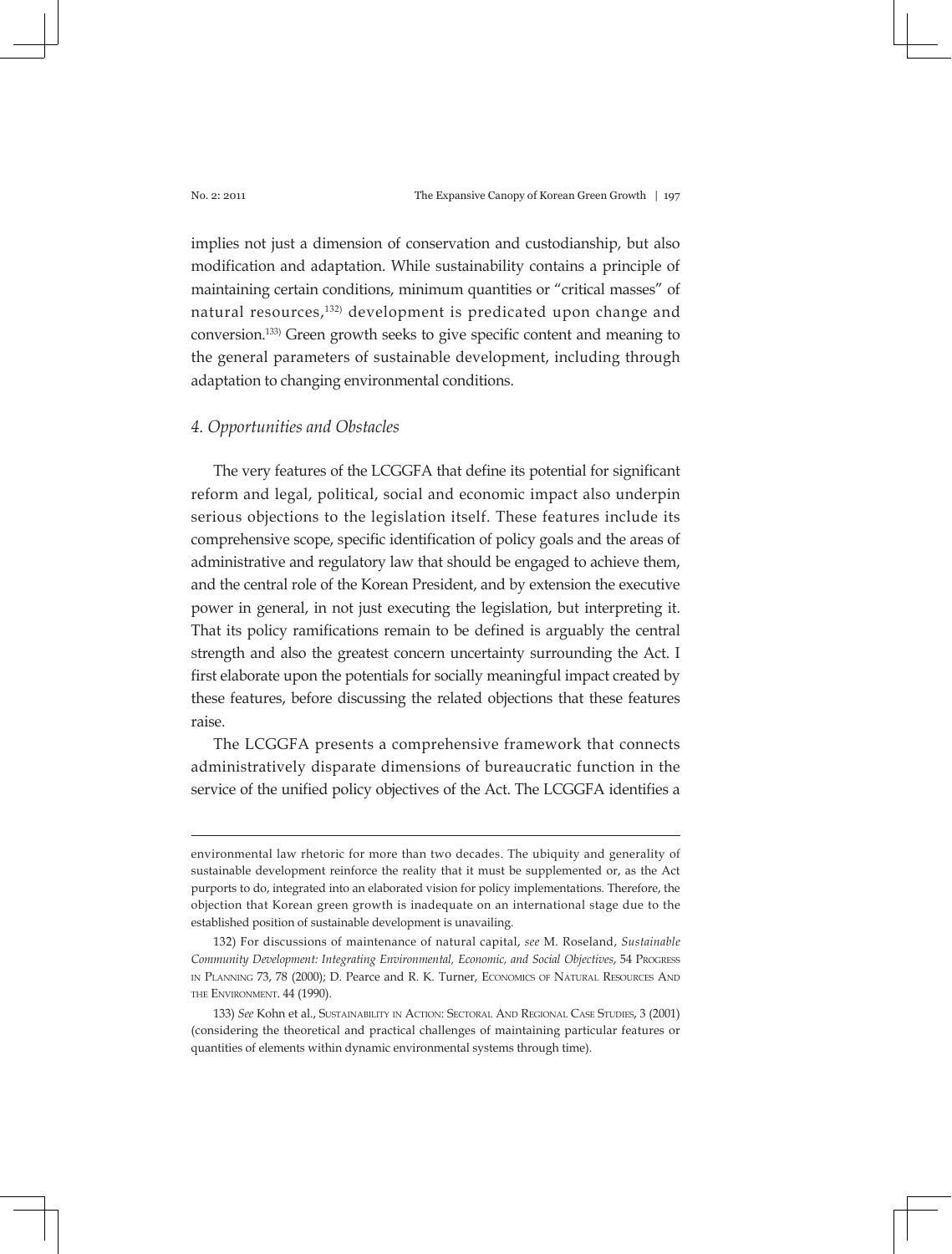number of specific areas for targeted reforms and implementations; aforementioned examples include tax reform, maintenance of carbon sinks, and expanded international cooperation. Further, the legislation discusses a set of potential incentives that can be created to stimulate strategic and creative measures by private parties to advance economically and environmentally sound outcomes. The Act endorses several layers of quantity-related instruments, both through its entity regulation and, to more fully engage market logic, a potential cap-and-trade system. The choice of quantity over price instruments may displease those who prefer the price-based strategy of a carbon tax, but quantity instruments hold significant promise, especially in the eventual design of internationally cooperative approaches to emission mitigation.134) The considerable power and discretion vested in the executive can potentially provide the basis for efficient implementation and enforcement of specific green growth policies.

The very characteristics that give rise to the potential robustness and impact of the LCGGFA are also the source of some of the most serious criticisms against it. The Act may be seen as too specific and complex, effectively trying to legislate solutions to specific contemporary problems for implementation in a dynamic future environment for which currently conceived policy mixes may be unconducive.135) Paradoxically, however, the very generality with which many of the Act's provisions are framed poses the arguable problem that the legislation lacks a definitive vision for how to advance its stated purposes. Inasmuch as its legal obligations are largely aspirational, the question of enforcement remains indeterminate.<sup>136)</sup>

Another general critique focuses on the degree of executive discretion, ultimately residing with the President, existing under the structures and

<sup>134)</sup> *See* Wiener, *supra* note 23.

<sup>135)</sup> Complexity theory suggests that while specific causal interactions may be impossible to predict, the trends and character of such interactions are not, and that as applied to the administrative state, the theory counsels against highly "complex" and context-specific regulation. *See generally* J.B. Ruhl and Harold J. Ruhl, Jr., *The Arrow of the Law In Modern Administrative States: Using Complexity Theory to Reveal the Diminishing Returns and Increasing Risks the Burgeoning of Law Poses to Society*, 30 U.C. Davis L. Rev. 405 (1997).

<sup>136)</sup> For example, the LCGGFA states obligations for individual citizens to promote green growth principles, such as practicing "green life" and preferring the consumption of "green products." LCGGFA, art. 7(1), (2).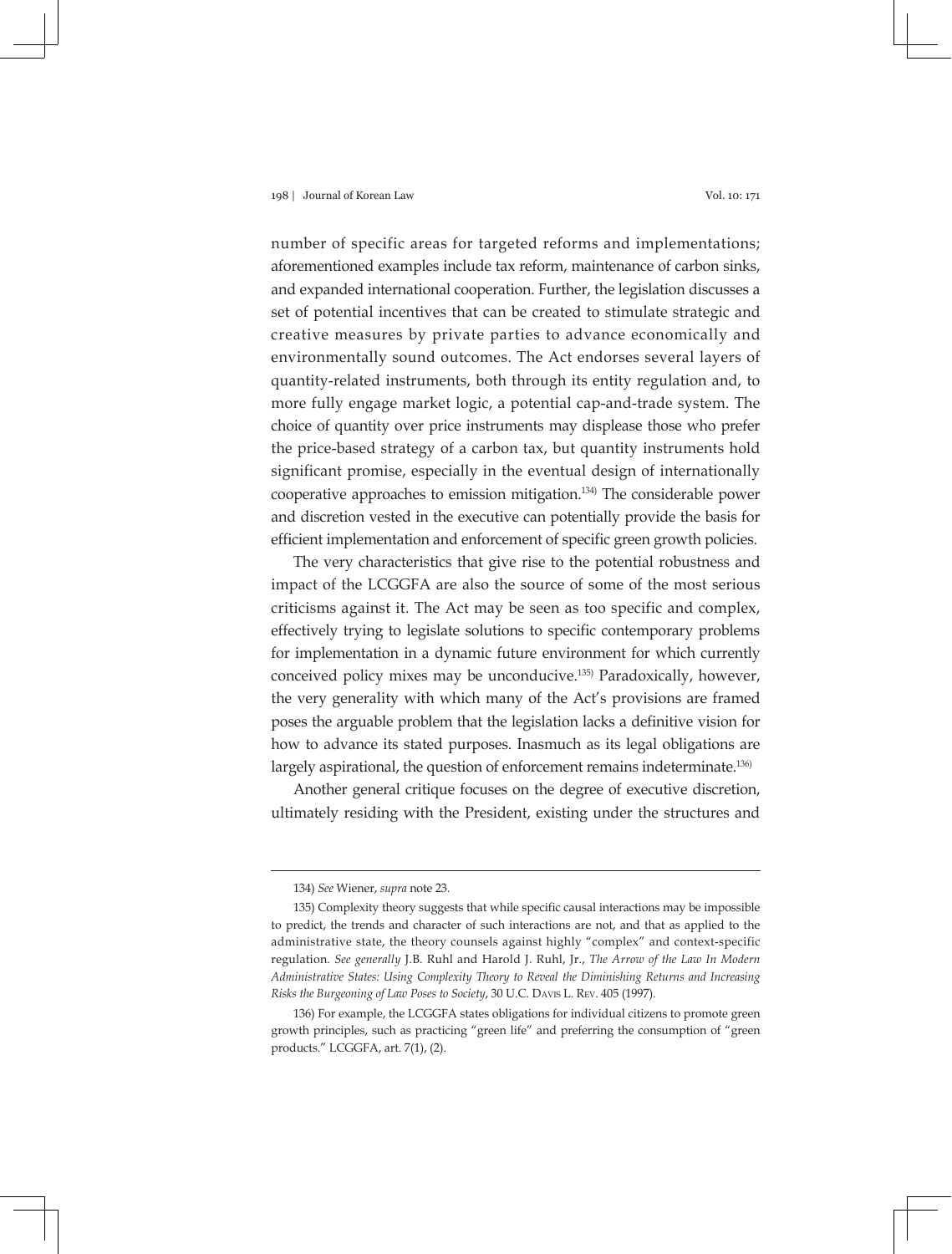procedures created by the LCGGFA. The Act endorses a balance of power heavily delegated to the executive. Although this Act may make policy design and implementation adaptable through time, it embraces internal responsiveness and flexibility at the potential expense of broader connection and responsiveness to popular preference. Serious questions exist about how, if at all, specific green growth policy initiatives are connected to and legitimated by informed public support. Arguably, the earliest major illustration of green growth policy was implemented through a lengthy and expensive process that was and remains insensitive to public opinion. During his presidential campaign in 2007, current president Lee Myung-Bak advocated the creation of a "Pan Korea Grand Waterway" by connecting the Han and Nakdong rivers via a canal.<sup>137)</sup> Following considerable scholarly and public opposition, the canal proposal was abandoned. A new plan to modify an extensive network of Korean waterways based around four principal rivers, the Han, Nakdong, Geum, and Yeongsan, was advanced as a specific green growth-related initiative prior to the promulgation of the LCGGFA. The "Four Rivers Project" required an initial 22 trillion won allocation (the equivalent of more than 19 billion USD) for its completion. Amongst other measures, the legislation calls for building 16 dams, deepening riverbeds through extensive dredging of more than 500 million cubic meters of sand and other riverbed material, and constructing a series of recreational accommodations along the waterways.<sup>138)</sup>

The Four Rivers Project received early if qualified praise from some international bodies;139) the United Nations Environmental Programme ("UNEP") referenced it in relation to important environment and economic activity-adaptation goals. $140$  However, to what extent the Four Rivers

<sup>137)</sup> *See* John Sudworth, *Canal plan divides Korea*, BBC News, Jan. 23, 2008, *available at* http://news.bbc.co.uk/2/hi/asia-pacific/7202161.stm.

<sup>138)</sup> *See* Normille, *supra* note 85, at 1568–70.

<sup>139)</sup> *See* Do Je-hae, *Foreign NGOs Brings 4-Rivers Plan Positive Spin*, Korea Times, Feb. 9, 2010, *available at* http://www.koreatimes.co.kr/www/news/nation/2010/02/113\_60590. html.

<sup>140)</sup> With reference to the Four Rivers Project, UNEP observed, "UNEP encourages the stepping up of investment in ecological restoration, to address this key ecological scarcity as well as to prepare effective and cheap adaptation strategies for the onset of climate change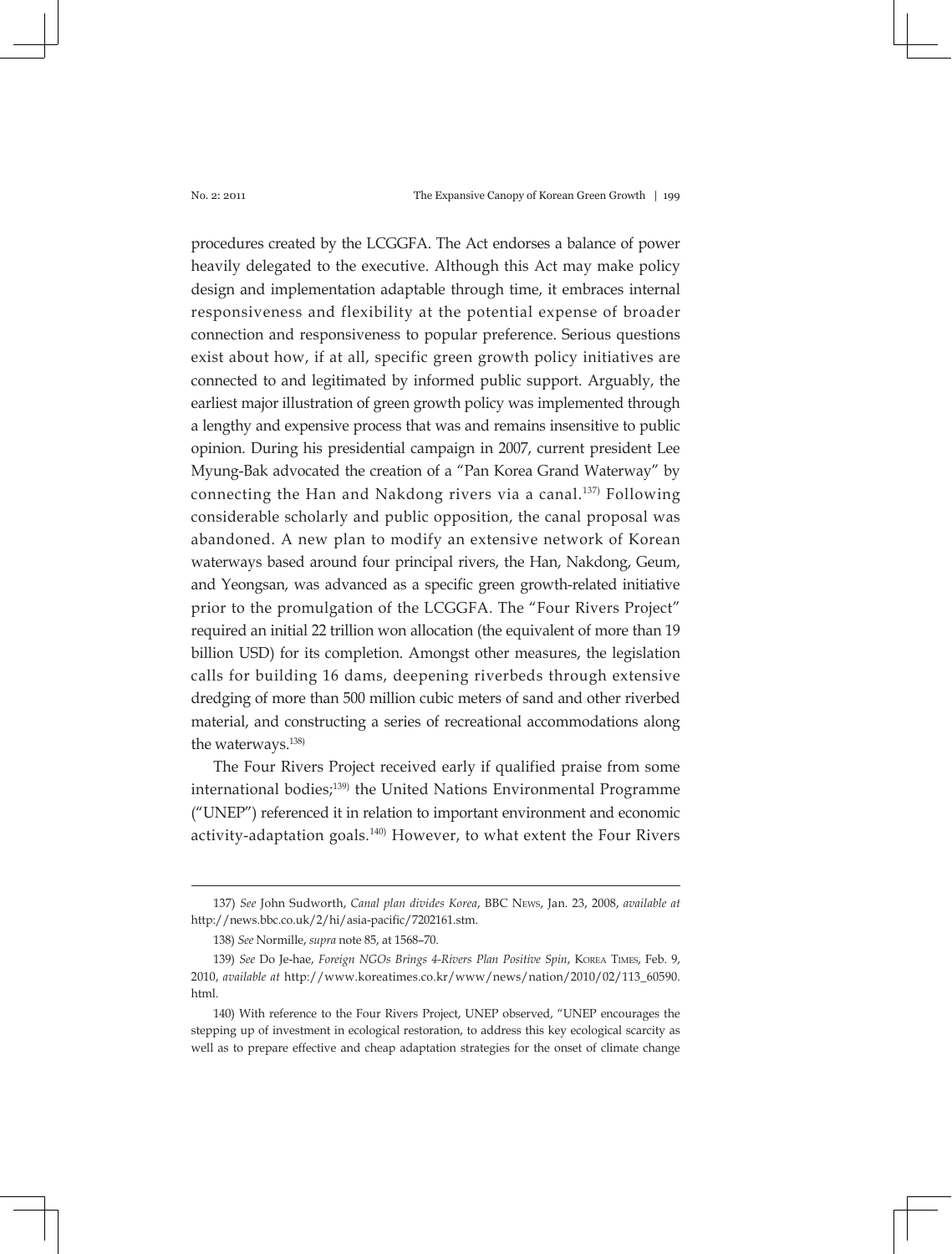Project would actually advance socially desired and desirable objectives, and with what collateral consequences, have been central questions of political and social debate.141) About 70% of the public have expressed the view that the Four Rivers Project should be canceled or at least suspended.142) Although this project has fueled a spirited debate within civil society, $143)$  disputes and public resistance have not impeded the pace of project implementation.144) The Four Rivers Project is scheduled to be principally concluded in September of  $2011<sub>7</sub><sup>145)</sup>$  in the face of continuing opposition and criticism, President Lee is confident that the public will come to favor the Four Rivers Project after seeing the results.146)

Such attitudes, and the general Korean experience with the Four Rivers Project, cast doubt on Korean policy as "socially sustainable." Consistency

141) *See* Normille, *supra* note 85, at 1568–1570.

142) *See* Do Je-hae, *supra* note 139.

143) For instance, approximately 2,800 Korean scholars loosely organized in opposition to the canal project in the so-called Professors' Organization for Movement Against Grand Korean Canal ("POMAC") and expressed criticism of the Four Rivers Project. *See* Normille, *supra* note 85. In another example, the Catholic Bishops' Conference of Korea issued statements criticizing the environmental impact and rapid implementation method of the Four Rivers Project, engaging a prominent dimension of Korean civic life, its organization through religious communities and hierarchies, in the social debate. *See Catholic Bishops' Conference of Korea announces opposition to Four Rivers project*, The Hankyoreh, Mar. 13, 2010, *available at* http://www.hani.co.kr/arti/english\_edition/e\_national/409868.html. While much domestic sentiment has resisted the Four Rivers Project, not all civil society involvement has been oriented towards opposition to the project, especially abroad. *See* Do Je-hae, *supra* note 139.

144) Construction has also continued in the face of considerable political debate and conflict with local government officials. *See South Korea's Four Rivers project: The dredgery must go on*, Economist, Aug. 9, 2010, *available at* http://www.economist.com/blogs/banyan/2010/ 08/south\_koreas\_four\_rivers\_project.

145) *See Lee confident of river project's success despite backlash*, Yonhap News, Apr. 16, 2011, *available at* http://english.yonhapnews.co.kr/national/2011/04/16/94/0301000000AEN20110 416003800315F.HTML.

146) According to President Lee, "All [of the people] will accept [the project] if [they] see the scene after [the construction] is completed … There can be opposition to new things. But if [the government] does not carry out what it should do due to opposition, a country can't develop." *Id.*

reducing recurrent costs associated with periodic flooding." United Nations Environment Programme, Overview of the Republic of Korea's National Strategy for Green Growth 7 (2010), *available at* http://hqweb.unep.org/PDF/PressReleases/201004\_UNEP\_NATIONAL\_ STRATEGY.pdf.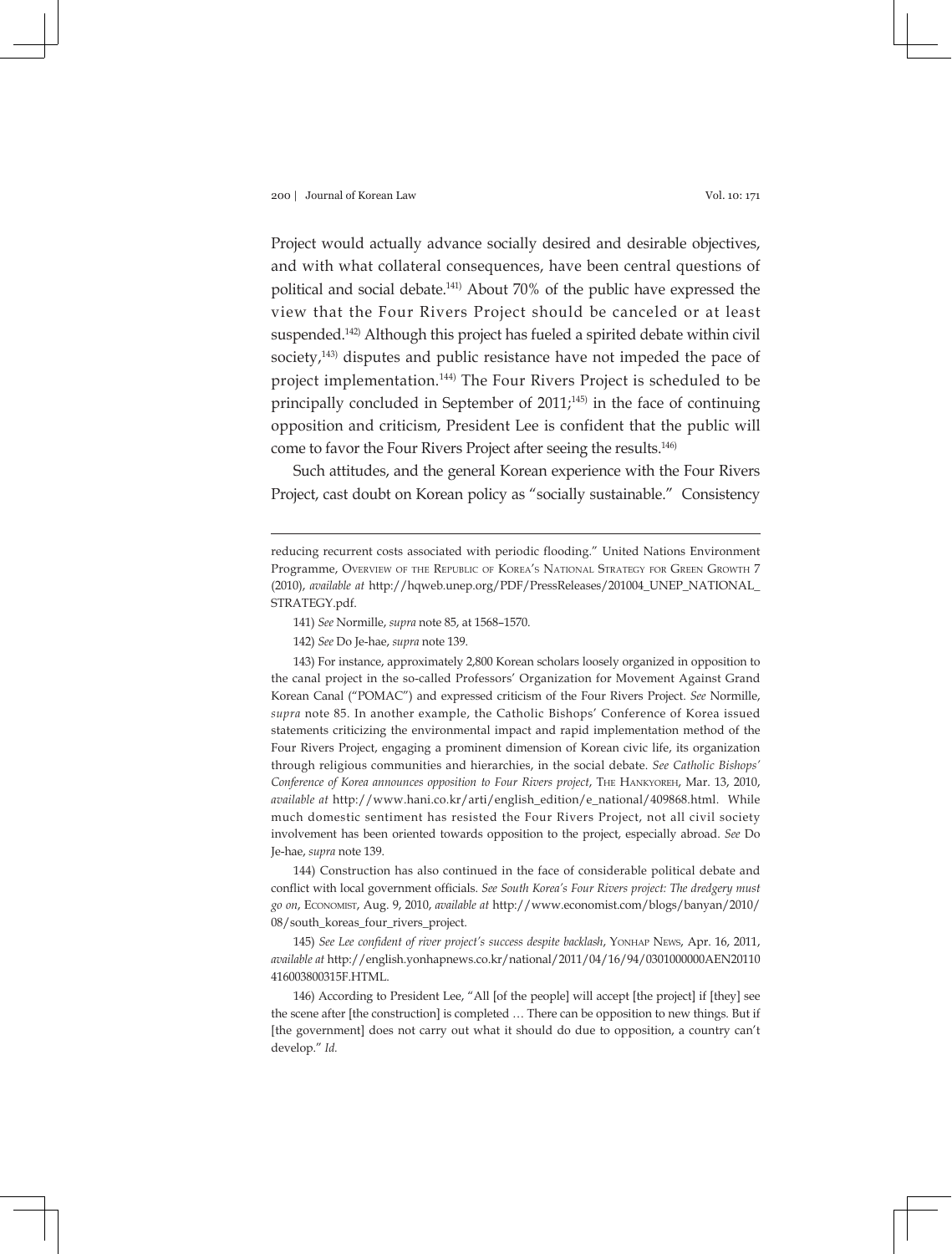of legislative promulgations and executive actions with the expressed views of the public is an essential dimension of sustainability policy in a society based on democratic consensus. This is particularly the case for issues, such as the Four Rivers Project, which occupy a central place in public discourse and where the informed opinions of the electorate are clearly discernible. The supporters of the Four Rivers Project argue that this and other green growth policies will ultimately be accepted by the Korean people, even if this acceptance comes only after the fact. If public opinion does not change, however, one implication could be a loss of support for future policies advanced under the rubric of green growth, resistance undergirded by suspicion of the process by which initiatives such as the Four Rivers Project have been implemented thus far.

It is premature to predict whether the positive or negative view of the central characteristics of the Act is the more incisive and prescient analysis of its implications for Korean law and policy. These variables should be carefully monitored, and the potential vulnerabilities of resultant laws and regulations carefully managed and mitigated, in order to promote the most efficient and socially sustainable results for Korean green growth.

# **IV. Green Growth and Transplantation**

Green growth may be usefully introduced in other domestic systems or "internationalized" through multinational legal structures for two possible reasons. The first is that the insights found in green growth, in theory or as applied, would arguably be of benefit to other nations. The second possibility is that particular other countries may find it in their national interest to facilitate a particular relationship and "legal linkage" with Korea or other nations espousing and implementing green growth-related policies. The following analysis considers both of these possibilities through the general consideration of potential transplantation of Korean green growth abroad.

# *1. What is Transplantation?*

The concept of "legal transplantation" as a means of analyzing changes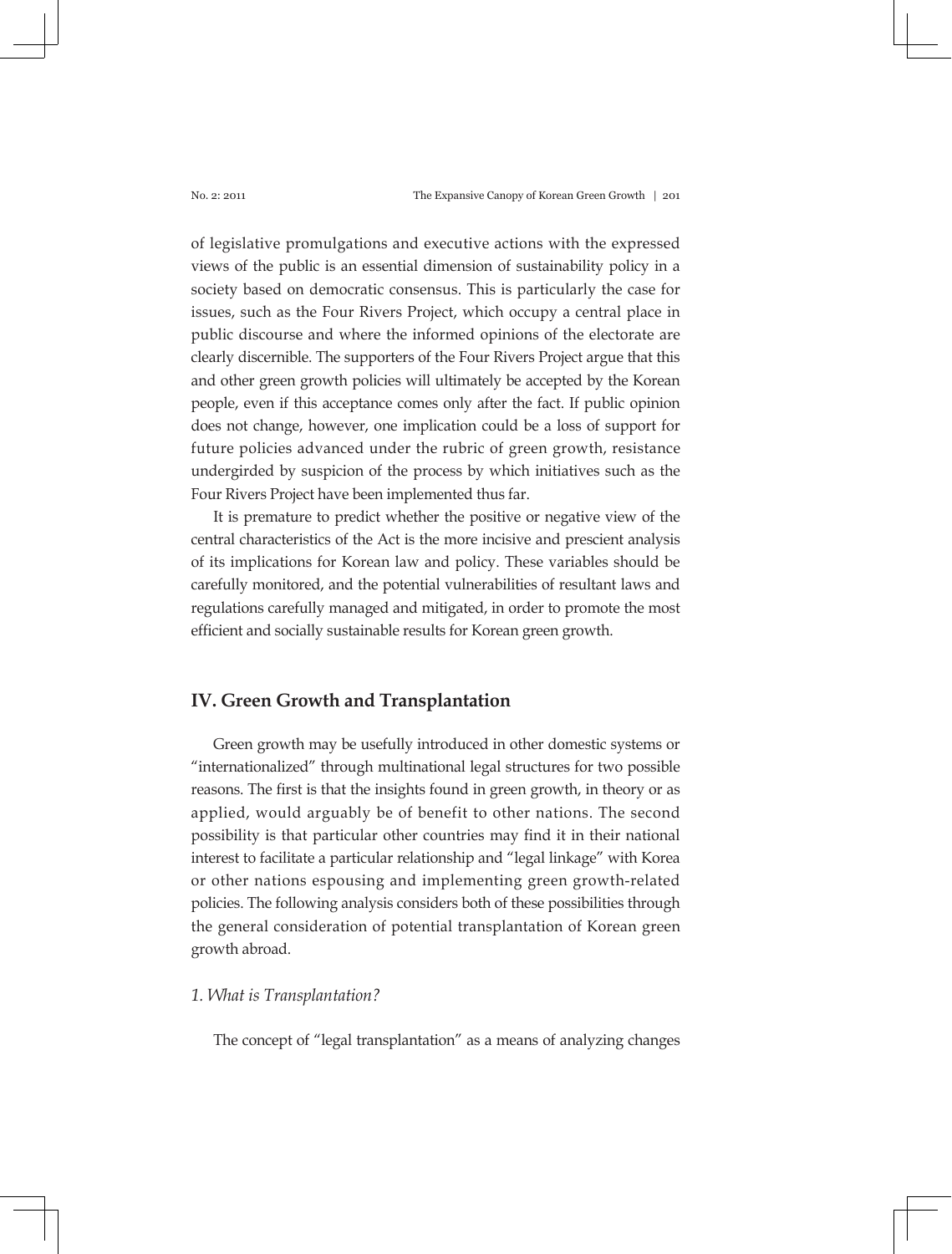in legal systems was popularized by Professor Alan Watson, $147$ ) but the concept and analysis of its descriptive and analytical power date back further.148) Transplantation may be defined generally as the borrowings that happen between and amongst legal systems, ranging from the adoption of an entire legal system to the excerpted borrowings of particular laws and policies.149) Transplantation is of particularly vital importance in environmental legislation.<sup>150)</sup> Because of the global nature of environmental problems and the reality that solutions must engage vital participations from many nations,<sup>151)</sup> environment and international development are particularly well-suited to the harmonized benefits that deliberate and organized transplantation can accomplish.152)

The LCGGFA has several key features that could prove useful to the development of analogous legal frameworks in other nations. In general, the LCGGFA embraces and promotes incentive-based policy instruments, leaving considerable discretion and flexibility to regulated entities to pursue their best interests, but contextualizing their choices in a regulatory environment that rewards the efficient and incremental improvement of optimizing public goods and, even more evidently, minimizing public harms (especially when GHG emissions are viewed as "public harms"). In the continuous debate regarding the degree of domestic flexibility in achieving objectives,<sup>153)</sup> the LCGGFA offers a particularized version of how

<sup>147)</sup> Alan Watson, Legal Transplants: An Approach to Comparative Law, University of Georgia Press (1st ed. 1974).

<sup>148)</sup> According to the distinguished scholar and Harvard Law School Dean, Roscoe Pound, as quoted almost 100 years ago, the "history of a system of law is largely a history of borrowings of legal materials from other legal systems and of assimilation of materials from outside the law." Jonathan B. Wiener, *Something Borrowed for Something Blue: legal Transplants and the Evolution of Global Environmental Law*, Ecology L.Q. 1295, 1296 (2001).

<sup>149)</sup> *See* Alan Watson, *supra* note 147.

<sup>150)</sup> *See generally* Wiener, *supra* note 148.

<sup>151)</sup> *See* Wiener, *supra* note 23.

<sup>152)</sup> *See, e.g.,* Benedict Kingsbury et al., *The Emergence of Global Administrative Law: Foreword: Global Governance as Administration – National and Transnational Approaches to Global Administrative Law*, 68 LAW & CONTEMP. PROB. 1 (2005).

<sup>153)</sup> The negotiation of the Kyoto Protocol, for instance, was fraught with conflict on this point, with the United States (and, to a less emphatic extent, Japan) arguing for maximum domestic flexibility in emissions-relevant domestic lawmaking, and with the EU advocating more structure and particularized commitments within the agreement itself. *See* Schroeder,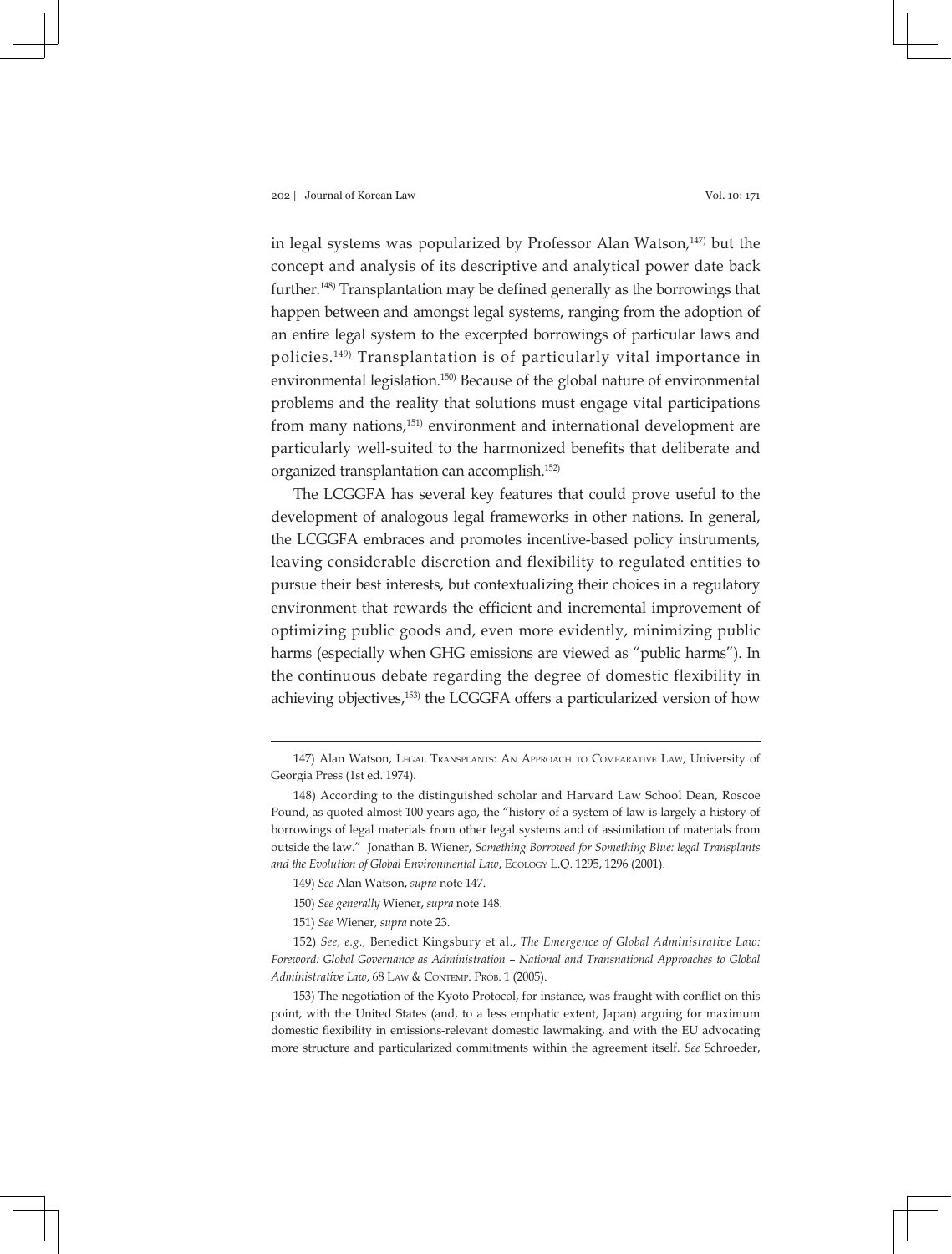domestic lawmaking can produce a diverse bundle of policy initiatives. The green growth model, embodying the notion of flexibility in elaborated statutory structure, may serve as a useful if general template for other nations. The Act is ambitious in its broad scope of applicability, incorporating many departments and functions of the existing bureaucratic order while re-imagining the very relationship between administrative departments, and between the state and the individual.<sup>154)</sup> Although the dramatic sweep of such provisions as obligations for individual citizens may hardly be generalizable, and should be the source of considerable debate about personal freedom of action and construction of individual choice environments by the government, the fundamental issues raised by the LCGGFA are questions that other societies should consider in their public policy discourse. Finally, and more concretely, provisions providing for carbon credits for Korean entities achieving foreign-based carbon emissions reductions,<sup>155)</sup> prospectively within the context of a nationwide or multinational cap-and-trade system, represent a move in the direction of quantity-based market regulation of carbon emissions. Quantity-based market instruments have been utilized in only a fragmented manner thus far, but lie at the center of anticipated future developments for efficient and globally integrated carbon management.

Can the Korean green growth legal framework be usefully transplanted, in whole or in part, to the domestic legal systems of other nations? The distinctive aspects analyzed *supra* are relevant to answer this question. The Korean approach is particularly well-suited to a nation with a preference and capacity for policies that encompass a broad set of environmental goals, including but not limited to the mitigation of GHG emissions. The framework approach is appropriate for nations that have the political and social capacity to proceed with green growth policies on an initially domestic scale, with potential bilateral and multilateral projects in the

*supra* note 28, at 31–32.

<sup>154)</sup> *See, e.g.,* LCGGFA, art. 7.

<sup>155)</sup> Examples of projects include alternative energy, such as biomass/biogas, wind, and hydropower; energy efficiency initiatives; and carbon sequestration and the optimization of carbon sinks. The potential to achieve these forms of resource consumption efficiency abroad represent the most instantly relevant application of the LCGGFA for other nations, especially developing nations with whom Korea could cultivate mutually beneficial partnerships.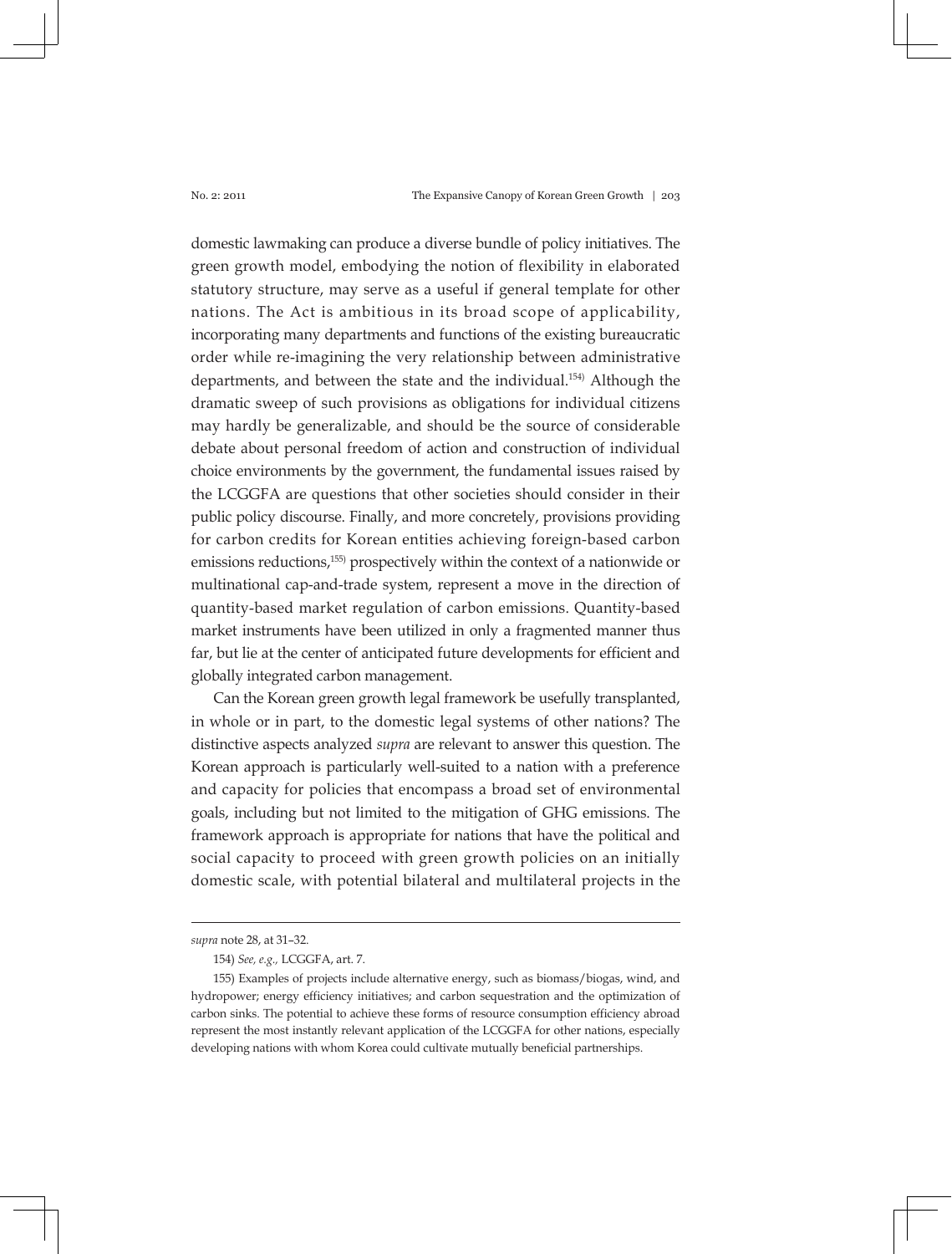future. Nations insisting upon broad international consensus and commitment as a condition precedent to adopting "green" policies may not benefit from the Korean approach. Further, developing nations may find Korean green growth more suitable and attractive than developed nations. For developing nations, green growth legislation holds the particular potential of enabling cooperation with Korea and Korean entities, such as CDM or similar multinational joint efforts. For developed nations, the appeal of cooperation with Korea is less evident, and Korean-style green growth legislation may be redundant with many currently implemented policies.

Particular similarities that would promote transplantability include: a strong central policymaker (similar to the President) who can utilize the general framework and coordinate the efforts of regulatory bodies to enact concrete green growth-related policies; an openly acknowledged national goal to enhance stature in the international community; and a desire to facilitate cooperation with other nations implementing similar legislation, including (but not limited to) Korea.

In predicting the potential for the Act and its subsequent elaboration in further Korean law and policy to impact the legal frameworks adopted and implemented in other nations, one central and readily transplantable idea is the direct inclusion of mechanisms for linkage with domestic laws of other nations, and with international market mechanisms.156) Some of the other general principles may also find a relatively broad audience. Of particular note are the heavy emphasis on incentive-based instruments<sup>157)</sup> and the cultivation of broad and inclusive incentive structures that create a decision-making environment for entities and individuals that rewards choices seen as reinforcing specific green growth objectives. Actual

<sup>156)</sup> For a discussion of the potential of the LCGGFA to establish linkages with international market mechanisms, *see* Jae-Hyup Lee, *Noksaekseongjanggibonbeopui Chinhwangyeongjeok Silhyeonul Yuhan Beopjeok Sudan – Gihubyeonhwadaeeung Sijangjeok Mechanismeul Jungsimeuro* [*Legal Measures to Fulfill Eco-friendly Implementation of the Proposed Basic Law on Green Growth: Market Mechanisms for Responding to Climate Change*], 31 Hwangyeongbeopyeongu 1 [envtl. L. stud] 39, 61 (2009).

<sup>157)</sup> For an analysis of the benefit and importance of market-based mechanisms and an argument of their expansion in environmental regulation, *see* Chun Jaekyong, *Hwangyeonggyuje Paradigmui Jaepyeon* [*Paradigm Shift of Environmental Regulation*] 32 Hwangyeongbeopyeongu 1 [envtl. L. stud] 81, 106 (2010).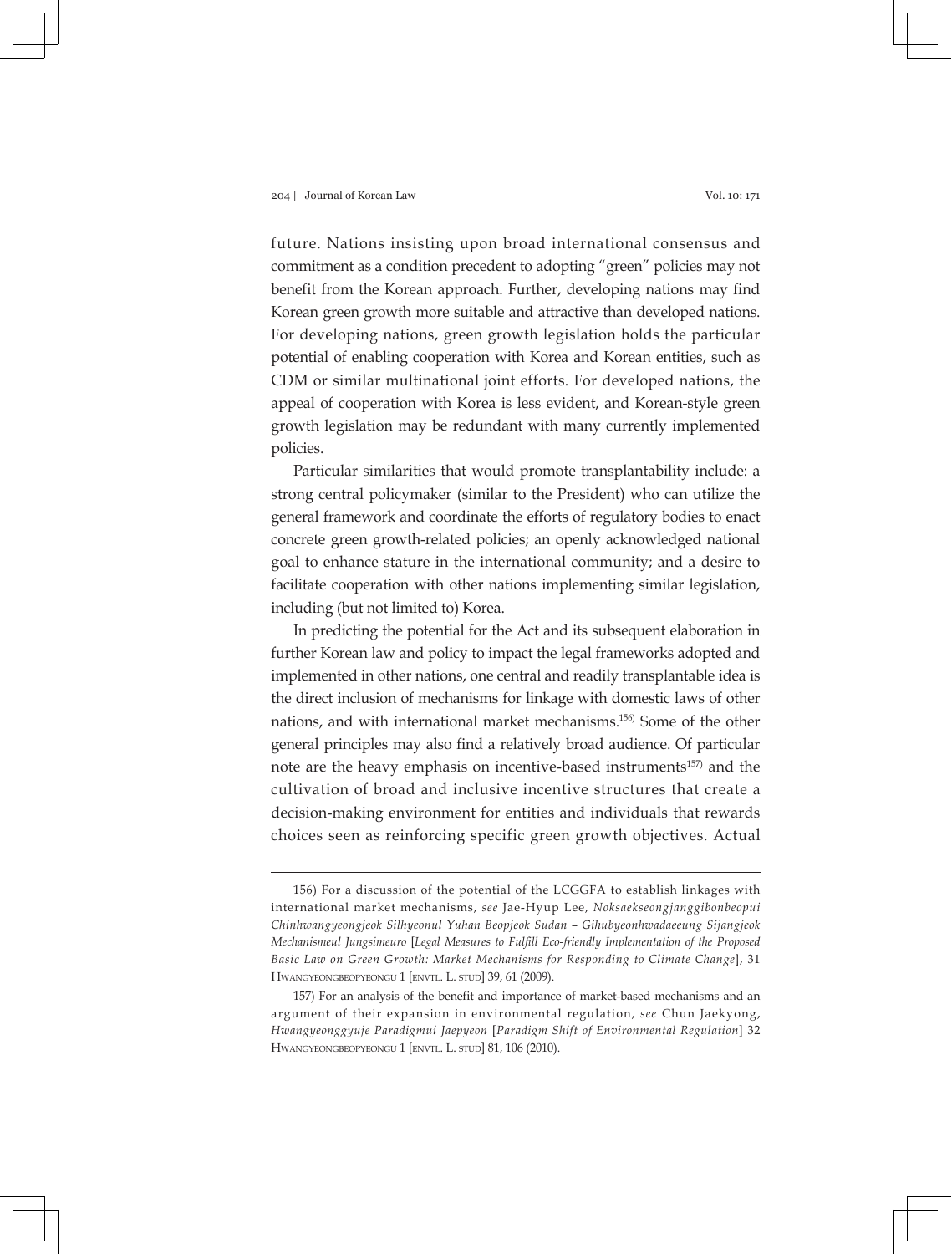"transplantation" of substantial portions of the framework may be of more regional influence, but could become a beneficial reality in Southeast Asian nations well-situated to benefit from partnership with Korea to utilize costeffective emission reductions in the context of environmentally sound economic growth.

# *2. "Green Growth Partnerships" and Certified Emission Reductions ("CERs")*

Korean green growth contemplates bilateral and multilateral cooperation and potential regional partnership opportunities,158) but is fundamentally based on domestic and potentially immediate initiatives. Of particular promise is the incentivization of private parties to engage their expertise in designing particular carbon credit-generating projects. Whether through an eventual cap-and-trade marketplace, or, as is more likely in the immediate future, as a component of the existing regulation of controlled emitting entities, the Korean green growth framework has the flexibility to incorporate emission-reduction projects abroad. To pursue the lowestmarginal-cost mitigations, projects limiting emissions in developing countries, analogous to CDM projects under the Kyoto Protocol as a joint venture between developed and developing nations, have particular promise.

# *1) Opportunities for Forestry-Related Cooperation*

Given the dramatic rate at which deforestation is happening worldwide, especially in the tropical regions where rainforests sequester the highest densities of carbon, programs that succeed in reducing the rate of deforestation, and achieve lasting preservation of carbon-rich forests through time, represent a potentially significant dimension of a carbon emission reduction strategy. Reducing deforestation rates by half of their present levels by 2050 and preserving the stock of forests for the following 50 years would account for 12% of the amount of emission reductions necessary to satisfy the goal of a stable 450 parts per million of carbon

<sup>158)</sup> LCGGFA, art. 61.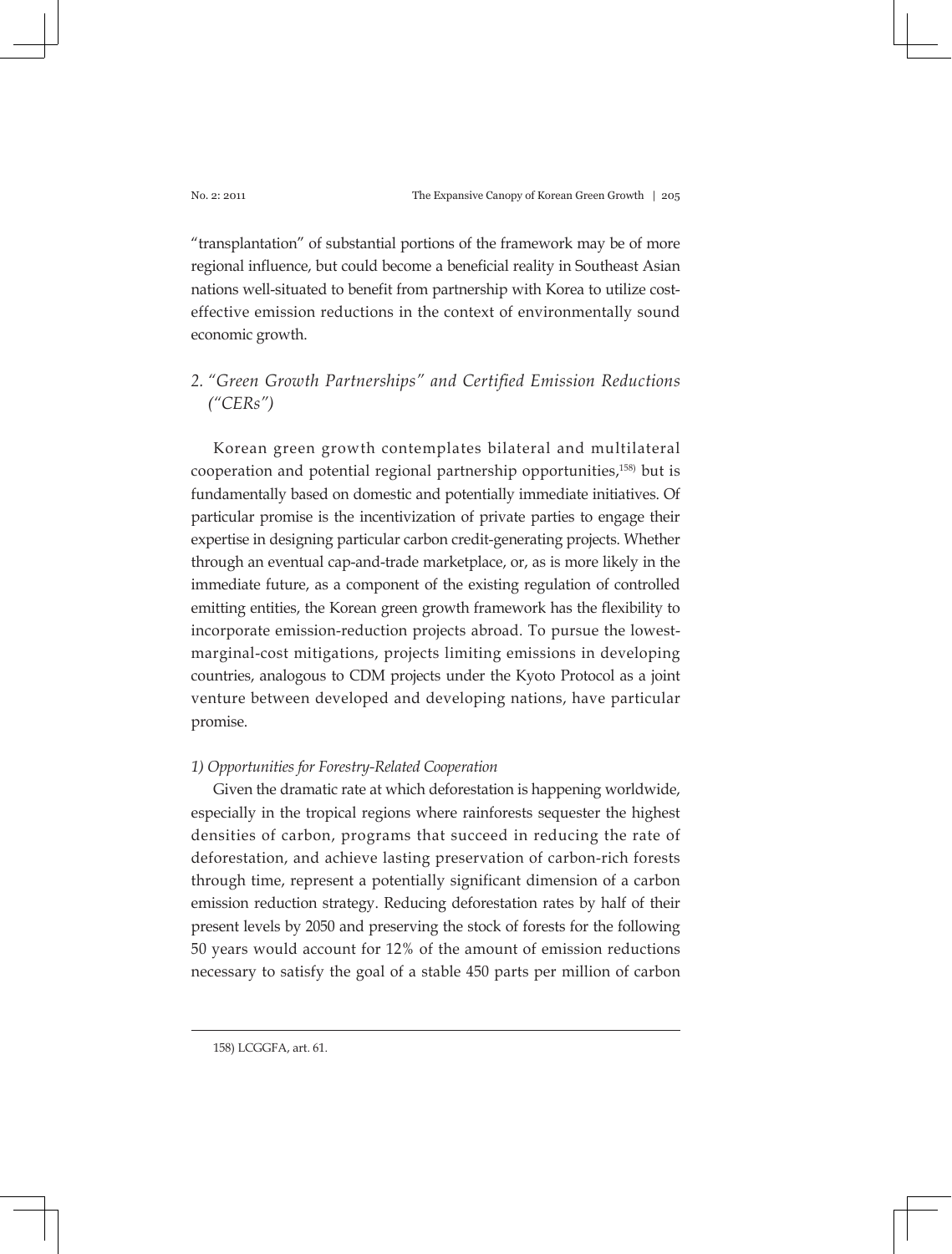dioxide in the atmosphere<sup>159)</sup> by 2100. In other words, the admittedly ambitious goal of implementing a worldwide biphasic forest preservation strategy (significant deforestation reduction through 2050, stable volume of forest from 2050 through 2100) could account for approximately one-eighth of the net mitigation efforts required to contain the approximate net climate impact of approximately a 2 degrees Celsius increase in average temperatures.160)

Forestry-related mitigation efforts contain two primary prongs, representing the bilateral exchange of benefits that can be understood to be the underlying bargain of international deforestation mitigation efforts. The developing, forested "host" country facilitates, in conjunction with third parties, the study necessary to gauge carbon stocks and subsequent monitoring of forest conditions. The host nation would further provide the legal promulgations necessary to create formal protection of forests, in a manner which provides protection of discrete tracts and also credibly allays concerns about "leakage."161) Critically, the host nation also provides consistent enforcement of the relevant environmental protection laws to demonstrate that theorized carbon emission mitigation is realized at the implementation phase of the project.

In exchange, the partner parties, either private enterprises, international organizations, or foreign governments themselves, would provide the material compensation that forms the essential consideration of the forest protection agreement. While the simplest form of such compensation would amount to direct financial compensation, alternative approaches would structure this dimension of the benefit exchange in a manner that promotes the durability of forest protection through time, and underscores

160) Stern, *supra* note 159, at 2.

<sup>159) 450</sup> parts per million of  $CO<sub>2</sub>$  is a commonly stated stable figure projected to mitigate the net warming effect of GHG emissions through time. Based upon IPCC projections as well as studies conducted by other researchers, stabilization at 450 parts per million would, at a 90% confidence interval, produce net temperatures between 1.3 and 3 degrees Celsius higher than global temperatures prior to the industrial revolution. *See, e.g.,* Marshall Wise at al., Implications of Limiting CO<sub>2</sub> Concentrations for Land Use and Energy, 324 Sci. 1183, 1183 (2009); Nicholas Stern, *What is the Economics of Climate Change?*, 7 WORLD ECON. 1, 2 (2006).

<sup>161)</sup> This concern focuses on the possibility of displaced deforestation activities within the nation that offset the purportedly "additional" carbon sequestration achieved through the initial protection.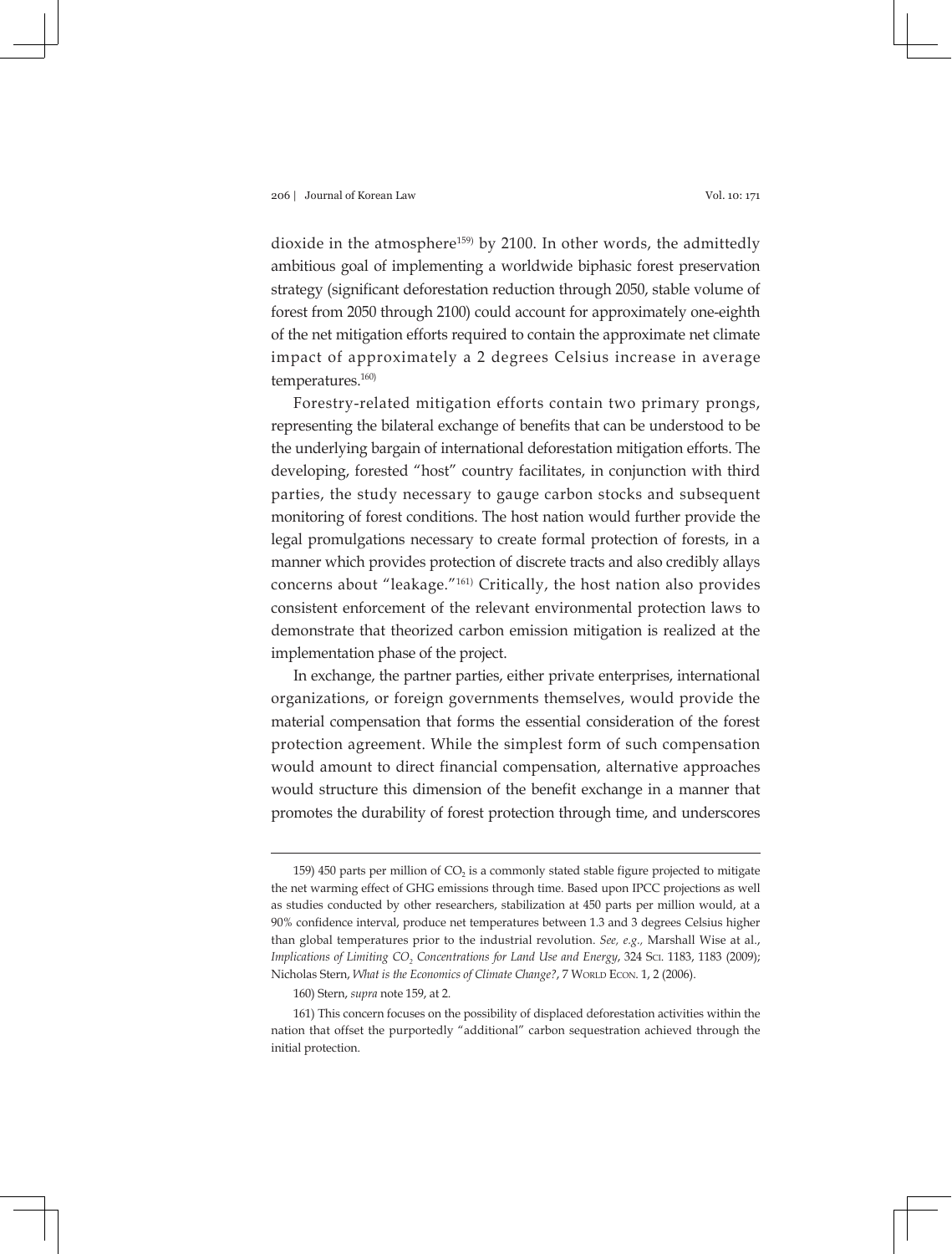the sustainability of the arrangement. In particular, transfer of technologies that could facilitate conservation-consistent economic development would be a valuable and durable contribution. The benefits of such transfers would ideally help to foster self-sufficiency and alternative livelihoods for individuals otherwise economically dependent upon exhaustive exploitation of forest resources.<sup>162)</sup>

Depletion of forest resources is in no society's long-term interest, and the implications of deforestation are more direct and invasive for rainforest countries in particular, who suffer not just the marginal consequences of emission-related climate change, but also the exhaustion of resources with few evident substitutes for economic invigoration. By building such alternative bases for "environmentally friendly" economic development, with real benefits for employment and distributive justice within the society, into the emission-mitigation project, the parties meaningfully advance the notion that the forest protection project can be both economically and socially sustainable.

# *2) Policy Objectives for International Cooperation and Sustainable Development*

The LCGGFA facilitates prospective cooperation on forestry-related projects. The discretion to provide developing countries with climate change-related "financial support"163) may have considerable application in the area of carbon sinks, such as aforestation and reforestation projects in the tropical regions of Southeast Asia. The LCGGFA specifically identifies forest carbon sinks as target area of environmental preservation (and carbon mitigation) strategy, acknowledging that the logic of carbon credit generation is not incompatible with the facts and social dynamics of aforestation projects.

International cooperation between Korean entities and parties in other nations for the achievement of emissions reductions must account for the

<sup>162)</sup> This consideration relates to a significant human rights issue for developed nation participants in credit-generating programs: the terms of cooperation must induce developing governments to participate, but should also accrue to the benefit of the individuals in that developing nation, especially those individuals who might be materially adversely affected by the implementation of the program.

<sup>163)</sup> *Id.* art. 61.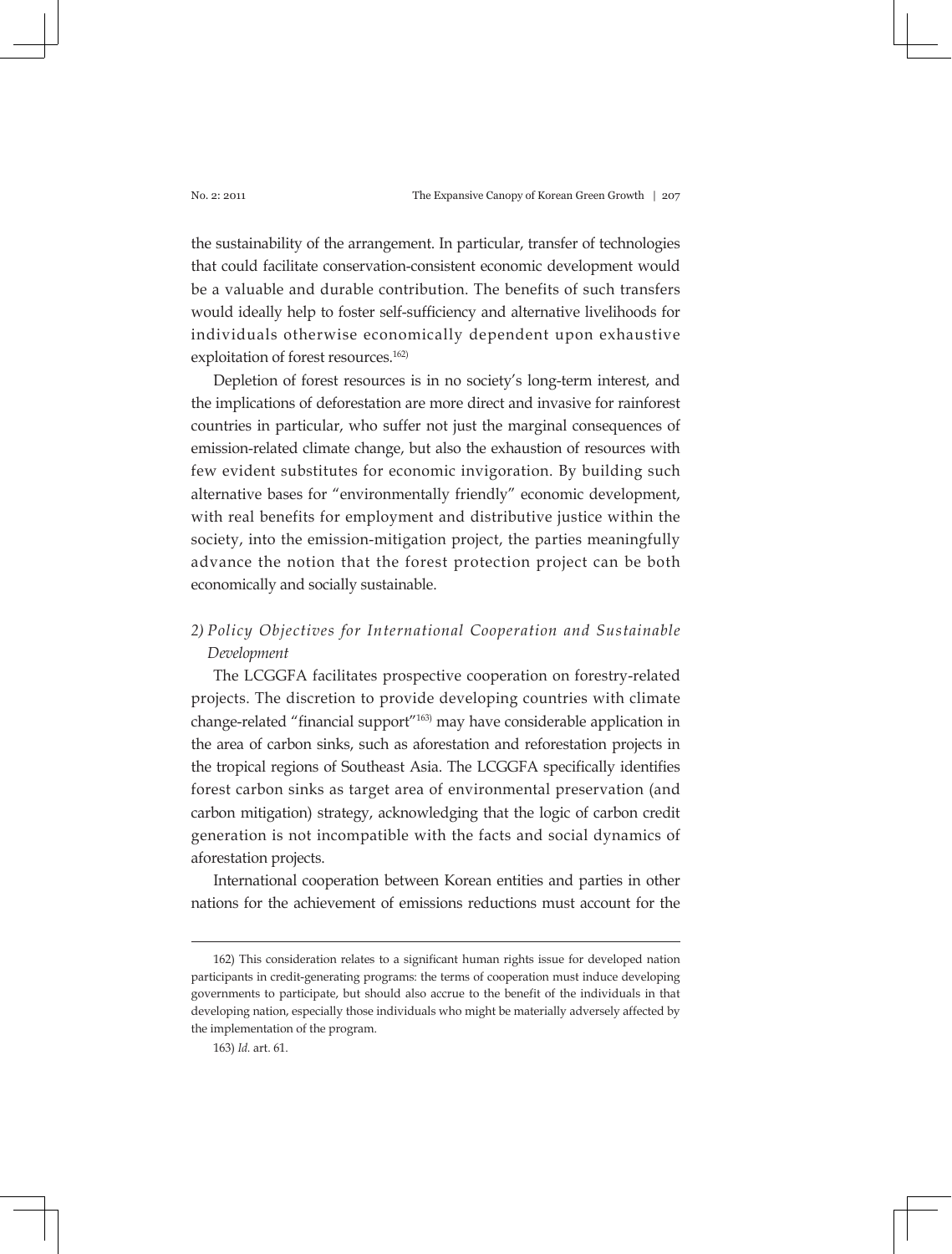challenges and critiques that have already plagued CDM initiatives under the Kyoto Protocol: the accusation that such projects do not advance an underlying sustainable development objective; concerns about leakage; verifiable and convincing demonstrations of additionality; uneven geographic distribution of projects and benefits; and problematic distribution of benefits within the developing nation and the communities impacted by each project.<sup>164)</sup> hese are all serious challenges, and their particular relevance in forest-related contexts demonstrates why an otherwise highly economical and attractive means of carbon emission mitigation has not yet emerged as a central dimension of international environmental policy.<sup>165)</sup>

As a general matter, to establish the credibility necessary to facilitate international investment, forest conservation-minded states should focus on demonstrating how sustainability will be satisfied within the context of a developing and, in many cases, raw material-consumption driven economy. Such a nation must make the credible case that land use patterns can change, in a meaningful and "net" sense nationwide, in a manner which can be maintained through time. To provide a compelling case for environmental protection (and carbon sink preservation) sustainability, such developing nation governments must account for the economic and social sustainability dimensions of their policies.

# **V. Conclusion**

As a cautionary note for generalizing the benefits of green growth, some Korean theorists conceive of green growth as just the latest essential revolution in the Korean economy.<sup>166)</sup> Citing a post-Korean War economy that was founded upon cost-advantageous and low-skill manufacturing,

<sup>164)</sup> *See* Schroeder, *supra* note 28, at 34–36.

<sup>165)</sup> As discussed *supra*, the CDM under the Kyoto Protocol did not allow for forestryrelated emission credit-generating projects, based in large part on concerns about evidence of additionality and monitoring and credible political demonstrations necessary to address leakage concerns, in the present and through time.

<sup>166)</sup> *See* Jisoon Lee, *supra* note 12, at 43–48.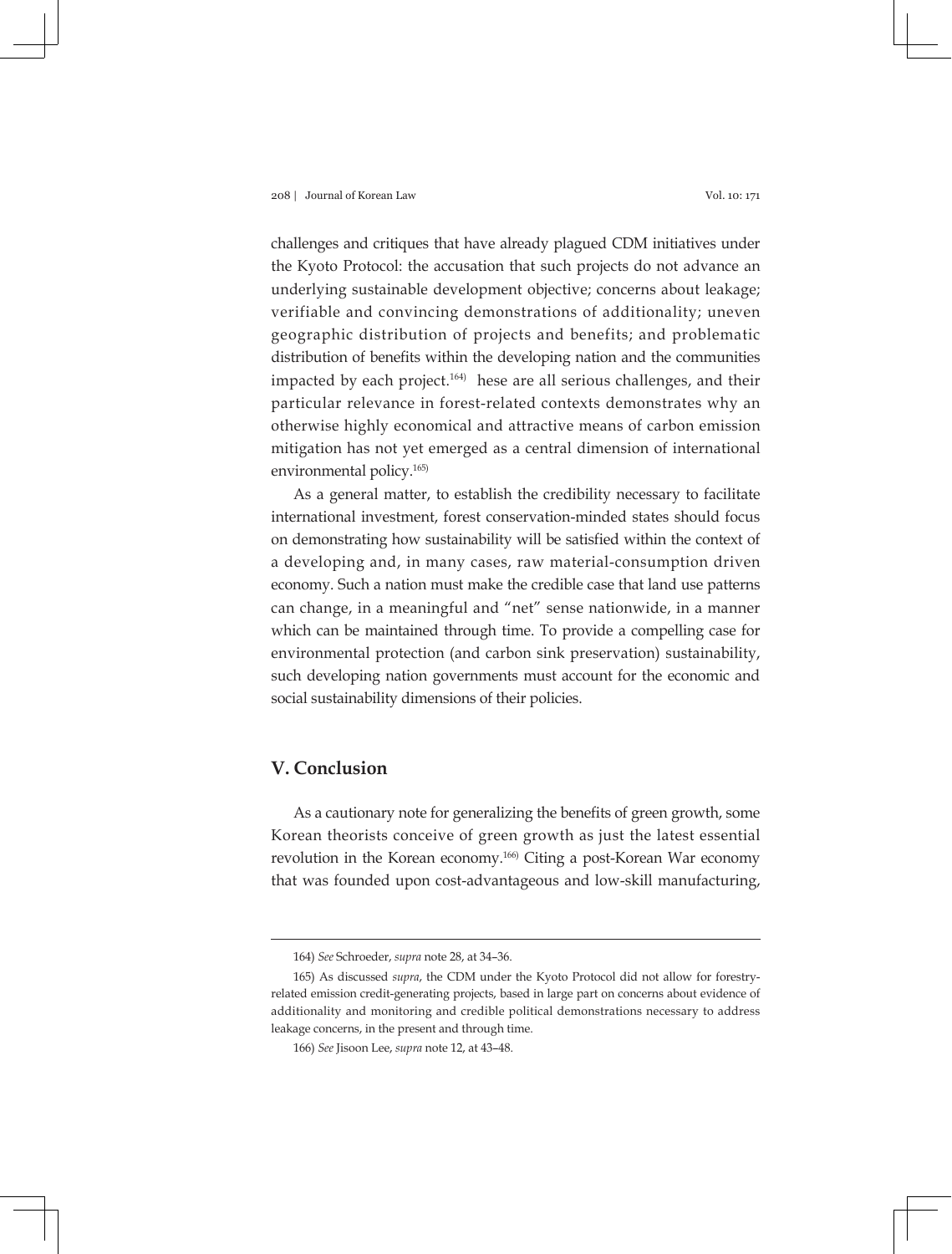then transformed into a knowledge-based, high-skill manufacturing economy, these economists see "green economy" as the tool to Korea's continued growth and economic ascension.167) The very basis of this notion is not that "a rising tide lifts all boats," but rather that Korea can once more utilize available opportunities to achieve a comparative advantage.

Domestic legal action to promote environmentally conscious development and mitigate GHG emissions represent first steps in the direction of broader responses to anthropogenic impact on climate and other features of the natural world, and may have positive effects in catalyzing action in other nations or on the international level. However, just as the harms of GHG emissions and other human activities are not distributed equally, the diverse benefits of mitigation and adaptation policies will not be evenly shared. Rivalry for differentiated collateral benefits of protection of our shared atmosphere remains at the center of any multinational economic policy response to climate change.

A fundamental tension, not just in transplantability of particular legislation but in international cooperation in "green growth" in general, is the extent to which green growth benefits may be at least partially exclusive and subject to strategic acquisition and utilization by specific nations. Can the prospective parties to a forestry-related investment project, such as Korea or Korean private entities on one hand and a rainforest-dense country on the other, develop a framework for achieving lasting mutual benefit through meaningful carbon sequestration? Another important question is whether green growth provides a strong basis for facilitating economic development in countries that are currently developing. Having passed through resource-intensive "dirty" phases of development, Korea now apprehends an opportunity for harnessing "clean" development. Can countries that have not attained such development benefit from part or the entirety of this legal framework? These are theoretical but also, in significant part, empirical questions, and they lie at the center of any future progress on bilateral or multilateral forest conservation efforts.

I conclude with an observation about the unique status and Korean domestic significance of prospective transplantation of green growth-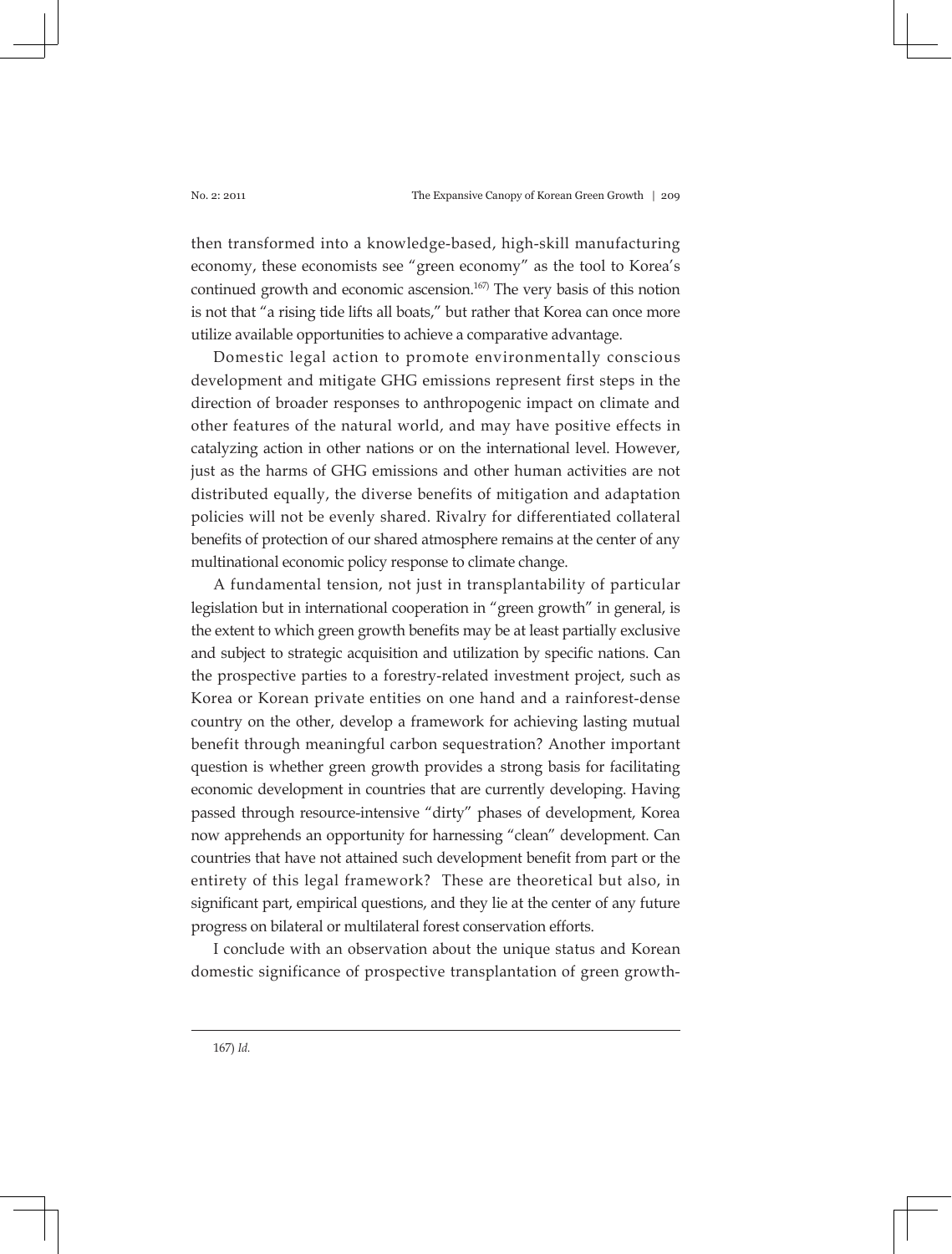related law to other legal systems. The perspective that the LCGGFA may provide source material for other nations in the drafting of domestic law, and potentially also inform the design of dimensions of international law, would mark a dramatic inflection point in Korean legal history. Korea has, for more than a century, been the recipient of many transplantations of law.168) Korea's foundational codes, the Civil Code and the Criminal Code, were introduced during the Japanese occupation (Japan, in turn, had borrowed them from Germany and France).<sup>169)</sup> Other examples of imported law are numerous; the Korean Copyright Act represents just one specific illustration.170) While the post-World War II era has seen many innovations by Korean lawmakers, the trajectory of Korea-related borrowing remains in the direction of Korea as the recipient of foreign-made law. The significant international interest in the LCGGFA suggests that, in this area of policy, Korea may become, arguably for the first time, a source nation for legal transplantation.

As discussed by Watson, a major basis for historical transplantations is the status of a particular source of law or legal jurisdiction as an established innovator of legal structures that are relatively widely adopted by recipients.171) Korea does not reside in a position of historical influence for exportation of its legal philosophies and administrative structures. Korean law stands to gain recognition in the international community only on the basis of its merit and innovativeness. The utilization by other nations of aspects or excerpts of the LCGGFA would be rooted squarely in the appraisal of the law (or the borrowed portion thereof) as efficacious and importable policy. Such an outcome would serve a central goal of the Act itself: to effectuate a subtle but critical shift in status as Korea more fully

<sup>168)</sup> Seth, *supra* note 11, at 43 (2010) (describing Japanese colonial rule of Korea). The Japanese codes, in turn, were based on the civil law codes of continental European nations, especially Germany and France. Ginsburg, *supra* note 11, at 2–3.

<sup>169)</sup> *Id. See also* Walter Wallace McLaren, A Political History of Japan during the Meiji Era: 1867-1912 (Cass 1965) (1916).

<sup>170)</sup> *See* Soo-Kil Chang et al., Intellectual Property Law in Korea 121 (Christopher Heath ed., 2003); *see also* John Leitner, *A Legal and Cultural Comparison of File-Sharing Disputes in Japan and the Republic of Korea and Implications for Future Cyber-Regulation*, 22 Colum. J. Asian L. 1, 8–10 (2008).

<sup>171)</sup> *See* Watson, *supra* note 147.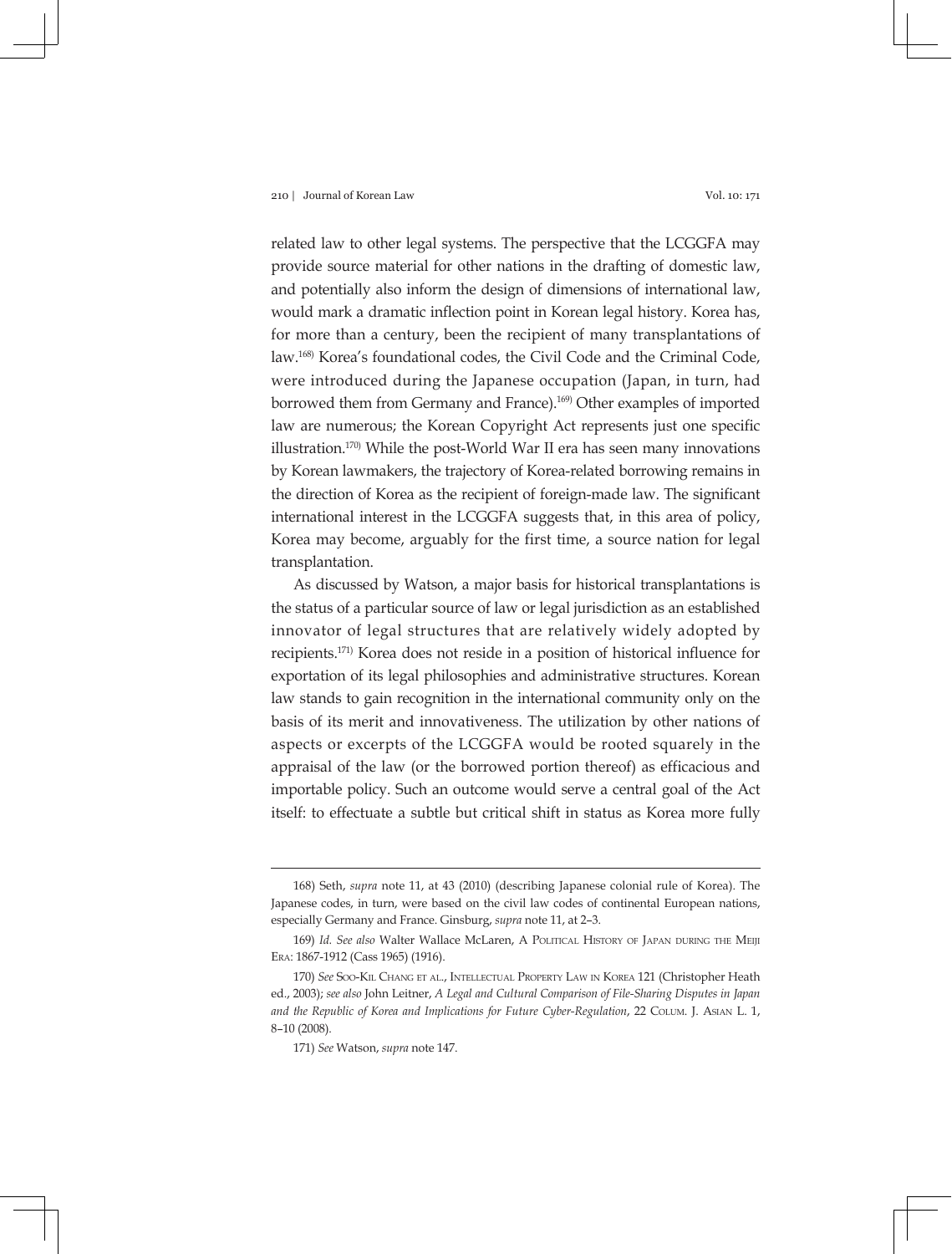seeks to join the company of nations that not just assume obligations, but also offer constructive solutions to central global challenges.

KEY WORDS: Climate Change, Green Growth, Sustainable Development, Forestry, REDD, Legal Transplantation, Carbon Credits, CER, CDM

*Manuscript received: May 25, 2011; review completed: Jun. 7, 2011; accepted: Jun. 30, 2011.*